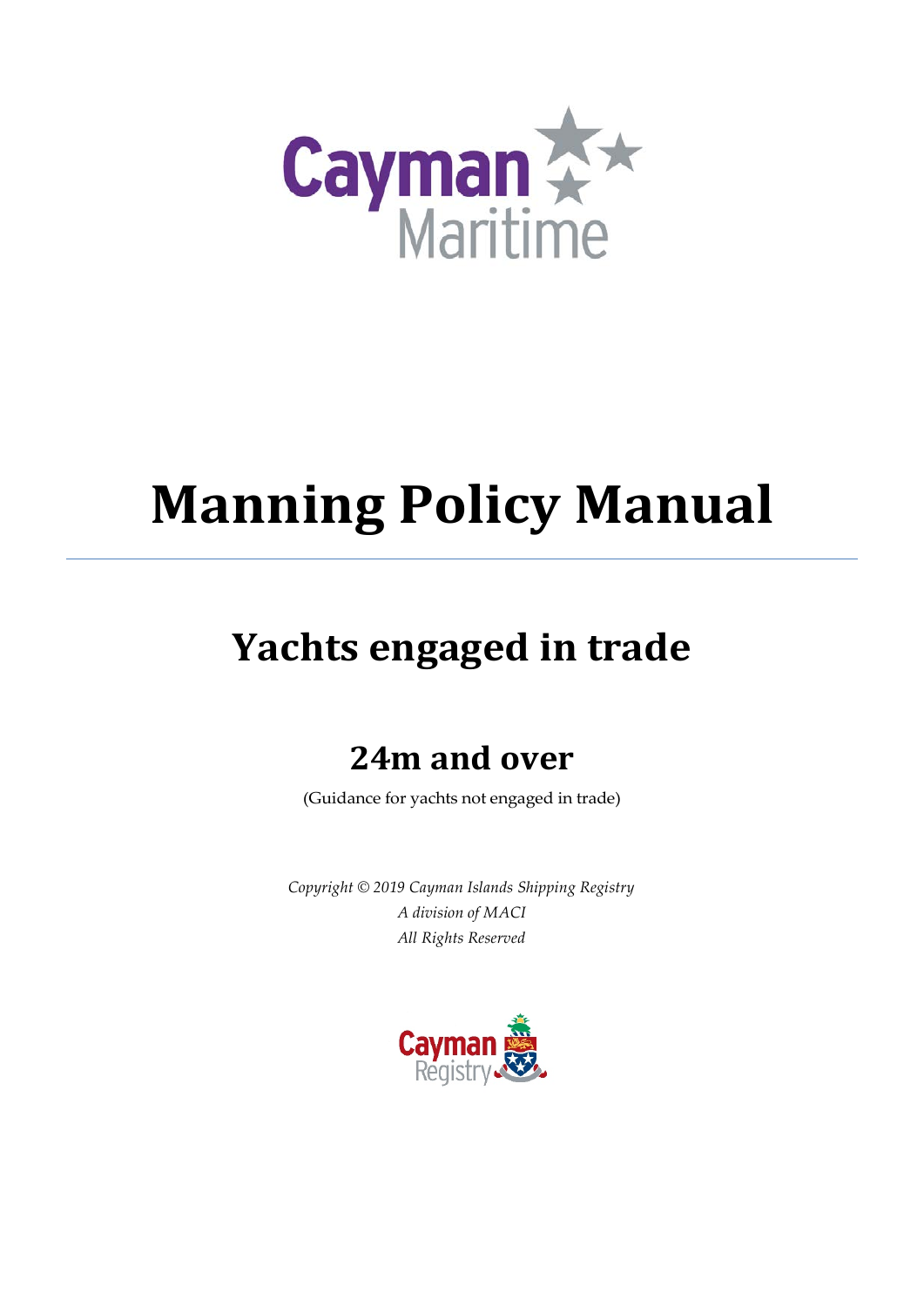| 1.  |      |                                                                             |  |
|-----|------|-----------------------------------------------------------------------------|--|
| 2.  |      |                                                                             |  |
| 3.  |      |                                                                             |  |
| 4.  |      |                                                                             |  |
| 5.  |      |                                                                             |  |
| 6.  |      |                                                                             |  |
| 7.  |      |                                                                             |  |
| 8.  |      |                                                                             |  |
| 9.  |      |                                                                             |  |
| 10. |      |                                                                             |  |
| 11. |      |                                                                             |  |
|     |      |                                                                             |  |
|     |      |                                                                             |  |
|     |      | 13.1 Extended Periods out of service in a Single Port (Soft Lay-up)12       |  |
|     |      |                                                                             |  |
|     |      |                                                                             |  |
|     | 15.1 |                                                                             |  |
|     | 15.2 | Passenger Yacht - Emergency Familiarization (STCW Sect A-V/2 para. 1) 14    |  |
|     | 15.3 | Passenger Yacht - Safety training for personnel providing direct service to |  |
|     | 15.4 |                                                                             |  |
|     |      |                                                                             |  |
|     | 15.5 | Passenger Yacht Code - Crowd Management Training (STCW A-V/2, para. 3)  15  |  |
|     | 15.6 |                                                                             |  |
|     |      | Passenger Yacht Code - Crisis Management and Human Behaviour (STCW Sect     |  |
|     |      |                                                                             |  |
|     |      |                                                                             |  |
|     |      |                                                                             |  |
|     |      |                                                                             |  |
|     |      |                                                                             |  |
|     |      |                                                                             |  |
|     | 18.3 |                                                                             |  |
|     |      |                                                                             |  |
|     |      |                                                                             |  |
| 21. |      | 20. Seafarers on Yachts Engaged in Trade in Polar Waters (STCW Reg. V/4)17  |  |
|     |      |                                                                             |  |
|     |      | 21.1 Responsibilities of owners and operators: General principles 18        |  |
|     |      |                                                                             |  |
|     |      |                                                                             |  |
|     |      |                                                                             |  |
|     | 23.1 |                                                                             |  |
|     | 23.2 |                                                                             |  |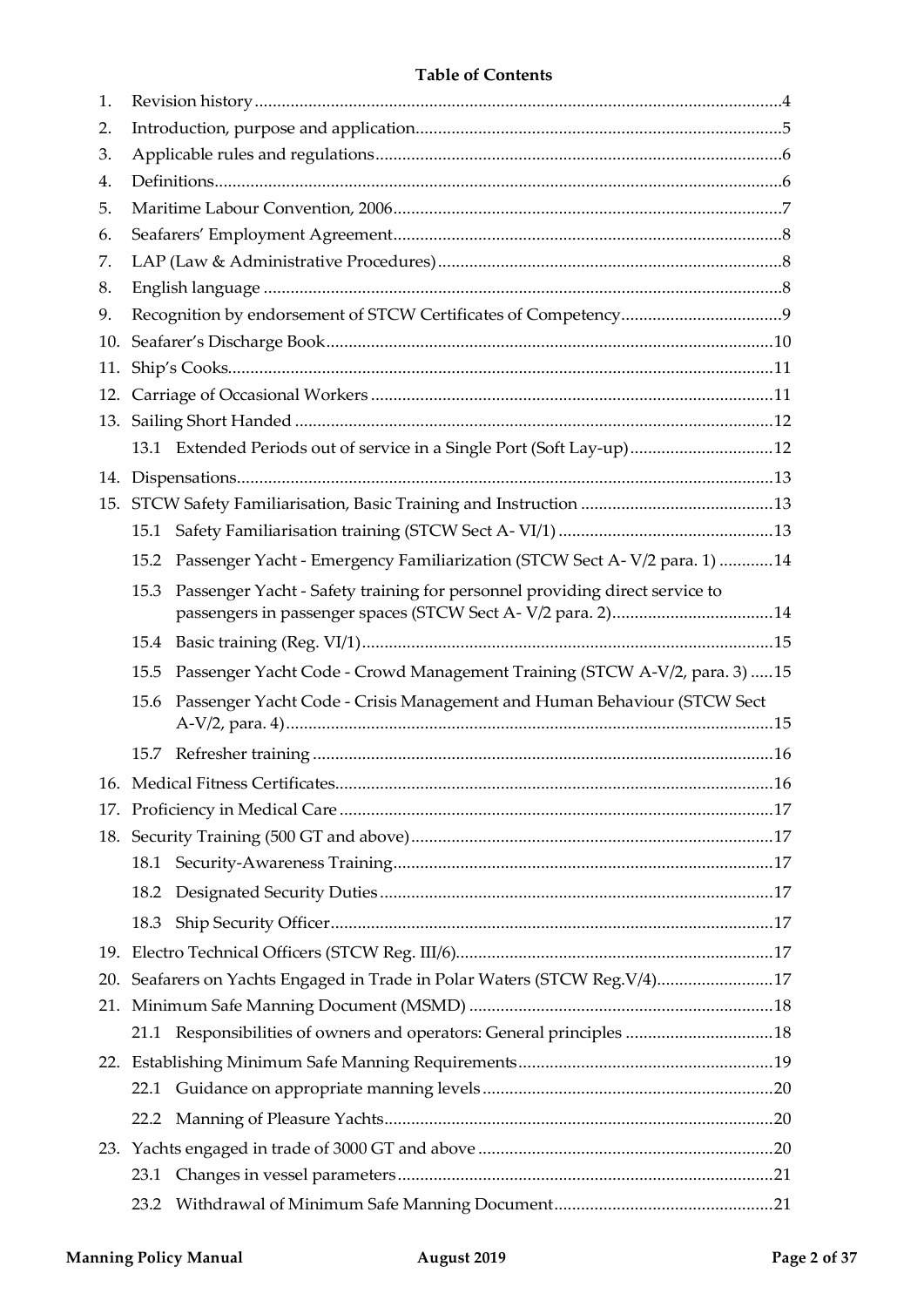|     | 24.1    |        |  |  |  |  |  |  |  |
|-----|---------|--------|--|--|--|--|--|--|--|
| 25. |         |        |  |  |  |  |  |  |  |
|     |         | 25.1.1 |  |  |  |  |  |  |  |
|     |         | 25.1.2 |  |  |  |  |  |  |  |
|     |         | 25.1.3 |  |  |  |  |  |  |  |
|     |         | 25.1.4 |  |  |  |  |  |  |  |
|     |         | 25.1.5 |  |  |  |  |  |  |  |
|     |         | 25.1.6 |  |  |  |  |  |  |  |
|     |         | 25.1.7 |  |  |  |  |  |  |  |
|     |         |        |  |  |  |  |  |  |  |
|     |         | 26.1.1 |  |  |  |  |  |  |  |
|     |         | 26.1.2 |  |  |  |  |  |  |  |
|     |         | 26.1.3 |  |  |  |  |  |  |  |
|     |         | 26.1.4 |  |  |  |  |  |  |  |
|     |         | 26.1.5 |  |  |  |  |  |  |  |
|     | Annex I |        |  |  |  |  |  |  |  |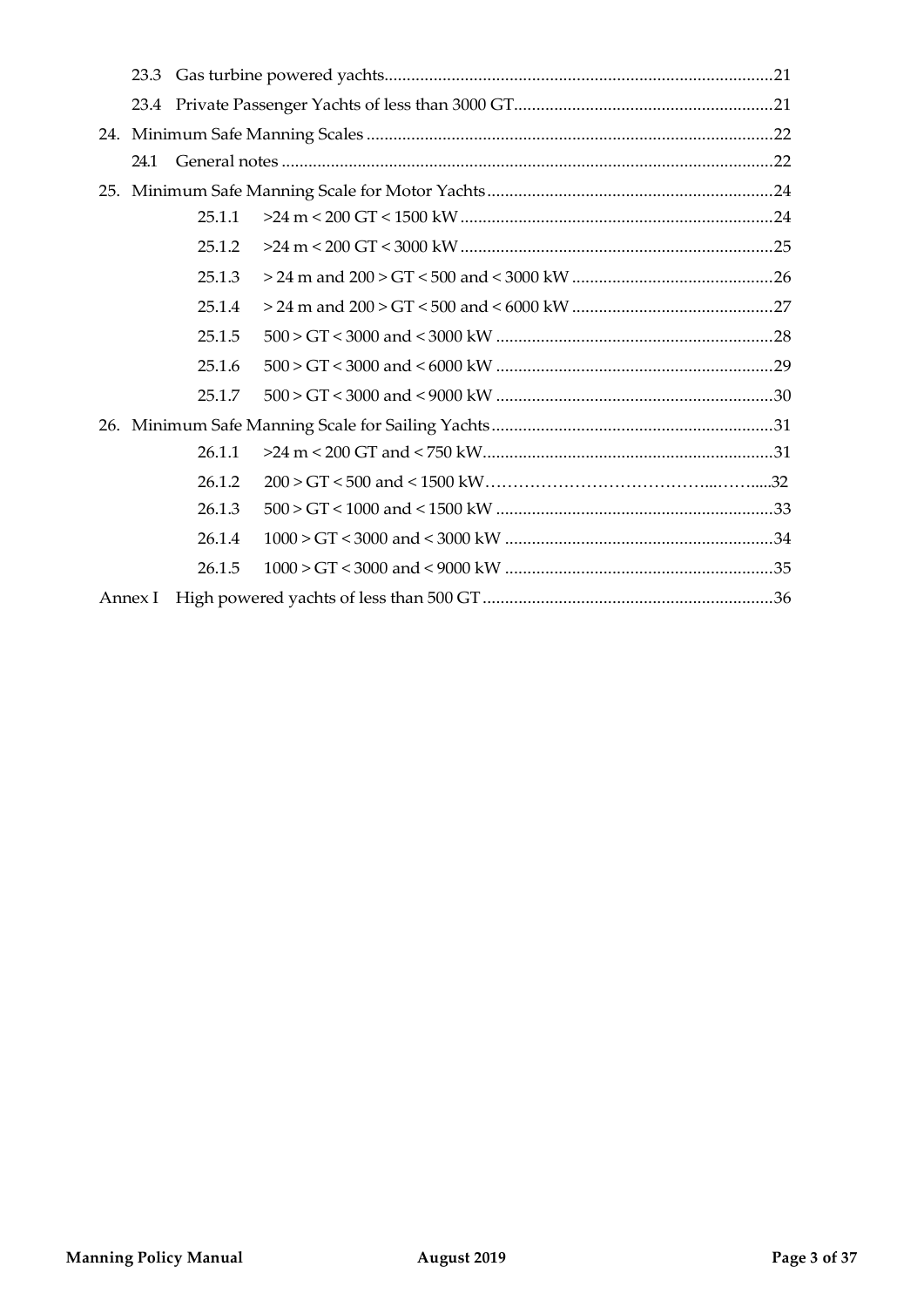## <span id="page-3-0"></span>**1. Revision history**

| <b>REVISION HISTORY</b>     |                                                                                                                                                                                                                                                                                                                                                                                                                                                   |                         |  |  |  |  |  |  |
|-----------------------------|---------------------------------------------------------------------------------------------------------------------------------------------------------------------------------------------------------------------------------------------------------------------------------------------------------------------------------------------------------------------------------------------------------------------------------------------------|-------------------------|--|--|--|--|--|--|
| Date                        | <b>Section</b>                                                                                                                                                                                                                                                                                                                                                                                                                                    | Revision                |  |  |  |  |  |  |
| September 2007              | All                                                                                                                                                                                                                                                                                                                                                                                                                                               | Initial issue (Rev. 05) |  |  |  |  |  |  |
| January 2008                | All sections revised, including Annexes; Annexes V and VI<br>added                                                                                                                                                                                                                                                                                                                                                                                | Rev. 06                 |  |  |  |  |  |  |
| April 2008                  | Redesign of a title page and errata corrected                                                                                                                                                                                                                                                                                                                                                                                                     | Rev. 07                 |  |  |  |  |  |  |
| <b>June 2009</b>            | All sections renumbered,<br>Minor typos corrected<br>Clarification in respect of applicability of this document added<br>Section 17 (old 15) updated, as procedure for converting of<br>certificates issued prior to 01 Jan 2008 become obsolete<br>Manning scales for sailing yachts updated<br>Annex IV - format of CI MSMD PY replaced Annex V - CI draft<br>Crew Agreement amended<br>Annex V - High powered yachts of less than 500 GT added | <b>Rev. 08</b>          |  |  |  |  |  |  |
| April 2013                  | Major Review taking account of relevant CI Shipping Notices,<br>changes to policy, and clarifications.                                                                                                                                                                                                                                                                                                                                            | Rev. 09                 |  |  |  |  |  |  |
| December 2017<br>& May 2018 | Major review. Updated references to applicable laws and CI<br>Shipping Notices; additional information on ETOs, minor typos<br>and editing corrections; updated the manning scales for motor<br>yachts greater than 24m and sailing yachts                                                                                                                                                                                                        | Rev.10                  |  |  |  |  |  |  |
| August 2019                 | Minimum Safe Manning Scales amended<br>Minor adjustments                                                                                                                                                                                                                                                                                                                                                                                          | <b>Rev. 11</b>          |  |  |  |  |  |  |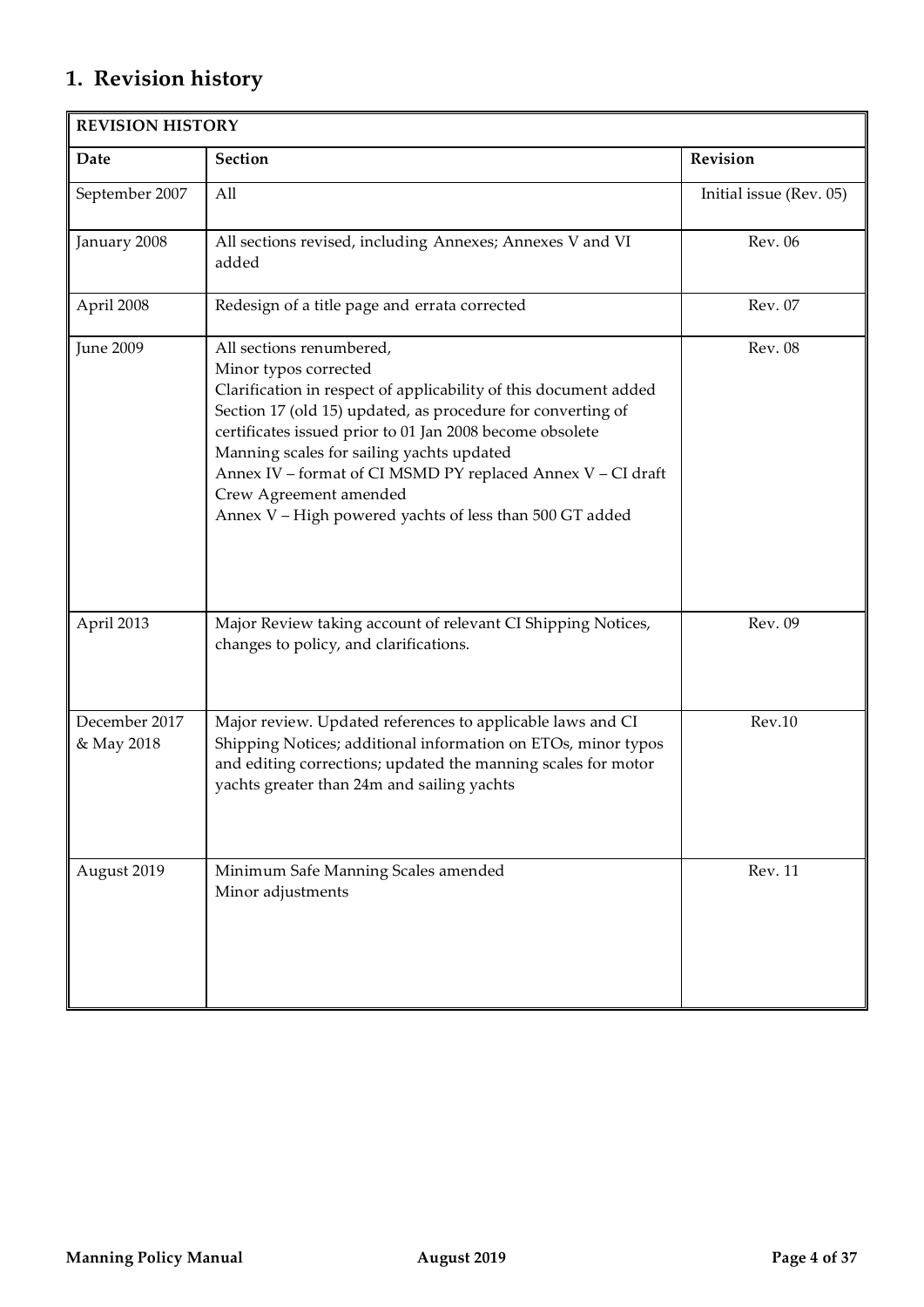## <span id="page-4-0"></span>**2. Introduction, purpose and application**

The Cayman Islands is a United Kingdom Overseas Territory and the Cayman Islands Shipping Registry (CISR) has Category 1 status within the Red Ensign Group. As such The Maritime Authority of the Cayman Islands (MACI) is able to register vessels of any size, age and type,from small yachts to super tankers, provided that quality standards are met.

Every master and officer serving on a Cayman Islands registered ship or yacht to which a minimum safe manning document(MSMD) is issued is required to hold an appropriate certificate for the capacity in which they serve. Additionally, certificates issued under Chapter II, III or VII of the Convention are required to be recognised by the Cayman Islands Shipping Registry (CISR) by the provision of an Endorsement as required by the International Convention on the Standards of Training for Certification and Watchkeeping, (STCW) 1978, as amended.

This manual is intended as a guide for shipowners, ship managers and seafarers as to the Manning Policy of the CISR and its application to yachts engaged in trade, including passenger yacht code certified vessels (13-36 passengers).

The CISR strongly recommends that pleasure yachts operating in the pleasure vessel mode are manned to the same standards applicable to a yacht engaged in trade.

Whilst Cayman Islands law and guidance take precedence, reference is frequently made to international and UK instruments and guidance where deemed applicable to vessels registered in the Cayman Islands.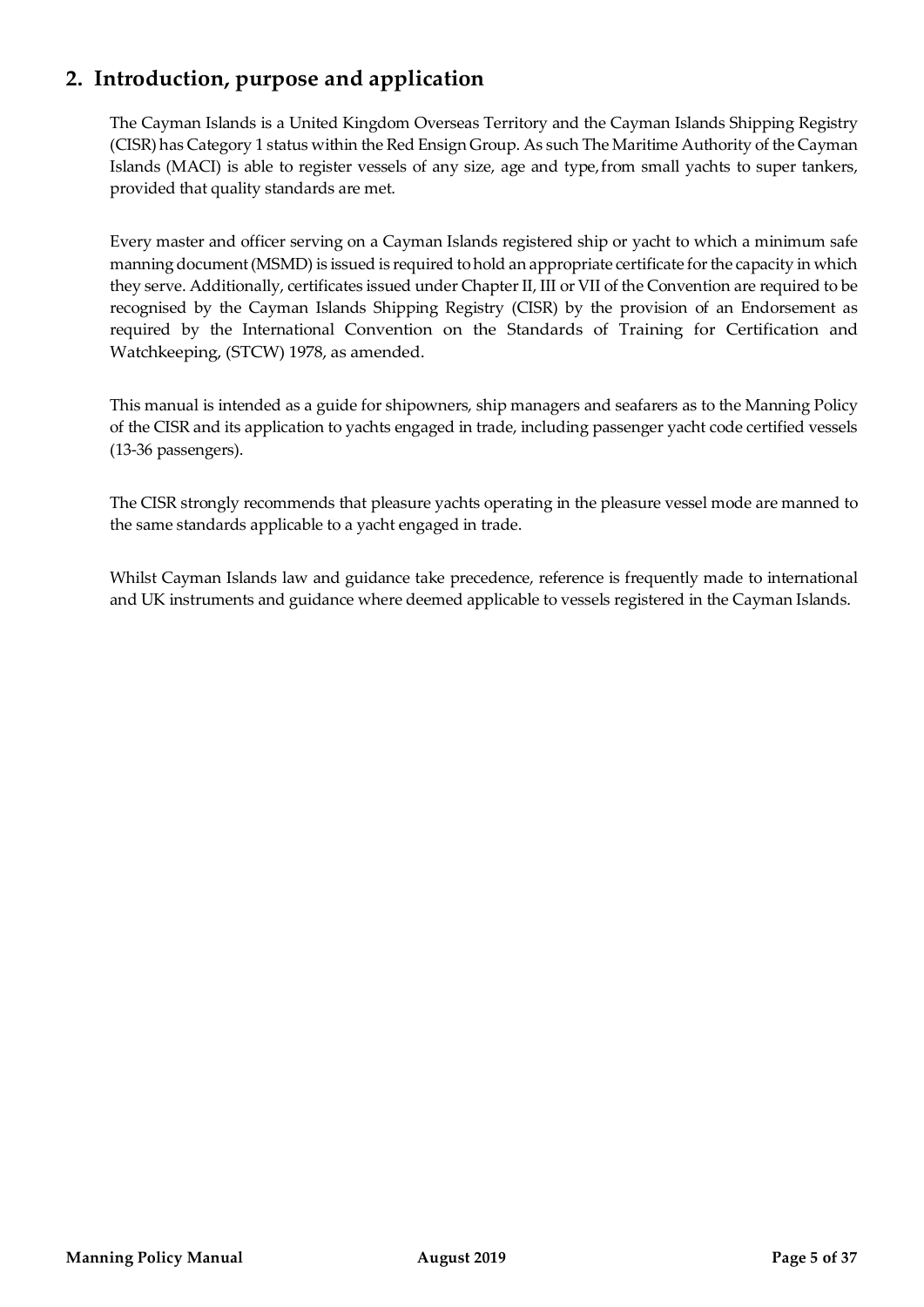## <span id="page-5-0"></span>**3. Applicable rules and regulations**

The list of current Cayman Islands Merchant Shipping legislation is available on our website at [www.cishipping.com.](http://www.cishipping.com/) Further details may be obtained from Cayman Islands Shipping Notices (CISN) and Cayman Islands Guidance Notes (CIGN), which can also found on the website. However, for the purposes of manning, the following Cayman Islands Law and Regulations areconsidered directly relevant:-

Merchant Shipping Law (2016 Revision) as amended.

Merchant Shipping (Maritime Labour Convention) (Crew Accommodation) Regulations, 2014

Merchant Shipping (Maritime Labour Convention) (Food and Catering) Regulations, 2014

Merchant Shipping (Maritime Labour Convention) (Health and Safety) Regulations, 2014

Merchant Shipping (Maritime Labour Convention) (Medical Care) Regulations, 2014

Merchant Shipping (Maritime Labour Convention) (Medical Certification) Regulations, 2014

Merchant Shipping (Maritime Labour Convention) (Repatriation) Regulations, 2014

Merchant Shipping (Maritime Labour Convention) (Seafarer Employment Agreement, Shipowners' Liabilities and Wages) Regulations, 2014

Merchant Shipping (Certification, Safe Manning, Hours of Work and Watchkeeping) Regulations (2004 Revision)

Merchant Shipping (Vessels in Commercial Use for Sport or Pleasure) Regulations (2002)

Also relevant:

International Conventions, Resolutions and Circulars, principally: -

STCW Convention (The International Convention on Standards of Training, Certification and Watchkeeping, 1978 as amended)

SOLAS (The International Convention for the Safety of Life at Sea, 1974 as amended)

Equivalent Standards published by the Red Ensign Group (REG).

Large Yacht Code 1, 2 and 3 (LY1, LY2, LY3)

REG Yacht Code Part A (LYC)

REG Yacht Code Part B (PYC)

International Labour Organisation (ILO) Conventions and Protocols relating to seafarer health and welfare; principally the Maritime Labour Convention, 2006 (MLC) as amended.

## <span id="page-5-1"></span>**4. Definitions**

Whilst the full definitions are contained within the regulations listed in Section 3, certain relevant definitions are reproduced in this section for ease of reference.

*"appropriate certificate"* means:-

- a) in relation to Cayman Islands vessels, a certificate issued and endorsed by or under the authority of an STCW country and recognised in accordance with the Merchant Shipping (Certification, Safe Manning, Hours of Work and Watchkeeping) Regulations (2004 Revision), as amended, Entitling the lawful holder to serve in the capacity and perform the functions involved at the level of responsibility specified therein on a ship of the type, tonnage or power and means of propulsion indicated by the Endorsement while engaged on the particular voyage concerned;and
- b) in relation to other vessels, an appropriate certificate as defined in the STCW Convention.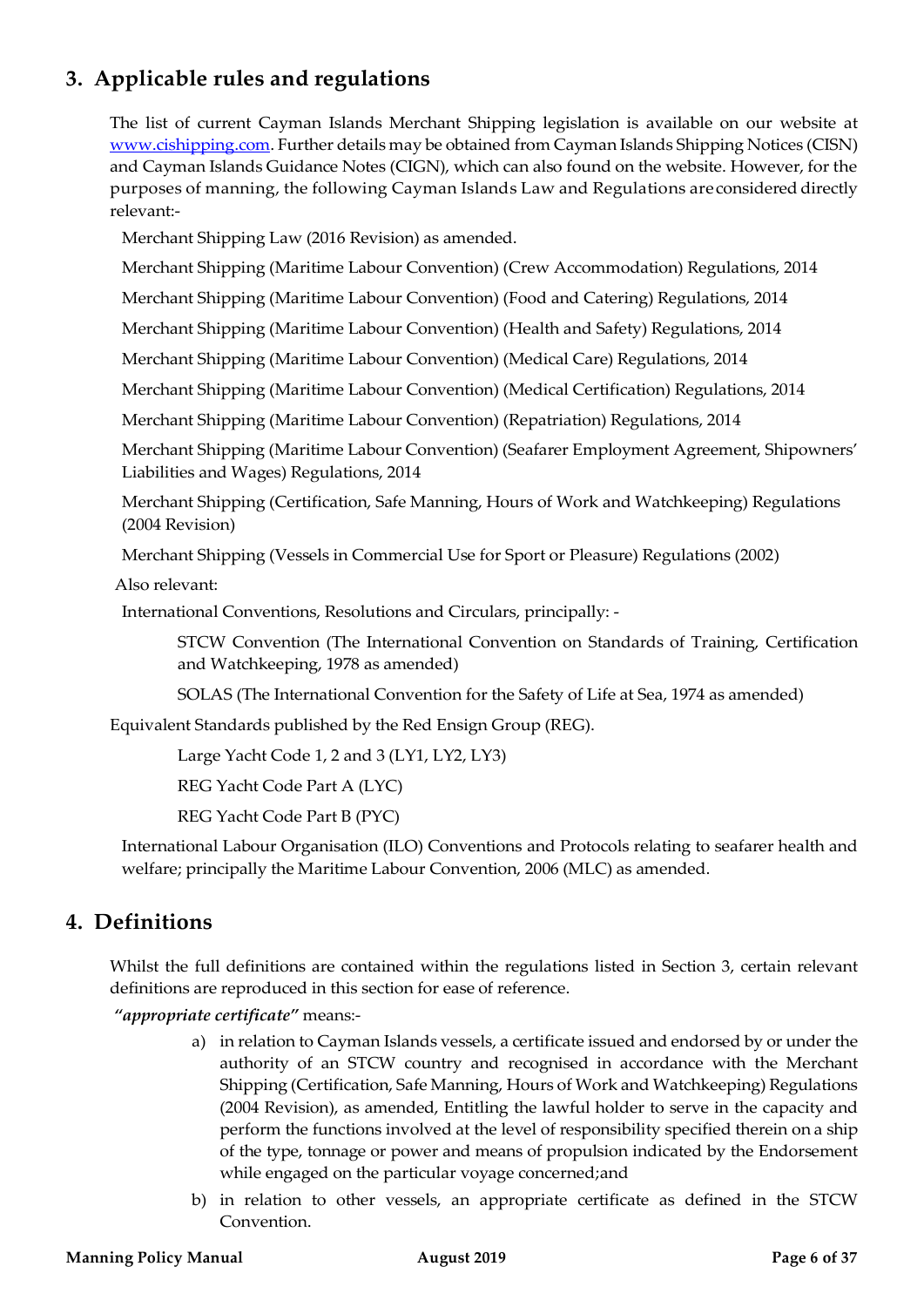*"Company"* means the owner of the ship or any other organisation or person such as the manager, or the bareboat charterer, who has assumed the responsibility for the operation of the ship from the shipowner and who, on assuming such responsibility, has agreed to take overall duties and responsibilities imposed by the International Safety Management (ISM) Code.

<sup>[1](#page-6-1)"</sup>pleasure yacht" includes a pleasure vessel and any vessel to which regulations made inrespect of vessels in commercial use for sport or pleasure are stated to apply

<sup>[2](#page-6-2)"</sup>*passenger*" means any person carried in a ship except:

- a) a person employed or engaged in any capacity on board the ship on the business of the ship;
- b) person on board the ship either in pursuance of the obligation laid upon the master to carry shipwrecked, distressed or other persons, or by reason of any circumstances that neither the master nor the owner nor the charterer (if any) could have prevented; and
- c) a child under one year of age.

#### *Note:*

*The above definition of "passenger" is also contained in the SOLAS Convention where part of its function is in the determination of passenger numbers ("Passenger ship" means a ship carrying more than 12 passengers) thus anyone considered as a "passenger" is counted towards the maximum number of 12 permitted under the REG Yacht Code.*

<sup>[3](#page-6-3)"</sup> propulsion power<sup>"</sup> means the total maximum continuous rated output power in kilowatts of all the ship's main propulsion power which appears on the ship's certificate of registry or other official document;

<sup>[4](#page-6-4)"</sup> safe haven" means a harbour or shelter of any kind which affords entry, subject to prudence in the weather conditions prevailing, and protection from the force of the weather.

**[5](#page-6-5)"***Short Range Yacht***"** means an existing vessel under 500GT or a new vessel under 300GT,

- a) restricted to operating in forecast or actual wind of a maximum Beaufort Force 4, Motor yachts and F6-S/Y and
- b) within 60 nautical miles of a safe haven. (The Administration may permit operation on specified routes up to 90 nautical miles from a safe haven as appropriate).

## <span id="page-6-0"></span>**5. Maritime Labour Convention, 2006**

The Maritime Labour Convention, 2006 (MLC) entered into force internationally 20<sup>th</sup> August 2013. This Convention revised several of the International Labour Organisation (ILO) Conventions concerning crew welfare, conditions of work, and employment rights. The MLC applies to all Cayman Islands vessels engaged in trade regardless of size and all vessels, including yachts, are inspected for compliance with the MLC including the following areas:

- a) seafarers' minimum age, medical certification and qualifications;
- b) seafarers' employment agreements and the payment of wages;
- c) manning levels and hours of rest;

<span id="page-6-4"></span><span id="page-6-3"></span><sup>4</sup> REG Yacht Code

 $\overline{a}$ 

<span id="page-6-1"></span><sup>1</sup> Merchant Shipping Law (2016 Revision)

<span id="page-6-2"></span><sup>2</sup> Merchant Shipping Law (2016 Revision)

<sup>3</sup> Merchant Shipping (Certification, Safe Manning, Hours of Work and Watchkeeping) Regulations (2004 Revision)

<span id="page-6-5"></span><sup>5</sup> REG Yacht Code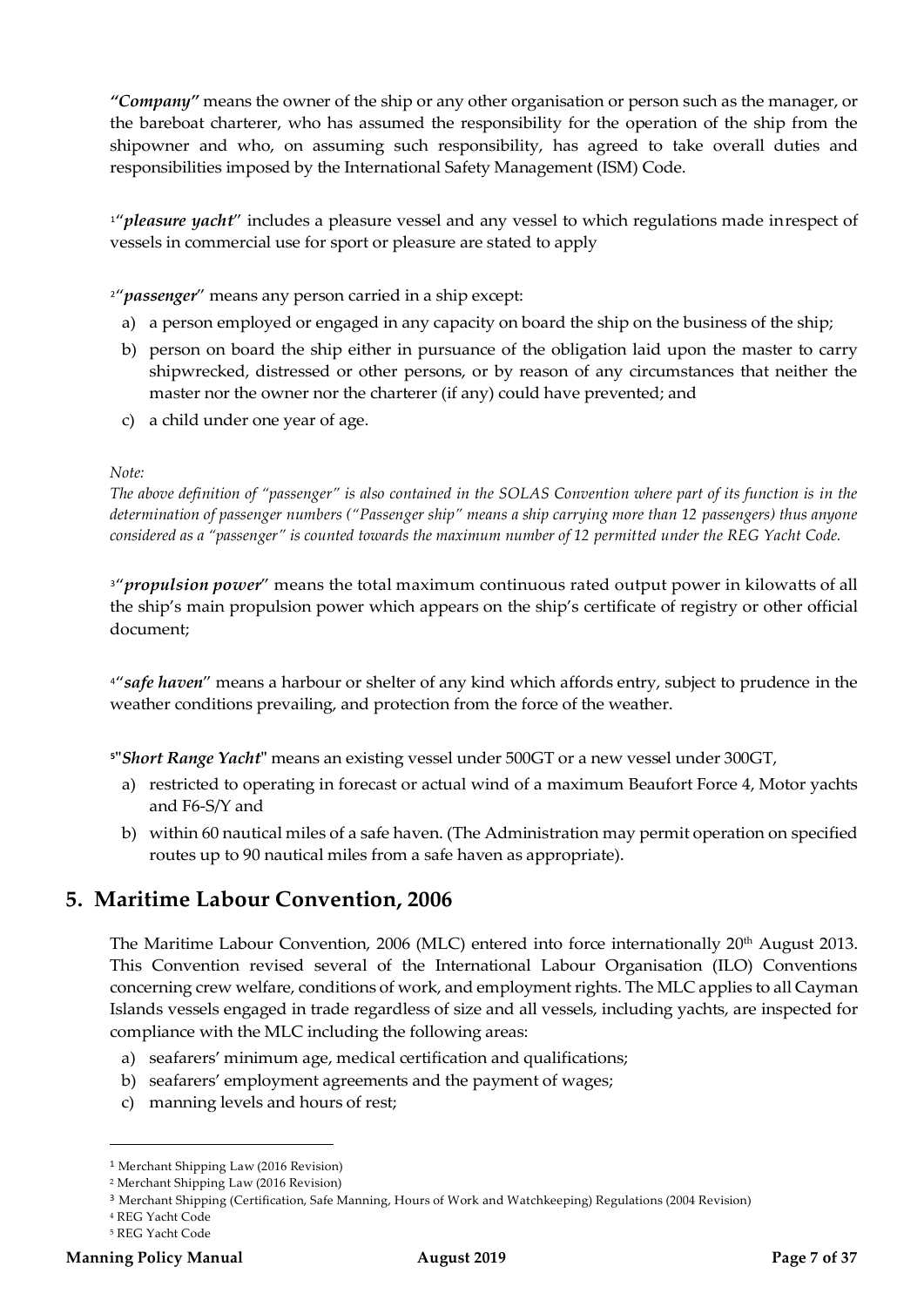- d) accommodation, recreational facilities on board, food and catering;
- e) health and safety, accident prevention and, on board medical care;
- f) on board grievance procedures.

Amendments to the MLC took effect on 1<sup>st</sup> January 2017, which covers additional provisions for shipowner insurance in relation to:

- a) the abandonment of seafarers; and
- b) claims for compensation in the event of a seafarer's death or long-term disability due to an operational injury, illness or hazard.

A Declaration of Maritime Labour Compliance (DMLC) is required by all vessels engaged in trade of 500GT and above. The DMLC is divided into Part I and Part II. Part I is issued by the *Flag Administration*, copies of the document can be found at [http://www.cishipping.com/forms,](http://www.cishipping.com/forms) and provides details of the Cayman Islands requirements relating to seafarers' working and living conditions. Whereas, Part II is issued by the *shipowner* and details how the shipowner complies with the Flag State's requirements and must be approved by the Flag State. For further information review Cayman Islands Shipping Notices available from our website a[t www.cishipping.com.](http://www.cishipping.com/)

## <span id="page-7-0"></span>**6. Seafarers' Employment Agreement**

Every seafarer, (including the Master) employed on yacht engaged in trade must be employed under a Seafarers' Employment Agreement (SEA), which sets out the principal terms and conditions of a seafarer's employment. This personal contract between the seafarer and shipowner, is to be reviewed by the Cayman Islands Shipping Registry as part of the approval process relating to the compliance verification with the Maritime Labour Convention.

A Model SEA has been developed (se[e www.cishipping.com\)](http://www.cishipping.com/) taking into account the relevant requirements of the MLC and the Merchant Shipping Law (2016 Revision), and associated regulations. If in doubt please contact the Shipping Master for advice at [shipping.master@cishipping.com.](mailto:shipping.master@cishipping.com)

## <span id="page-7-1"></span>**7. LAP (Law & Administrative Procedures)**

In accordance with Regulation I/10.2 of STCW as amended, Administrations recognizing Certificates of Competency through the issue of an Endorsement shall establish measures to ensure that seafarers who present, for recognition, certificates issued under the provisions of regulations II/2, III/2 or III/3, or issued under regulation VII/1 at the management level, (Master, Chief Officer/Mate, Chief Engineer Officer and Second Engineer Officer), as defined in the STCW Code, have an appropriate knowledge of the maritime legislation (LAP) of the Administration relevant to the functions they are permitted to perform.

When applying for a Cayman Islands endorsement the appropriate knowledge of the seafarer's LAP can be verified by a declaration on the application form made by the management company or the vessel's master. The person or company representative making this declaration should ensure that the seafarer has been provided with access to the LAP manuals which are available online [\(www.cishipping.com\)](http://www.cishipping.com/).

## <span id="page-7-2"></span>**8. English language**

English is the official language on board Cayman Islands registered yachts and whilst the Master and Crew members may be of any nationality, it is a vital safety feature that the Master and officers are able to communicate effectively in English.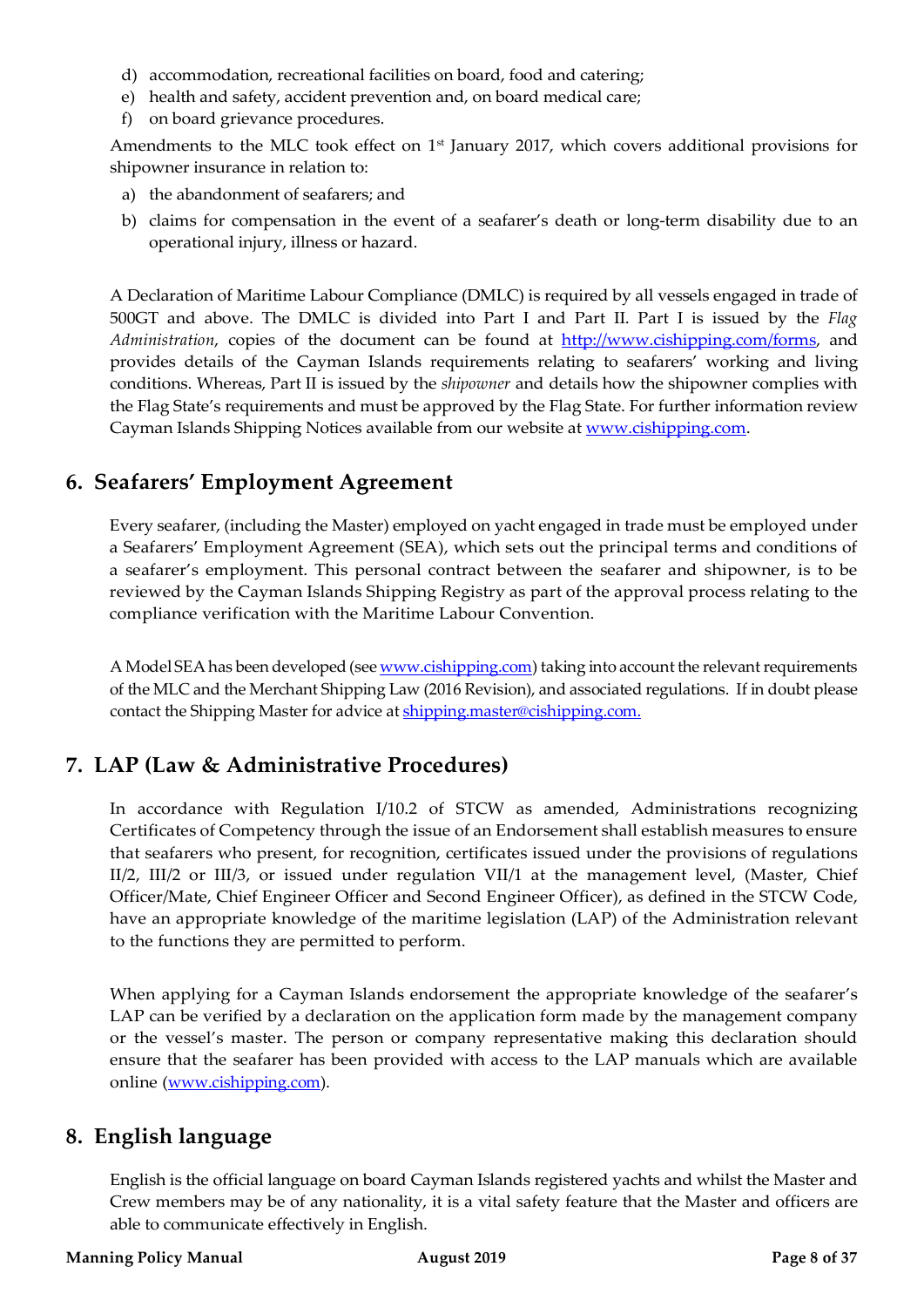This requirement may be satisfied by any of the following: -

- a) The applicant's original Certificate of Competency satisfactorily tested oral and written English language skills, and officers do not need to demonstrate proficiency in the English language if their CoC was issued by countries where "*Evidence of English is not required*" is indicated in the *Notes* section of the table in Section 2 of CISN 05/2011 (as amended);
- b) Confirmation of proficiency by an official of the Cayman Islands Government;
- c) Satisfying the Cayman Islands Shipping Registry that English is the candidate's first language;
- d) Holding an advanced English language certificate issued by the British Council or an International Language Testing System (IELTS) Test Report showing Overall Band of at least 6; or
- e) Holding a certificate of TOEFL (Test of English as a Foreign Language) as applicable for admission into US universities.

## <span id="page-8-0"></span>**9. Recognition by endorsement of STCW Certificates of Competency**

- a) The Cayman Islands Shipping Registry does not issue STCW Certificates of Competency but recognises those issued by the countries listed in the CISN – 05/2011 (as amended). Subject to fulfilling certain criteria an Endorsement will be issued attesting the recognition of such certificates for service on Cayman Islands registered vessels. Such certificates are known as "underlying certificates"
- b) An Endorsement reflects the identical rights, obligations and limitations as the underlying Certificate of Competency and holders are subject to statutory procedures relating to their conduct.
- c) An Endorsement remains valid only as long as the underlying certificate remains valid and it requires renewal each time the underlying certificate is revalidated. There is no provision for the extension of an Endorsement beyond the validity of the underlying certificate.
- d) The original underlying certificate must be carried with the Endorsement at all times and be made available for inspection by duly authorised persons.
- e) The renewal procedure is identical to that for a first application for an Endorsement.
- f) Certificates of Equivalent Competency or Endorsements issued by an Administration attesting to the recognition of a certificate issued by another Party cannot be accepted for the purpose of further recognition by the Cayman Islands.

In order to fully implement the revised requirements for "Certificates" in the 2010 Amendments to the STCW Convention, the Cayman Islands introduced a new format for endorsements, printed on A5 size high security paper, featuring a digital photograph of holder, digital signatures of the holder and issuing official. The endorsement contains a 'QR Code' which can be used to verify the validity of the endorsement.

#### **Recognition of non-STCW Certificates of Competency**

The following certificates may be recognised for service on certain Cayman Islands yachts, as applicable:-

**Deck:**

RYA Yacht Master Coastal; IYT Master of Yachts Coastal; RYA Yachtmaster Offshore;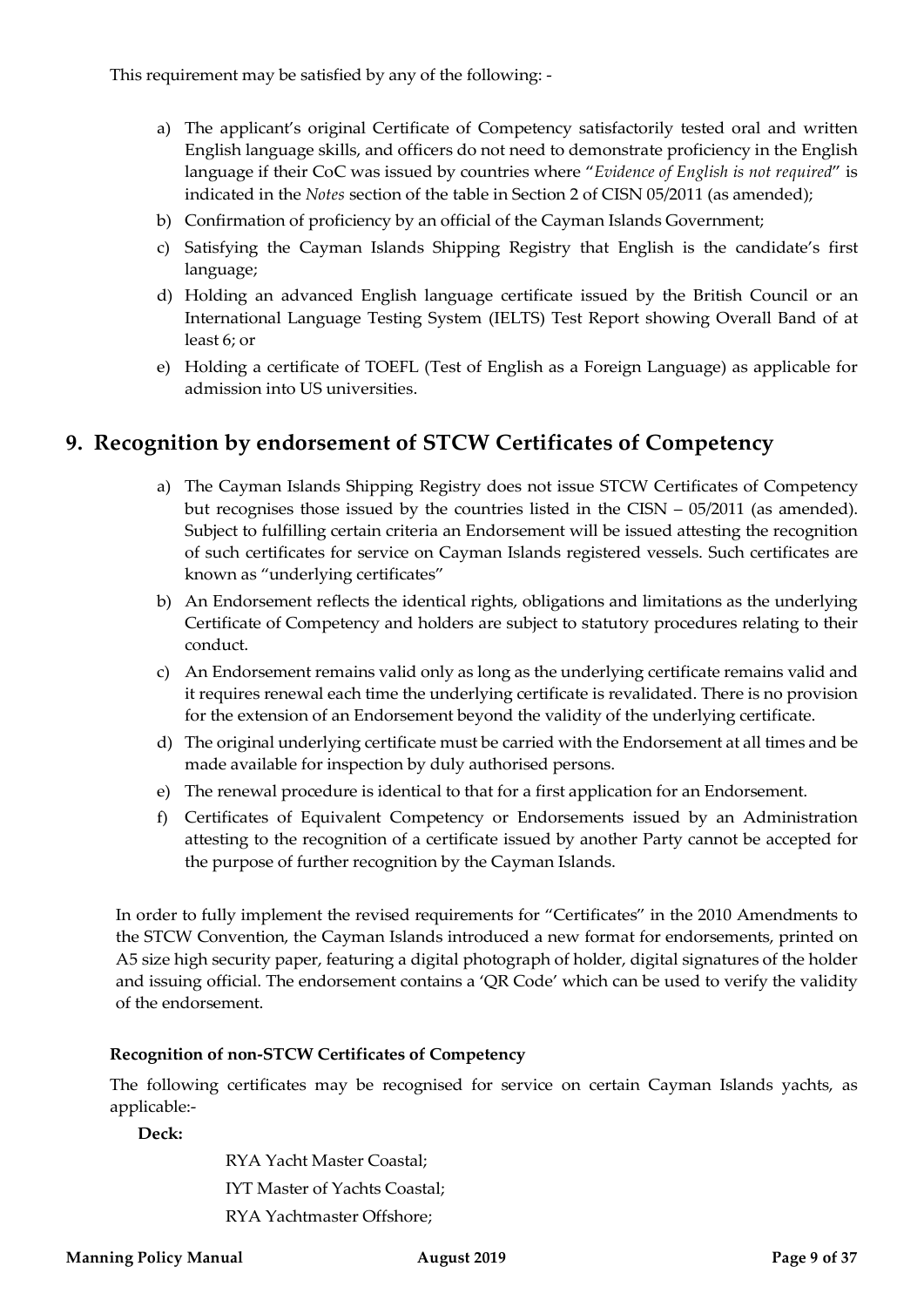IYT Master of Yachts Limited

RYA Yachtmaster Ocean;

IYT Master of Yachts Unlimited.

#### **Engine:**

Approved Engine Course (AEC) Marine Engine Operator Licence (MEOL)

Marine Engine Operator Licence (Yacht) (MEOL(Y))

- a) These Certificates are not eligible for Endorsements issued by the CISR as they are not issued under the STCW Convention. RYA certificates must be commercially endorsed by the RYA for eligibility to work on board Large Yachts or Small Commercial Vessels. IYT Certificates of Competency do not require further endorsement.
- b) The listed RYA and IYT certificates also qualify the seafarer to hold a position as a Yacht Rating subject to the commercial endorsement requirement for RYA certificates.

## <span id="page-9-0"></span>**10. Seafarer's Discharge Book**

Every bona-fide seafarer, regardless of nationality, on CISR registered yachts, is eligible to be issued (upon request and submission of the required supporting documentation and form which can be found at [http://www.cishipping.com/forms\)](http://www.cishipping.com/forms) with a Cayman Islands Seafarer's Discharge Book  $(SDB)^6$  $(SDB)^6$ , [7](#page-9-2).

The sole purpose of a SDB is to record sea service and other information relating to its holder.

It is not compulsory for seafarers serving on a Cayman Islands yacht to be issued with a Cayman Islands Discharge Book. Sea service may also be recorded in separate documents containing a record of the seafarer's employment on board the ship in accordance with Standard A2.1/1(e) of the MLC. SDBs issued by other Administrations are also valid for recording sea service on a Cayman Islands ship.

SDBs may be issued to the following categories of seafarers –

- a) Seafarers currently serving on board Cayman Islands ships in any capacity;
- b) Seafarers who have been offered employment on board a Cayman Islands yacht in any capacity; and
- c) Other seafarers who wish to seek employment on board a Cayman Islands yacht.

 $\overline{a}$ 

<sup>6</sup> Please note that a SDB is not recognised as an identity document for immigration purposes.

<span id="page-9-2"></span><span id="page-9-1"></span><sup>7</sup> Cayman Islands Guidance Note (CIGN) 06/2017 (as amended) provides further information.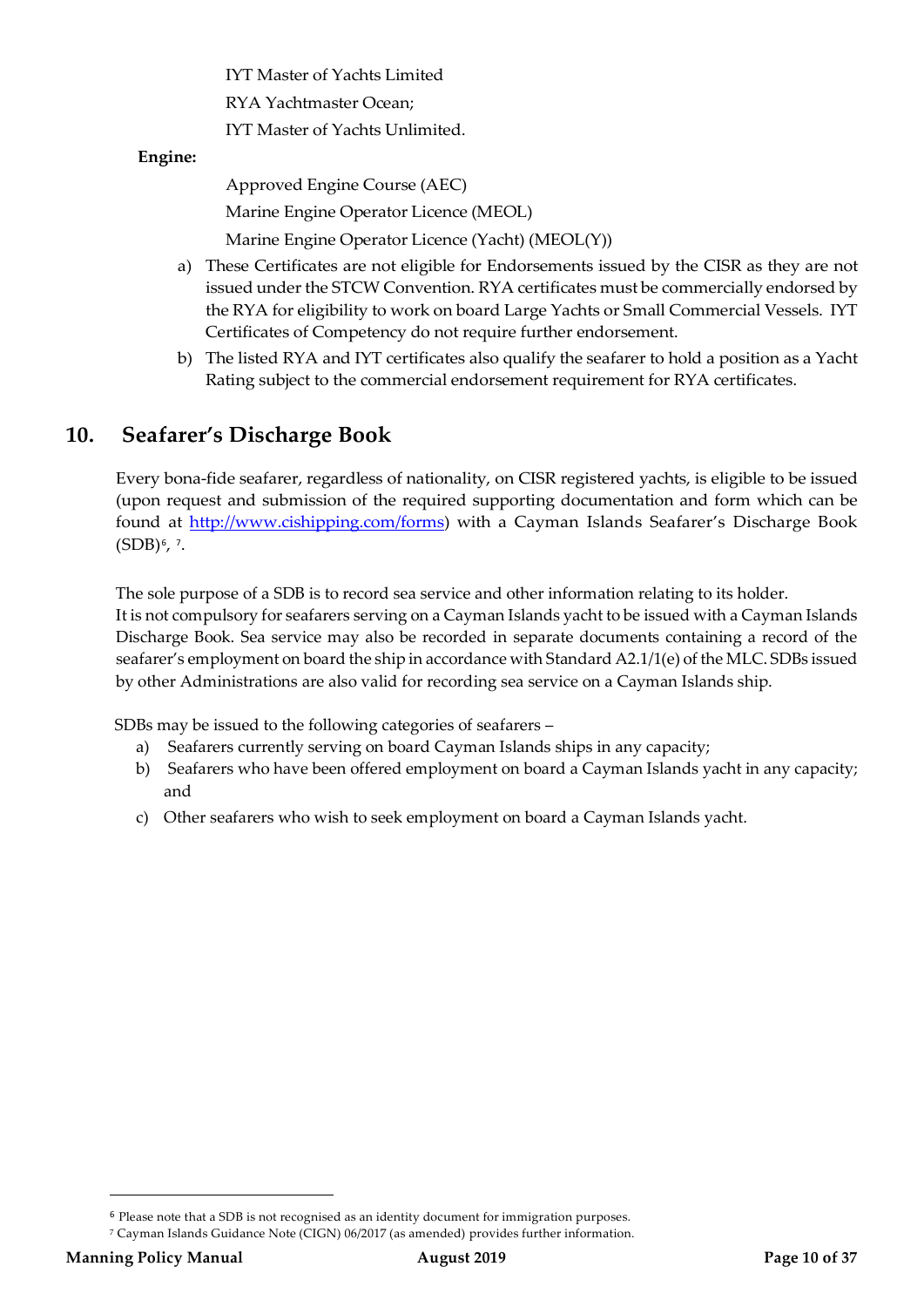## <span id="page-10-0"></span>**11. Ship's Cooks**

Regulation 8 of the Merchant Shipping (Maritime Labour Convention) (Food and Catering) Regulations, 2014, requires all Cayman Islands Yachts engaged in trade, with 10 or more seafarers, on voyages of more than 3 days or more than 36 hours from a safe port, to carry a certified ship's cook.

The above regulations require compliance with CISN 07/2014 (as amended). The requirements in respect of the Ship's Cooks qualifications and experience are as follows:

A person shall have attained the age of eighteen years and should have evidence of qualification as a chef or a cook, such as:

- i) A National Vocational Qualification (NVQ) Level II in catering and hospitality; or
- ii) Certificates of qualification as a ship's cook issued by countries that have ratified the MLC; or
- iii) Certificates of qualification as a ship's cook issued by countries that have ratified the Certification of Ships Cooks Convention, 1946 (No. 69); or
- iv) Confirmation that they have been serving as a chef in a professional kitchen, commercial yacht or passenger ship and evidence that they have completed training in food and personal hygiene, food storage, stock control, and environmental protection and catering health and safety; or
- v) Confirmation that they have served as a ship's cook before the MLC had been ratified by the Cayman Islands and evidence that they have completed training in food and personal hygiene, food storage, stock control, and environmental protection and catering health and safety.

In addition, all catering staff involved in the processing of food shall be properly trained and instructed for their position and have evidence of completion of a training course or of being instructed in food and personal hygiene and handling and storage of food.

In addition to the requirements in CISN 07/2014 (as amended), the CISR offers an optional recognition statement recognising that seafarers working on a Cayman Islands registered large yacht demonstrate qualifications and experience that is considered equivalent to that required to obtain a ship's cook certificate. The application form and procedure for application for a 'Recognition of Qualification as a Ship's Cook' is located on the CISR website<http://www.cishipping.com/forms> and more information on this recognition statement is provided in CIGN 02/2018 (as amended).

## <span id="page-10-1"></span>**12. Carriage of Occasional Workers**

The CISR recognises that due to the nature of the yachting industry there is often a need to carry persons who are in the direct employ of the guests providing services on-board who are not members of the crew in the traditional sense.

Such workers may be carried as either guests or crew. If they are carried as passengers, requirements for the protection of crew (e.g. familiarisation training, seafarer employment agreements, medical fitness certification) do not apply, however if they are not, they should normally be considered seafarers.

Exceptionally, if the individual normally works ashore, and is on board for a short period of time, with no emergency duties, they may not fall within the definition of a "seafarer" for the purposes of the MLC and in such cases, they may serve on-board providing the following conditions are met:

- They must have a contract of employment, providing broadly equivalent protection to that available under the MLC, taking into account, their duties, pattern of working, normal place of work, and other relevant factors.
- They are to have a statement of medical fitness which may not be as described in section 16 below but must be appropriate for their duties and state that they are able bodied.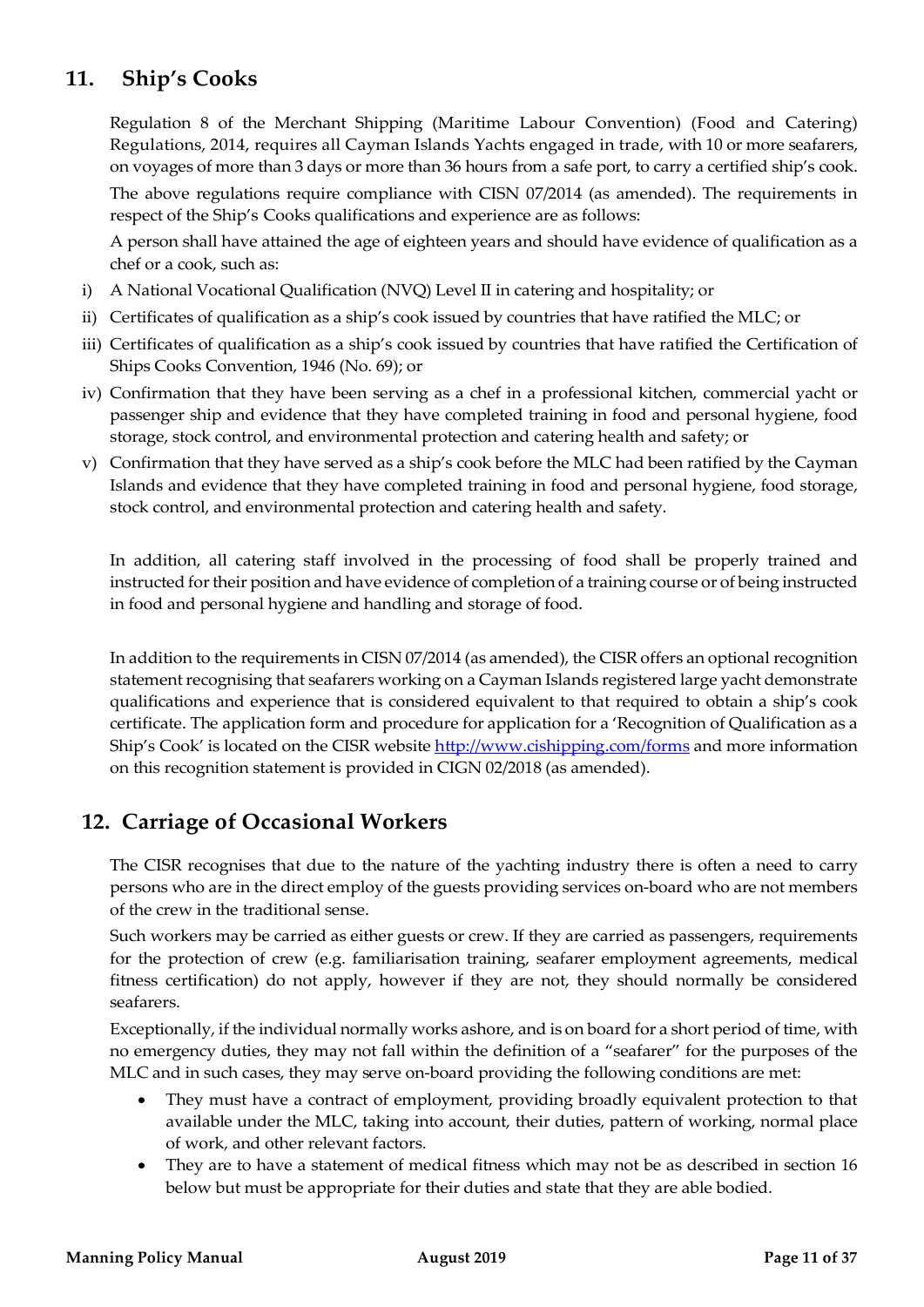- They are to receive the familiarisation training as if they were a traditional member of the crew and this is to be recorded in the same way as is done for the crew.
- They must have a berth and access to mess areas and sanitary facilities of a standard all of which are broadly equivalent to LY2 crew accommodation requirements.
- They must be at least 16 years of age.
- They must not be required to meet the cost of food or medical care on board, or of their travel back from the vessel to their normal place of work/home.
- Health and safety legislation applies in full.
- The DMLC Part 2 for the vessel should include information on which groups of workers may be on board under these conditions, how frequently and for how long. It should explain how the Shipowner, as defined in the MLC, ensures that the above conditions are met for any temporary crew who are not seafarers. If the arrangements are persistently or frequently invoked for the same workers, the individuals should be considered seafarers and full MLC requirements should be applied.

## <span id="page-11-0"></span>**13. Sailing Short Handed**

Regulation 25 of the Merchant Shipping (Certification, Safe Manning, Hours of Work and Watchkeeping) Regulations (2004 Revision), as amended provides for a vessel to operate short-handed for a limited period in exceptional circumstances, provided the CISR is kept fully advised. For example, a member of the crew specified in the Minimum Safe Manning Document incapacitated through accident or sudden illness or is unable to sail due to disciplinary action, or in any other unforeseen circumstances causing the available compliment of the ship to be less than that prescribed on the Minimum Safe Manning Document. The final decision as to whether the yacht should proceed to sea rests with the master. However, prior to making such a decision, the Master shall ensure that, in accordance with regulation 25 (8):

- The duration of the voyage is no longer than 28 days and limited only to the next port of call;
- Subject to the provisions of regulation 31 with respect to emergencies on board, suitable watchkeeping arrangements can be maintained throughout the voyage for the safe operation of the ship and the protection of the environment, having given due regard to the requirements or regulations 27, 28, 29 and 30 with respect to hours of work and rest;
- Necessary adjustments can be made to the muster list to meet any emergency situation;
- A replacement seafarer would be available to join the ship at the next port of call;
- The Cayman Islands Shipping Registry is kept informed of the circumstances; and
- Appropriate entries are made in the ship's official log book relating to the circumstances.

## <span id="page-11-1"></span>**13.1 Extended Periods out of service in a Single Port (Soft Lay-up)**

- The CISR is cognisant of the operational needs and service life of yachts and has made allowances for yachts to be placed out of service for defined periods. In principle, the CISR has no objection to the manning levels being reduced from those specified on the Minimum Safe Manning Document (MSMD) subject to the following:
- The yacht will remain alongside for in excess of one month;
- The local Port Authorities are notified and in agreement;
- The Master and DPA are in agreement;
- No voyages or charters are undertaken; and
- All other requirements (certification, watchkeeping, log books, etc.) are maintained.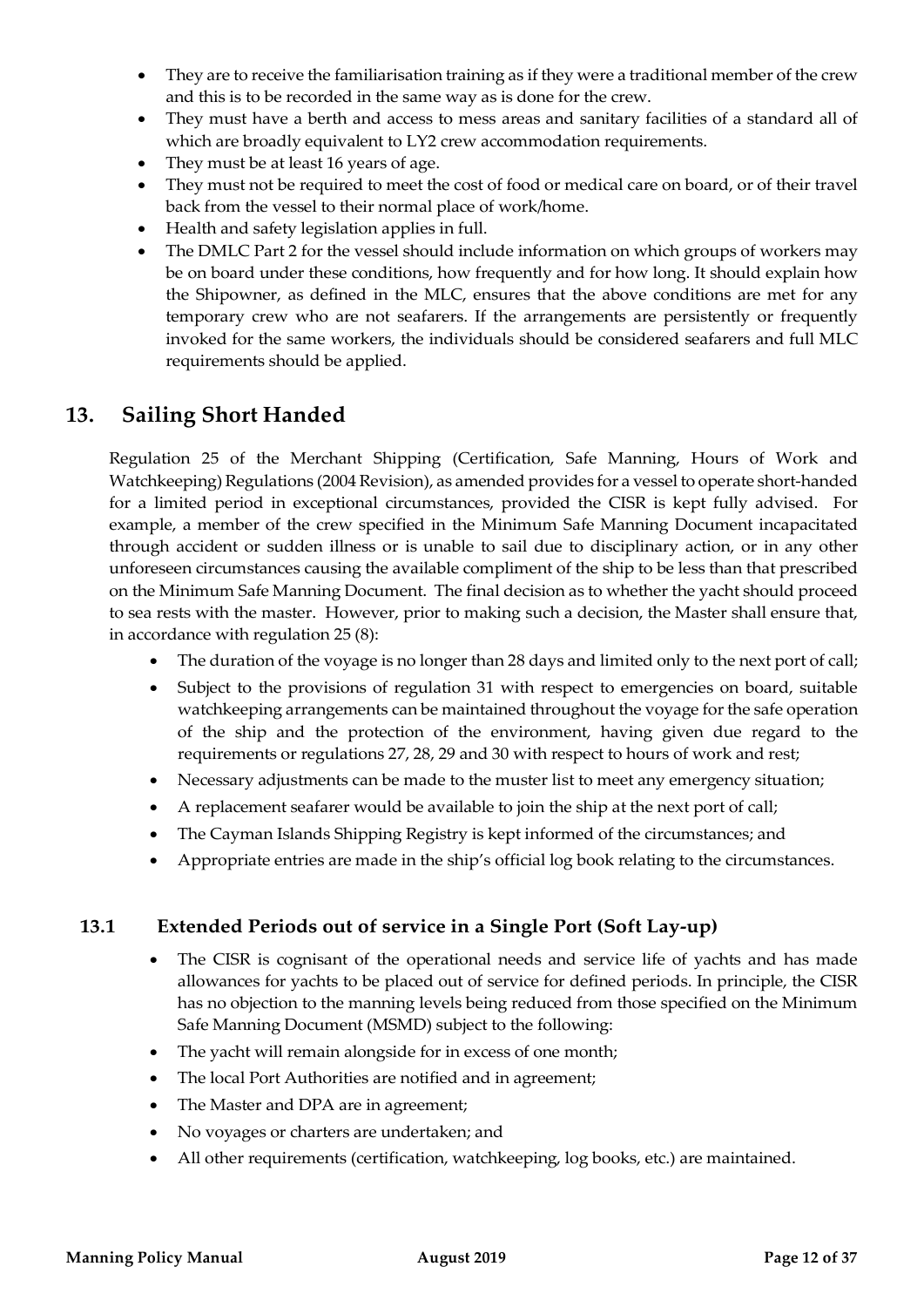If the above noted conditions are met the CISR may issue a letter of no objection. However, it is to be noted that the Master remains responsible for the safety of the yacht at all times and should take normal and emergency operational requirements into consideration when deciding if the level of manning is appropriate.

## <span id="page-12-0"></span>**14. Dispensations**

Under exceptional circumstances, a dispensation may be issued to permit a seafarer to serve on a specific ship for a specified period at a higher level than their current Certificate of Competency would allow. Such dispensations are issued strictly in accordance with Article VIII of the STCW Convention and each instance is required to be reported to the International Maritime Organisation (IMO) on an annual basis. Dispensations may only be issued in exceptional circumstances, provided that the dispensation does not cause danger to person, property or the environment. Under such circumstances, a dispensation may be issued to permit a specified seafarer to serve on a specified ship for a specified period (not exceeding 6 months) in a capacity that is one grade higher than that for which the individual holds the appropriate Certificate of Competency.

However, the Convention strictly denotes that dispensations may only be issued "in circumstances of exceptional necessity" and therefore, logistical challenges in crewing a vessel with fully-qualified personnel will not qualify for dispensation. The IMO places a high standard on the issue of dispensations and as such any request that does not satisfy the exceptional necessity threshold cannot be granted.

Dispensations for masters and chief engineers will only be issued in genuine cases of force majeure, and then only for the shortest possible period. In practice this means a dispensation to serve as master or chief engineer will normally only be considered in cases of death or other incapacity and will only be granted until the ship reaches the next port where a qualified master or chief engineer is able to join the ship.

## <span id="page-12-1"></span>**15. STCW Safety Familiarisation, Basic Training and Instruction**

It is the CISR's policy to strongly recommend that all crew hold documentary evidence of successful completion of the basic training in accordance with STCW Reg. VI/1.

The full training required by STCW Reg VI/1 is mandatory for all persons who have responsibilities detailed on the Muster list.

## <span id="page-12-2"></span>**15.1 Safety Familiarisation training (STCW Sect A- VI/1)**

Before being assigned to shipboard duties, all persons employed or engaged on a seagoing ship other than passengers, shall receive approved familiarisation training in personal survival techniques and security or receive sufficient information and instruction to be able to:

- 1) communicate with other persons on board on elementary safety matters and understand safety information symbols, signs and alarm signals;
- 2) know what to do if:
- a. a person falls overboard,
- b. fire or smoke is detected, or
- c. the fire or abandon ship alarm is sounded;
- 3) identify muster and embarkation stations and emergency escape routes;
- 4) locate and don lifejackets,
- 5) raise the alarm and have basic knowledge of the use of portable fire extinguishers;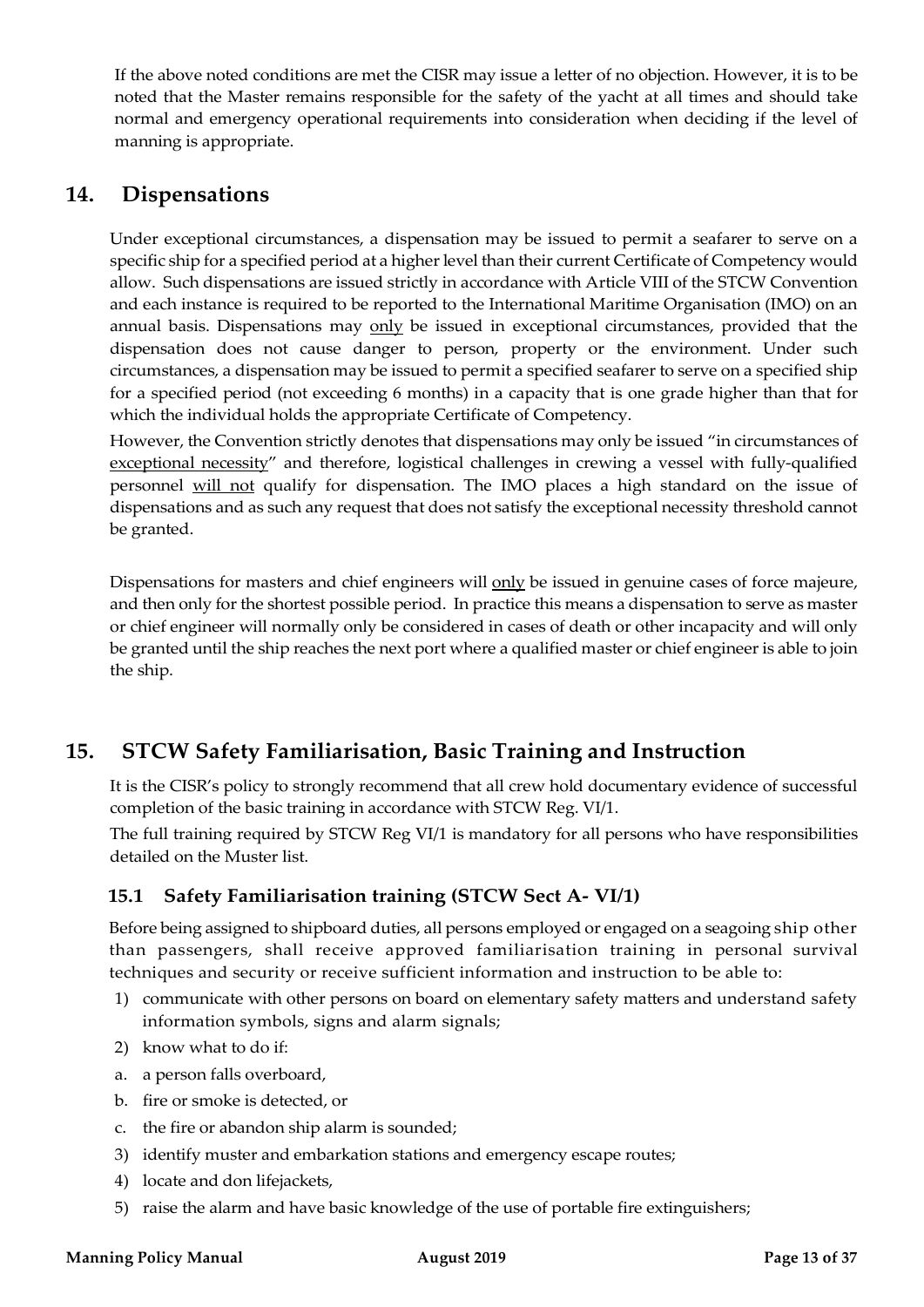- 6) take immediate action upon encountering an accident or other medical emergency before seeking further medical assistance on board;
- 7) close and open the fire, weathertight, and watertight doors fitted in the particular ship other than those for hull openings; and
- [8](#page-13-2)) to comply with the provisions of the ISPS Code<sup>8</sup> as applicable;
	- i) be able to report a security incident, including a piracy or armed robbery threat or attack;
	- ii) know the procedures to follow when they recognize a security threat; and take part in security-related emergency and contingency procedures.

## <span id="page-13-0"></span>**15.2 Passenger Yacht - Emergency Familiarization (STCW Sect A- V/2 para. 1)**

In addition to the Safety Familiarisation training in Section 15.1 above and before being assigned to shipboard duties, all personnel serving on board PYC vessels engaged on international voyages shall have attained the abilities that are appropriate to their duties and responsibilities as follows:

Contribute to the implementation of emergency plans, instructions and procedures

.1 Familiar with:

.1.1 general safety features aboard ship;

- .1.2 location of essential safety and emergency equipment, including life-saving appliances;
- .1.3 importance of personal conduct during an emergency; and
- .1.4 restrictions on the use of elevators during emergencies.

Contribute to the effective communication with passengers during an emergency

.2 Ability to:

.2.1 communicate in the working language of the ship;

.2.2 non-verbally communicate safety information; and

.2.3 understand one of the languages in which emergency announcements may be broadcast on the ship during an emergency or drill.

## <span id="page-13-1"></span>**15.3 Passenger Yacht - Safety training for personnel providing direct service to passengers in passenger spaces (STCW Sect A- V/2 para. 2)**

In addition to the emergency familiarisation training in Section 15.2 above and before being assigned to shipboard duties, all personnel serving on board PYC vessels providing direct service to passengers in passenger spaces shall receive additional safety training that ensures at least the attainment of the abilities as follows:

#### a) Communication

ability to communicate with passengers during an emergency, taking into account:

- the language or languages appropriate to the principal nationalities of passengers carried on the particular route;
- the likelihood that an ability to use an elementary English vocabulary for basic instructions can provide a means of communicating with a passenger in need of assistance whether or not the passenger and crew member share a common language;
- the possible need to communicate during an emergency by some other means, such as by demonstration, or hand signals, or calling attention to the location of instructions, muster stations, life-saving devices or evacuation routes, when oral communication is impractical;
- the extent to which complete safety instructions have been provided to passengers in their native language or languages; and

<span id="page-13-2"></span><sup>8</sup> International Code for the Security of Ships and of Port Facilities (International Ship and Port Facility Security (ISPS) Code)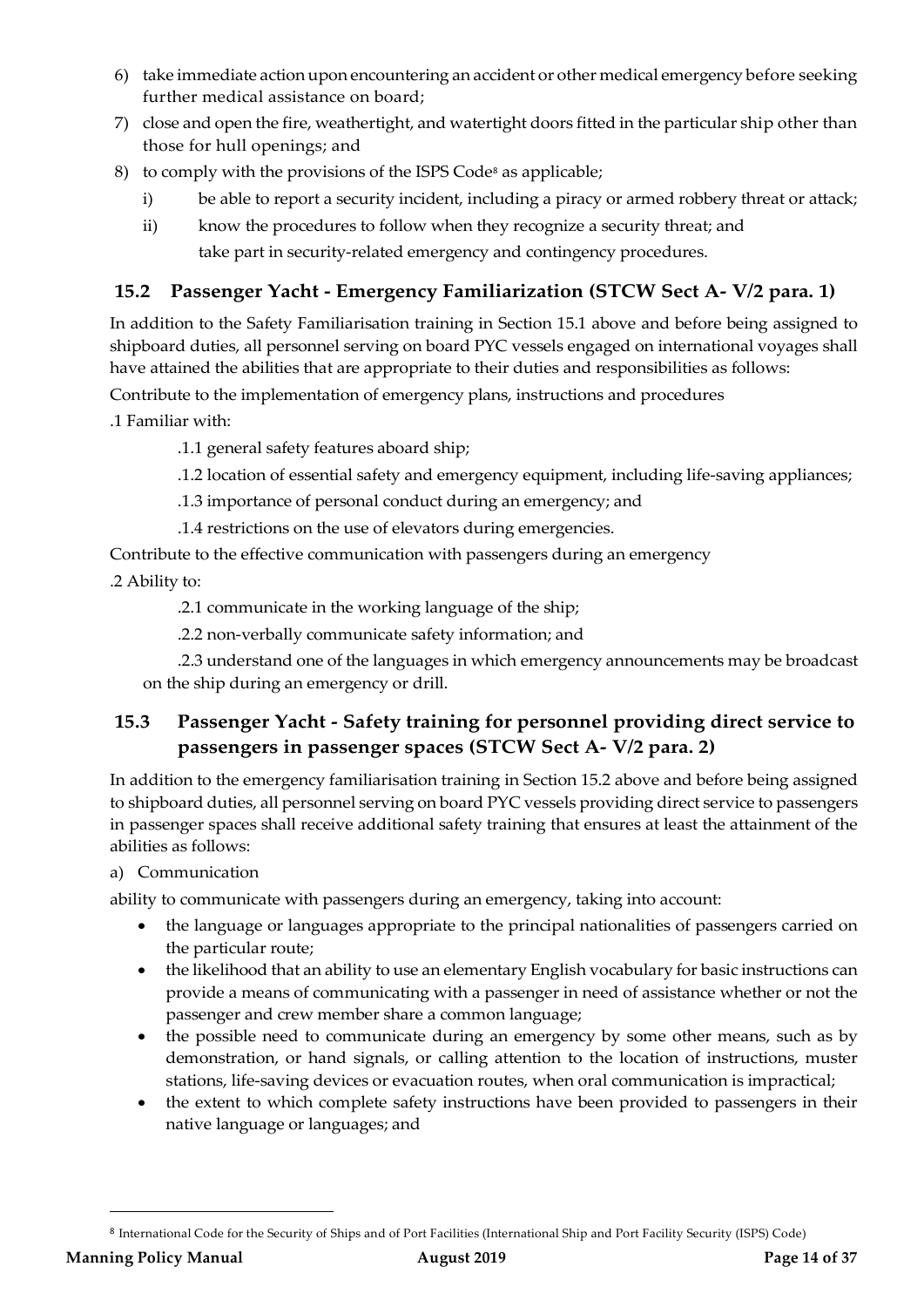- the languages in which emergency announcements may be broadcast during an emergency or drill to convey critical guidance to passengers and to facilitate crew members in assisting passengers.
- b) Life-saving appliances
	- Ability to demonstrate to passengers the use of personal life-saving appliances.
- c) Embarkation procedures
	- Embarking and disembarking passengers, with special attention to disabled persons and persons needing assistance.

## <span id="page-14-0"></span>**15.4 Basic training (Reg. VI/1)**

Seafarers employed or engaged in any capacity on board a yacht engaged in trade with designated safety or pollution prevention duties shall, before being assigned to any shipboard duties:-

- a) receive appropriate approved basic training or instruction in:
	- personal survival techniques as set out in STCW Table A-VI/1-1;
	- fire prevention and fire-fighting as set out in STCW Table A-VI/1-2;
	- elementary first-aid as set out in STCW Table A-VI/1-3;
	- personal safety and social responsibilities as set out in STCW Table A-VI/1-4;
	- security awareness as set out in STCW Table A-VI/6-1 for yachts subject to the ISPS Code.
- b) hold documentary evidence of successful completion of the basic training in accordance with STCW Reg. VI/1 & VI/6.

Note: An STCW Certificate of Competency may be acceptable documentary evidence where the basic training forms part of the award of the STCW Certificate of Competency. STCW Table B-I/2 Footnote 5 refers as follows;

"*The certificates of competency issued in accordance with regulations II/1, II/2, II/3, III/1, III/2, III/3, III/6 and VII/2 include the proficiency requirements in "basic training", "survival craft and rescue boats other than fast rescue boats", "advanced fire fighting" and "medical first aid" therefore, holders of mentioned certificates of competency are not required to carry Certificates of Proficiency in respect of those competences of chapter VI."*

The above certificates will be acceptable to the CISR if they have been issued under the authority of any administration included in the IMO list of STCW Parties ("the White List")

## <span id="page-14-1"></span>**15.5 Passenger Yacht Code - Crowd Management Training (STCW A-V/2, para. 3)**

On PYC vessels and before being assigned to shipboard duties, Masters, Officers, Ratings qualified in accordance with STCW Reg. II, III and VII and personnel designated on the muster list to assist passengers in emergency situations shall:

- a) have successfully completed the crowd management training required by STCW Reg. V/2, para. 7, as set out in STCW Table A-V/2-1; and
- b) be required to provide evidence that the training has been completed in accordance with STCW Table A-V/2-1.

## <span id="page-14-2"></span>**15.6 Passenger Yacht Code - Crisis Management and Human Behaviour (STCW Sect A-V/2, para. 4)**

On PYC vessels Masters, Chief Engineer Officers, Chief Mates, Second Engineer Officers and any person designated on the muster list as having responsibility for the safety of passengers in emergency situations shall: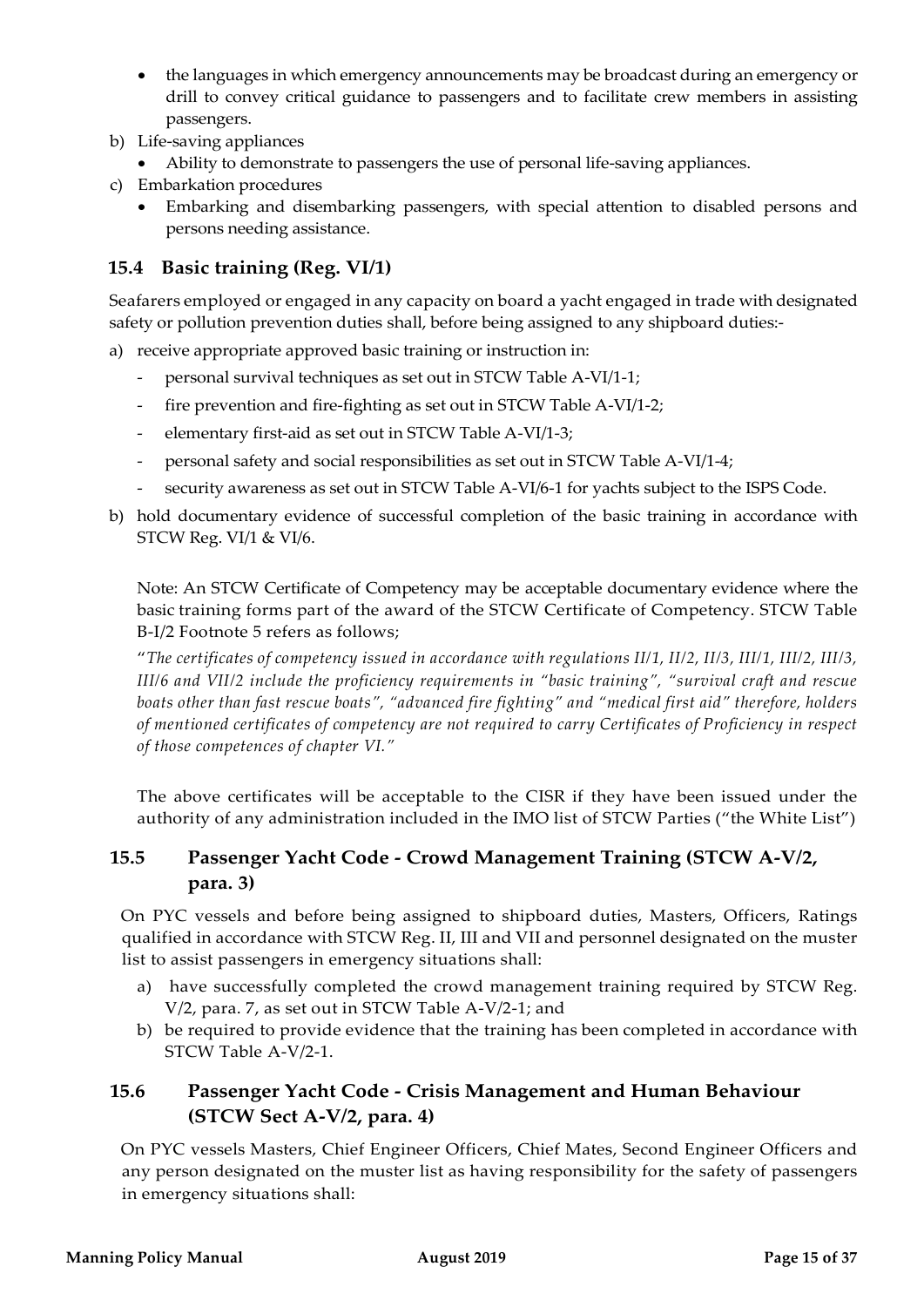- a) have successfully completed the approved crisis management and human behaviour training required by STCW Reg. V/2, para. 8, as set out in STCW Table A-V/2-2; and
- b) be required to provide evidence that the required standard of competence has been achieved in accordance with the methods and the criteria for evaluating competence tabulated in columns 3 and 4 of STCW Table A-V/2-2.

## <span id="page-15-0"></span>**15.7 Refresher training**

Seafarers qualified in accordance with the training listed below (as applicable) shall be required, every five years, to provide evidence of having maintained the required standard of competence, to undertake the tasks, duties and responsibilities:

- proficiency in Personal Survival Techniques, STCW Table A-VI/1-1;
- proficiency in Survival Craft and Rescue Boats, other than Fast Rescue Boats, STCW Table A-VI/2-1;
- proficiency in Fast Rescue Boats, STCW Table A-VI/2-2;
- proficiency in Fire Prevention and Fire Fighting, STCW Table A-VI/1-2;
- proficiency in Advanced Fire Fighting, STCW Table A-VI/3
- passenger ship Crowd Management training, STCW A-V/2 para. 3
- Crisis Management and Human Behaviour STCW A-V/2 para 4

## <span id="page-15-1"></span>**16. Medical Fitness Certificates**

In accordance with the Merchant Shipping (Maritime Labour Convention)(Medical Certification) Regulations, 2014, all seafarers serving on Cayman Islands ships are required to hold a valid medical certificate.

Medical certificates issued by, or on behalf of, a country listed on the "STCW Whitelist"

(the latest revision of IMO Circular MSC.1/Circ. 1163 refers) or a country that has ratified the Maritime Labour Convention, 2006 are accepted for service on Cayman Islands ships. Such certificates should be issued in accordance Regulation I/9 of the STCW Convention.

Medical certificates should clearly state that they are issued by, or on behalf of, the Governments of such countries. It is insufficient to hold a certificate issued by a doctor residing in such countries if the certificate is not issued, by or on behalf of, the Government of that country.

In urgent cases, the CISR may permit a seafarer to work without a valid medical certificate which expires during the course of a voyage until the next port of call where a recognized medical practitioner is available, provided that the period of such permission does not exceed three months and the seafarer concerned is in possession of the recently expired medical certificate.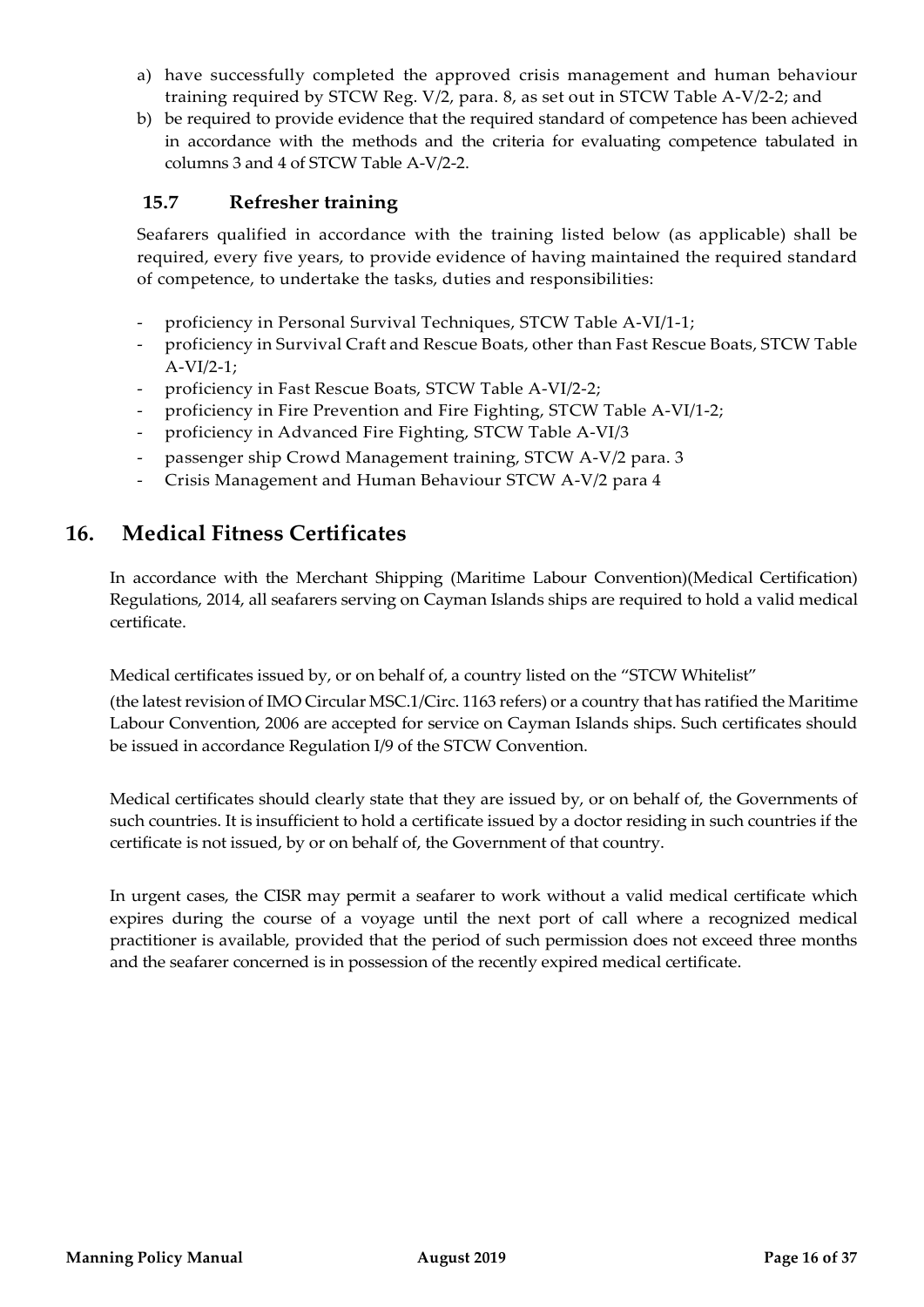## <span id="page-16-0"></span>**17. Proficiency in Medical Care**

The Master of every yacht engaged in trade shall designate a person who will be in charge of medical care and administering medicine as part of his or her duties. Such designated person is required to hold a Proficiency in Medical Care certificate issued in accordance with STCW Reg. VI/4.2. Currently, no refresher training is required for updating proficiency in Medical Care under STCW but is strongly recommended by the CISR.

## <span id="page-16-2"></span><span id="page-16-1"></span>**18. Security Training (500 GT and above)**

## **18.1 Security-Awareness Training**

All seafarers employed or engaged in any capacity on board a yacht engaged in trade, which is required to comply with the provisions of the ISPS Code without designated security duties shall, before being assigned to any shipboard duties receive appropriate approved training or instruction in security awareness as per STCW Reg VI/6/para 1 & 2.

## <span id="page-16-3"></span>**18.2 Designated Security Duties**

All seafarers employed or engaged in any capacity on board which is required to comply with the provisions of the ISPS Code designated to perform security duties, including anti-piracy and antiarmed-robbery-related activities, shall be required to demonstrate competence to undertake the tasks, duties and responsibilities in designated security duties as per STCW Reg. VI/6 paragraphs 4 & 5. This requirement includes the crew detailed on the Muster List to take part in a bomb searches or other security related activities.

## <span id="page-16-4"></span>**18.3 Ship Security Officer**

All seafarers with designated duties and responsibilities as Ship Security Officer are required to hold a Certificates of Proficiency for Ship Security Officers issued in accordance with STCW Reg. A-VI/5. If the Ship Security Officer certificate of proficiency is held, there is no need to complete Security Awareness or Designated Security Duties training. All such certificates must be issued by, or on behalf of, a government which is a party to the STCW Convention.

## <span id="page-16-5"></span>**19. Electro Technical Officers (STCW Reg. III/6)**

Every Electro-Technical Officer (ETO) serving on a yacht engaged in trade powered by main propulsion machinery of 750 kW propulsion power or more shall hold a certificate of competency.

ETOs are required on all yachts engaged in trade powered by main propulsion machinery of 750 kW propulsion power or more where an ETO is specified on the yacht's MSMD.

ETOs certified in accordance with STCW Reg. III/6 will only require their CoC to be formally recognised with an endorsement from CISR where the carriage of an ETO is required by the MSMD.

## <span id="page-16-6"></span>**20. Seafarers on Yachts Engaged in Trade in Polar Waters (STCW Reg.V/4)**

Masters, chief mates and officers in charge of a navigational watch on yachts engaged in trade operating in polar waters shall hold a certificate in basic training for ships operating in polar waters, as required by the International Code for Ships Operating In Polar Waters (Polar Code).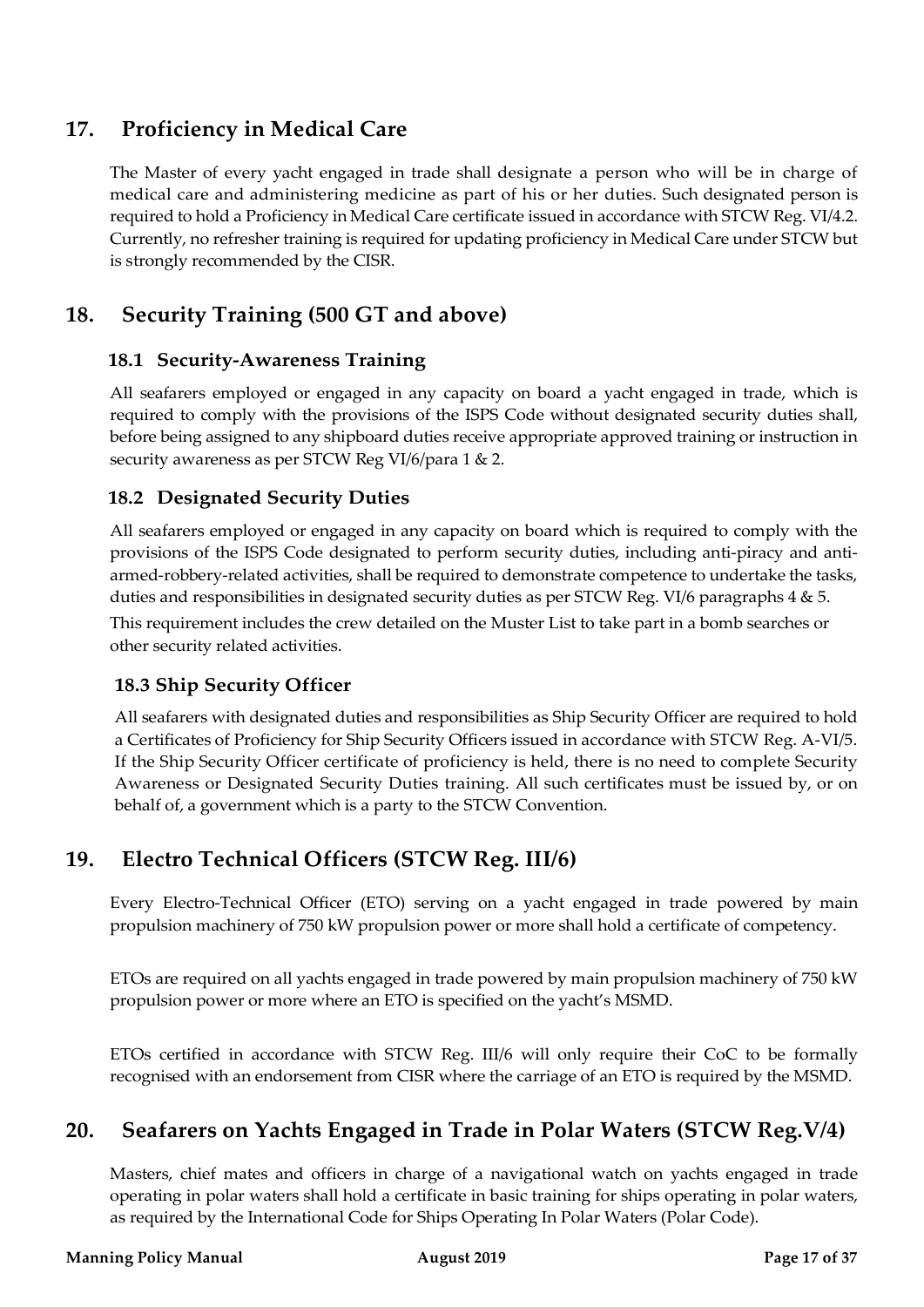Every candidate for a certificate in basic training for ships operating in polar waters shall have completed an approved basic training for ships operating in polar waters and meet the standard of competence specified in STCW A-V/4 para 1.

Masters and chief mates on ships operating in polar waters, shall hold a certificate in advanced training for ships operating in polar waters, as required by the Polar Code.

## <span id="page-17-0"></span>**21. Minimum Safe Manning Document (MSMD)**

For yachts engaged in trade a MSMD is issued in accordance with the REG Yacht Code as an internationally acceptable equivalence to SOLAS (as amended). Whilst the issue of a MSMD is mandatory for all such yachts of 500 GT and above, it is the Cayman Islands policy to provide a MSMD in accordance with Section 21 of this Manual for all yachts engaged in trade of 24 m and over certified in accordance with the REG Yacht Code Part A.

For yachts certified in accordance with the REG Yacht Code Part B a MSMD is issued in accordance with Annex G of that Code since it is also an internationally acceptable equivalence to SOLAS (as amended).

There is a duty placed on the owner or operator to provide the Master of a vessel with the necessary resources to comply with the manning requirements. Any person operating in any capacity must be appropriately qualified.

## <span id="page-17-1"></span>**21.1 Responsibilities of owners and operators: General principles**

#### **IMO Assembly Resolution A.1047(27) Principles of Minimum Safe Manning.**

The owner, operator, managing agent or Company must ensure that personnel required for the safe operation of the vessel have recent and relevant experience of the type and size of vessel, and the type of operation in which it is engaged.

In fulfilling their responsibility to ensure that vessels are safely, and sufficiently manned owners and operators should:

- i. make an assessment of the tasks, duties and responsibilities of the vessel's complement required for its safe operation, for the protection of the marine environment and dealing with emergency situations;
- ii. assess the numbers and grades/capacities in the vessel's complement required for the safe operation and for the protection of passengers where applicable;
- iii. ensure that the manning level is adequate at all times and in all respects, including meeting peak workloads;
- iv. in case of changes in the nature of the operation, operational area, construction, machinery, equipment or maintenance of the vessel, which may affect the manning level, review the manning level.

In conjunction with these factors the owner or operator should: -

- i. identify all the functions to be undertaken on board during a representative voyage or operational period, including determination of the number of crew required to undertake the relevant tasks and duties under both peak and routine work load conditions;
- ii. identify those functions that constitute a normal operation and determine the numbers of crew required to undertake the concurrent tasks and duties safely;
- iii. identify the skills and experience required to perform those functions;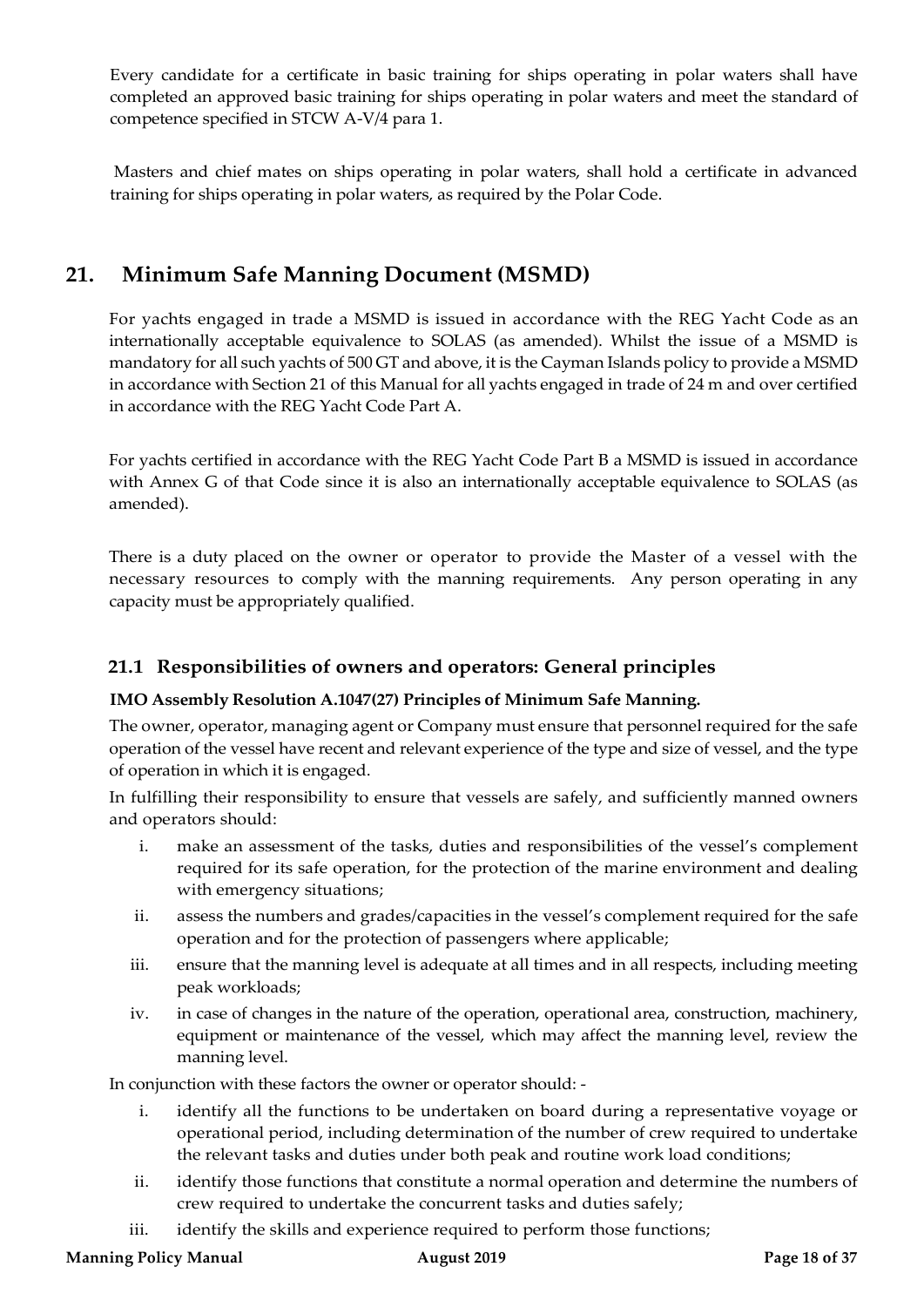- iv. establish working arrangements to ensure that the master and crew are capable of undertaking concurrent and continuing operations at the appropriate level(s) of responsibility, as specified, with respect to their skills and training; and
- v. ensure that the working arrangements allow for sufficient rest periods to avoid fatigue, as laid down in the STCW Code (Section A-VIII/1 Fitness for duty).

## <span id="page-18-0"></span>**22. Establishing Minimum Safe Manning Requirements**

Specific factors to be taken into account in determining the minimum safe manning level may include:

- i. frequency of port calls, length and nature of the voyage;
- ii. operating area(s), waters and type of operations in which the vessel or vessel is involved and any special requirements of the operation;
- iii. number, size (kW) and type of main propulsion units and auxiliaries;
- iv. size, type of vessel, equipment and layout;
- v. construction and technical equipment of vessel;
- vi. method of maintenance;
- vii. how the proposed complement will deal with various emergency situations that may arise;
- viii. navigational duties and responsibilities as required by STCW including the following, to:
	- plan and conduct safe navigation;
	- maintain a safe navigational watch;
	- manoeuvre and handle the vessel in all conditions and during all operations;
	- safely moor and unmoor the vessel; and
	- maintain safety whilst in port.
	- ix. vessel specific operations the nature and duration of the operation(s) the vessel undertakes and local environmental conditions;
	- x. vessel operations and care for persons onboard, and maintaining life-saving, fire-fighting and other safety systems in operational condition
		- maintain the safety and security of all persons on board and keep life-saving, fire-fighting and other safety systems in operational condition, including the ability to muster and disembark passengers and non-essential personnel;
		- operate and maintain watertight closing arrangements;
		- perform operations necessary to protect the marine environment;
		- provide medical care on board;
		- undertake administrative tasks required for the safe operation of the vessel; and
		- ensure participation in mandatory safety drills and exercises.
- xi. Marine engineering tasks and duties:
	- operate and monitor the vessel's main propulsion and auxiliary machinery;
	- maintain a safe engineering watch;
	- manage and perform fuel and ballast operations; and
	- maintain vessel's engine equipment, system and services.
- xii. Electrical, electronic and control engineering duties:
	- operate vessel's electrical and electronic equipment; and
	- maintain vessel's electric and electronic systems.
- xiii. Radio communications:
	- transmit and receive information using vessel communication equipment;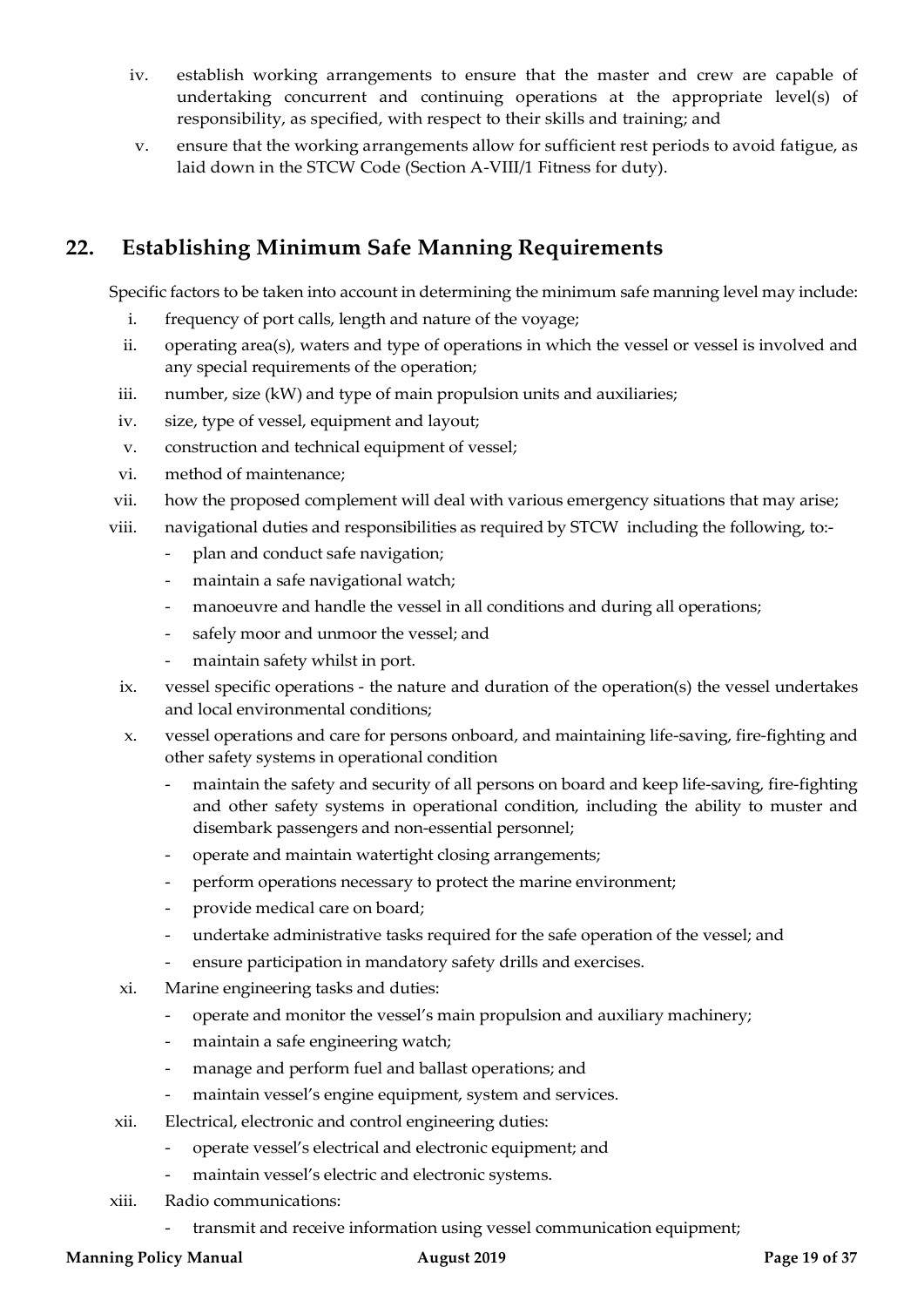- maintain a safe radio watch;
- provide communications in emergencies.
- xiv. Maintenance and repair:
	- carry out maintenance and repair work to the vessel and its machinery, equipment and systems, as appropriate to the method of maintenance and the repair system used.
- <span id="page-19-0"></span>xv. Fulfil obligations and requirements of the ISPS Code as applicable.

## **22.1 Guidance on appropriate manning levels**

- a) In determining what constitutes a minimum safe manning level, useful guidance may also be obtained by the use of risk and hazard management tools such as a formal safety assessment. The minimum safe manning levels should be those required for all reasonably foreseeable circumstances and working conditions to permit the safe operation of the vessel under normal operational conditions.
- b) The tables in Section 24 provide guidance on the absolute minimum numbers of certificated deck and engineer officers, and ratings that may be considered appropriate to different sizes of vessels and tonnages. In addition to these tables, specific submissions may be considered from owners and operators of vessels, including those less than 500 GT, seeking a varied minimum safe manning document based on a range and risk approach to minimum safe manning with the flexibility to reduce the manning level taking into account, for example limiting operating area(s) or parameters, and levels of automation.

## **22.2 Manning of Pleasure Yachts**

<span id="page-19-1"></span>Should a privately registered and operated yacht wish to maintain technical standards to the REG Yacht Code requirements without the addition of a MSMD due to purely private (non-commercial) operation, a Statement of Compliance may be issued in place of a certificate and the manning noted as a non-compliant provision. The yacht would not be able to be registered commercially or undertake commercial operations under these circumstances.

## <span id="page-19-2"></span>**23. Yachts engaged in trade of 3000 GT and above**

Article IX of STCW allows an administration to adopt alternative arrangements of education and training for special types of ships and trades. The UK MCA utilised this alternative arrangement to create a structure for yacht restricted Certificates of Competencies. This restriction was introduced for yachts of less than 3000 GT in harmonisation with the tonnage requirements of the Large Commercial Yacht Code (LY2) in force at that time.

When the Large Commercial Yacht Code was revised in 2012 and re-issued as LY3, the tonnage restriction for LY3 was removed. For service onboard yachts engaged in trade of 3000 GT and above we therefore require unrestricted CoCs issued in accordance with STCW.

The Republic of the Marshall Islands (RMI) Master (Yachts) Unlimited Tonnage CoC encompasses all of the Standards of Training, Certification and Watchkeeping (STCW) elements and requirements of the Master Unlimited CoC, with the exception of cargo related subjects, and as such is fully STCW compliant. The CISR formally recognises this Certificate for service onboard all yachts engaged in trade. This includes REG Yacht Code A certified yachts 3000GT and over and all REG Yacht Code B vessels. Other bridging programmes will be considered on a case by case upon request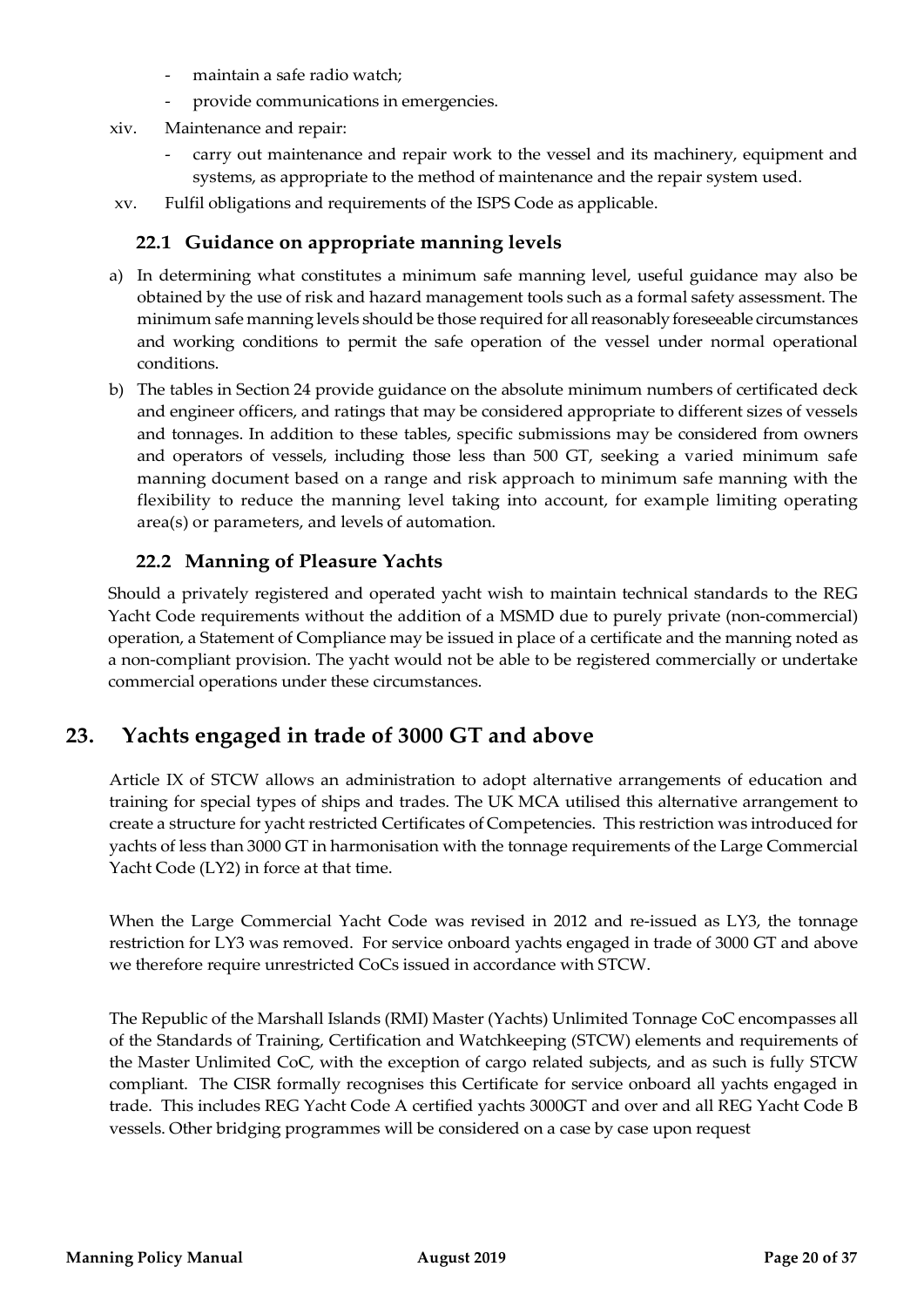## <span id="page-20-0"></span>**23.1 Changes in vessel parameters**

In the event of any change in equipment, construction or use of the vessel, which may affect the minimum safe manning level, the owner or operator should take due cognisance of this section and if appropriate, make a new application for the issue of a new MSMD.

## <span id="page-20-1"></span>**23.2 Withdrawal of Minimum Safe Manning Document**

A MSMD of a vessel may be withdrawn if an owner or operator fails to submit a new proposal where a vessel changes trading area(s), construction, machinery/equipment, or operation and/or method of maintenance has changed, or a vessel persistently fails to comply with the hours of rest requirements.

## <span id="page-20-2"></span>**23.3 Gas turbine powered yachts**

On all yachts with gas turbine propulsion, or gas turbine propulsion in addition to diesel engine propulsion, the Chief Engineer is required to have attended an approved gas turbine manufacturer's course. The manning scale for yacht engaged in trades with gas turbine propulsion, or gas turbine propulsion in addition to diesel engine propulsion, is identical to that for motor yachts.

#### <span id="page-20-3"></span>**23.4 Private Passenger Yachts of less than 3000GT**

On all private passenger yachts of less than 3000 GT certified in accordance with the REG Yacht Code Part B the CISR will accept the UK MCA's Yacht Certification for the officers as detailed in UK MCA MSNs 1858 and 1859 as amended. The additional STCW training as required by the Convention e.g. Crowd Management Training (STCW A-V/2, para. 3) and Crisis Management and Human Behaviour (STCW Sect A-V/2, para. 4) remains.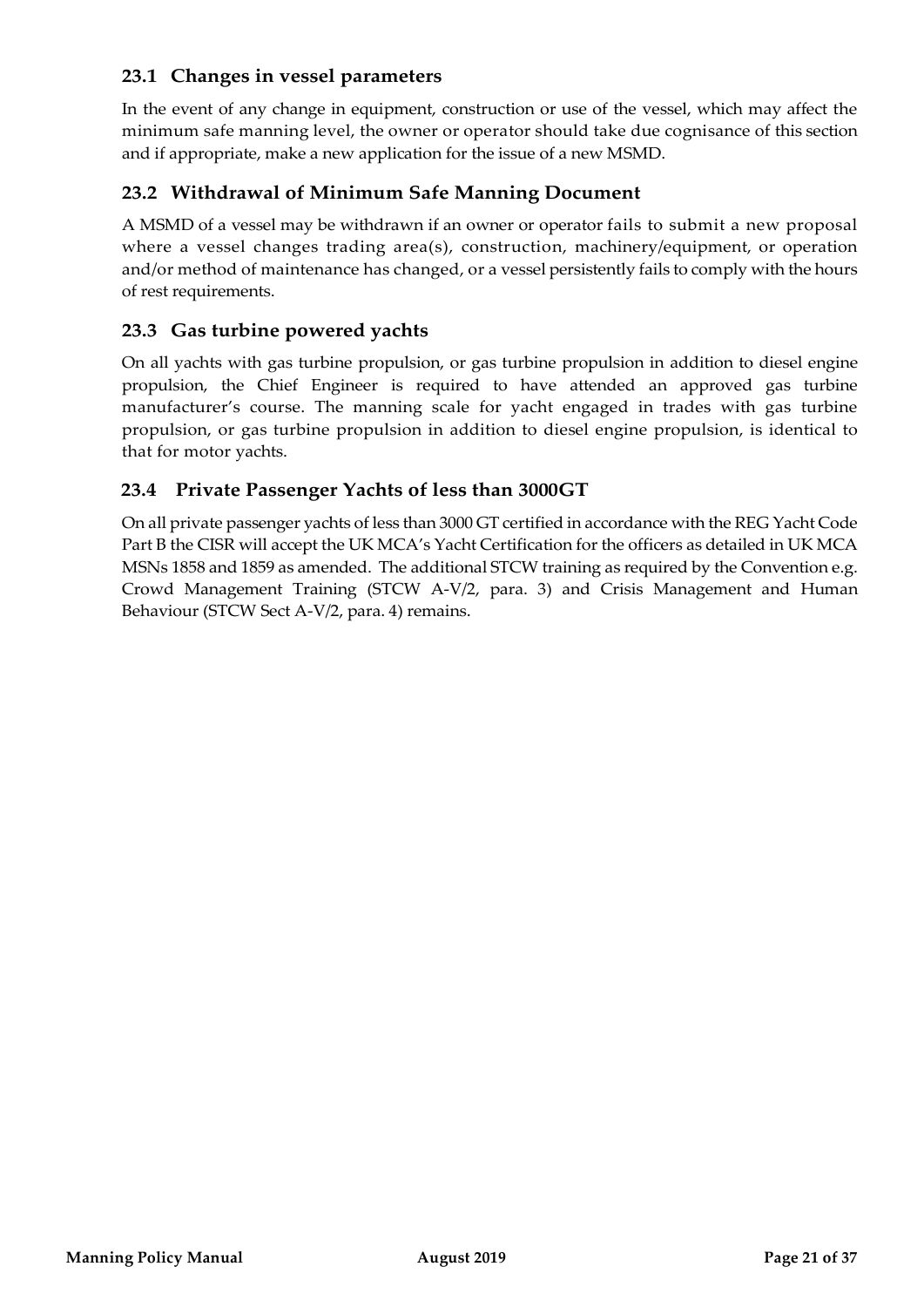## <span id="page-21-1"></span><span id="page-21-0"></span>**24. Minimum Safe Manning Scales**

## **24.1 General notes**

## **Dual Certification**

Where appropriate, dual deck and assistant engineer roles may be considered as indicated in the MSMD, provided that the officer is suitably qualified in both disciplines and that the person taking the dual role is a person other than the master. In such cases additional rating(s) may require to be carried. Dual purpose (deck/engineer) will be considered provided that a yacht has been assigned a Classification Society UMS notation for unmanned machinery space operation or fulfils the following criteria:-

- it has full bridge control of main engine manoeuvring;
- it is fitted with high level bilge alarms in the machinery space; and
- the engine room alarm system, including the fire alarm if fitted, is relayed to the accommodation and/or the bridge.

#### **The Master (Code vessels less than 200 GT)**

Seafarers serving on yachts using MCA-recognised RYA/IYT qualifications have found that some overseas Administrations do not recognise those qualifications. To prevent issues with PSC such CoC holders may apply to the MCA to upgrade to Master (code vessels less than 200GT) OOW (yachts less than 500 GT) CoC on a voluntary basis.

#### **Grade of certificates and their explanation**

|                     | (Unrestricted STCW Certificates)                                    |
|---------------------|---------------------------------------------------------------------|
| R.II/1              | Officer in charge of a navigational watch of vessels over 500 GT    |
| R.II/2              | Master and Chief Mate of vessels from 500 to 3000 GT & over 3000 GT |
| R.II/3              | Master & Officers of vessels less than 500 Gross Tonnage            |
| R.II/4              | Ratings forming part of a navigational watch                        |
| R.II/5              | Able seafarer deck                                                  |
| R.III/1             | Officer in charge of an engineering watch of vessels over 750 kW    |
| R <sub>III</sub> /2 | Chief Engineer and Second Engineer of vessels over 3000 kW          |
| R.III/3             | Chief Engineer and Second Engineer of vessels less than 3000 kW     |
| R.III/4             | Ratings forming part of an engineering watch                        |
| R.III/5             | Able seafarer engine                                                |
| R. III/6            | Electro-technical Officer                                           |
| $R_\cdot$ III/7     | Electro-technical rating                                            |

(Yacht certificate system introduced by the UK MCA)10

| Officer of the Watch (Yacht) of vessels less than $3000 \text{ GT}^9$ |           |  |  |
|-----------------------------------------------------------------------|-----------|--|--|
|                                                                       | R.II/2(Y) |  |  |

- $R.II/2 (Y)$  Chief Mate (Yacht) of vessels less than 3000 GT<sup>10</sup>
- $R.II/2 (Y)$  Master (Yacht) of vessels less than 500 GT<sup>10</sup>
- $R.II/2 (Y)$  Master (Yacht) of vessels less than 3000 GT<sup>10</sup>
- R.II/2 (Y) Master Code vessels less than 200 GT, 150 M from a safe haven<sup>10</sup>

<span id="page-21-2"></span><sup>9</sup> Reference MSN 1858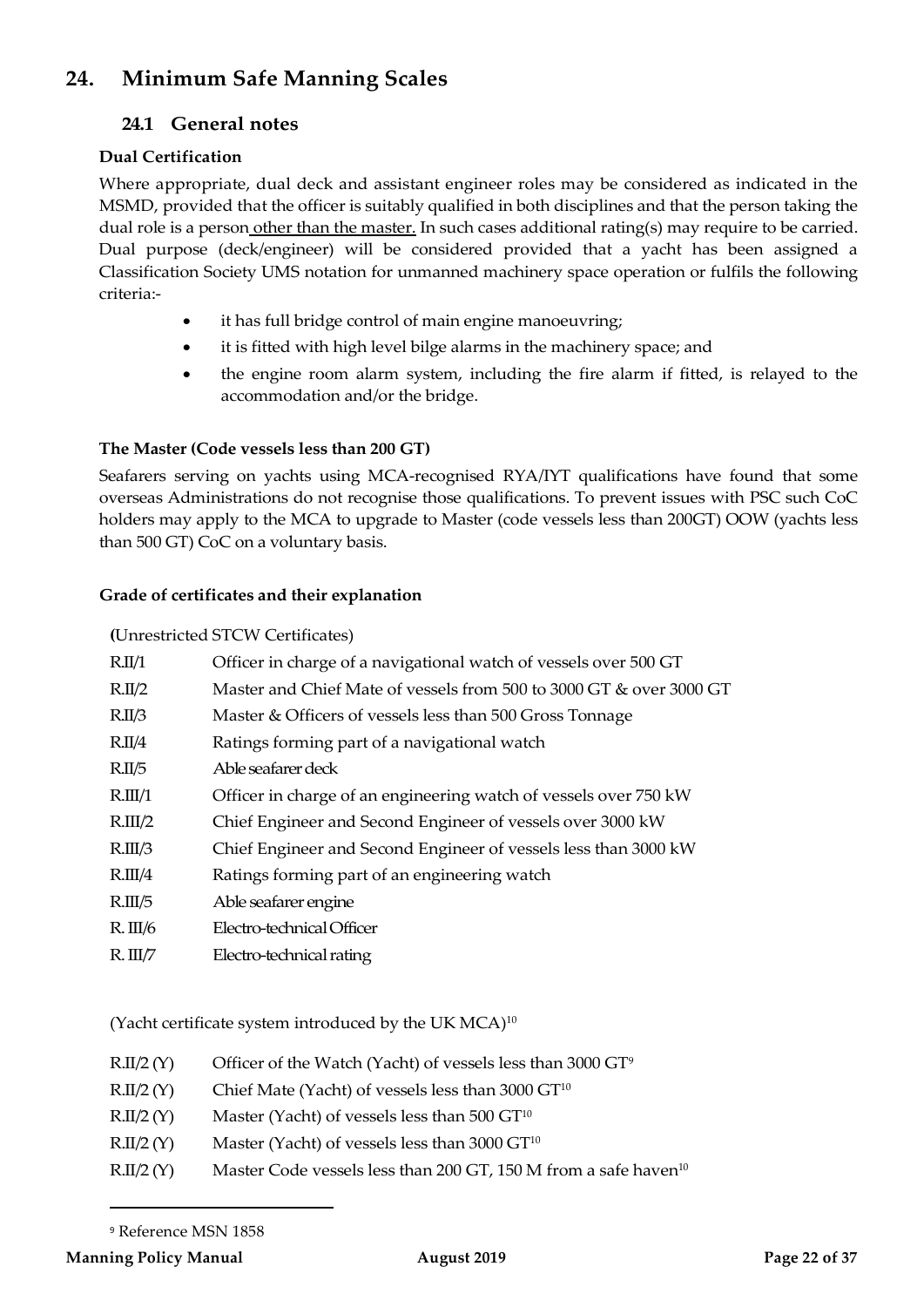R.II/2 (Y) Master Code vessels less than 200 GT, unlimited<sup>10</sup>

R.III/3 (Y4) Chief Engineer (Y4) less than 200 GT and less than 1500 kW propulsion power<sup>[10](#page-22-0)</sup>

R.III/2 (Y3) Chief Engineer (Y3) less than 500 GT and less than 3000 kW propulsion power<sup>11</sup>

R.III/2 (Y2) Chief Engineer (Y2) less than 3000 GT and less than 3000 kW propulsion power<sup>11</sup>

R.III/2 (Y1) Chief Engineer (Y1) less than 3000 GT and less than 9000 kW propulsion power<sup>11</sup>

Yacht Rating, Navigational or Engineering Watch Rating [11](#page-22-1)

 $\overline{a}$ 

<sup>10</sup> Reference MSN 1859

<span id="page-22-1"></span><span id="page-22-0"></span><sup>&</sup>lt;sup>11</sup> Reference MSN 1862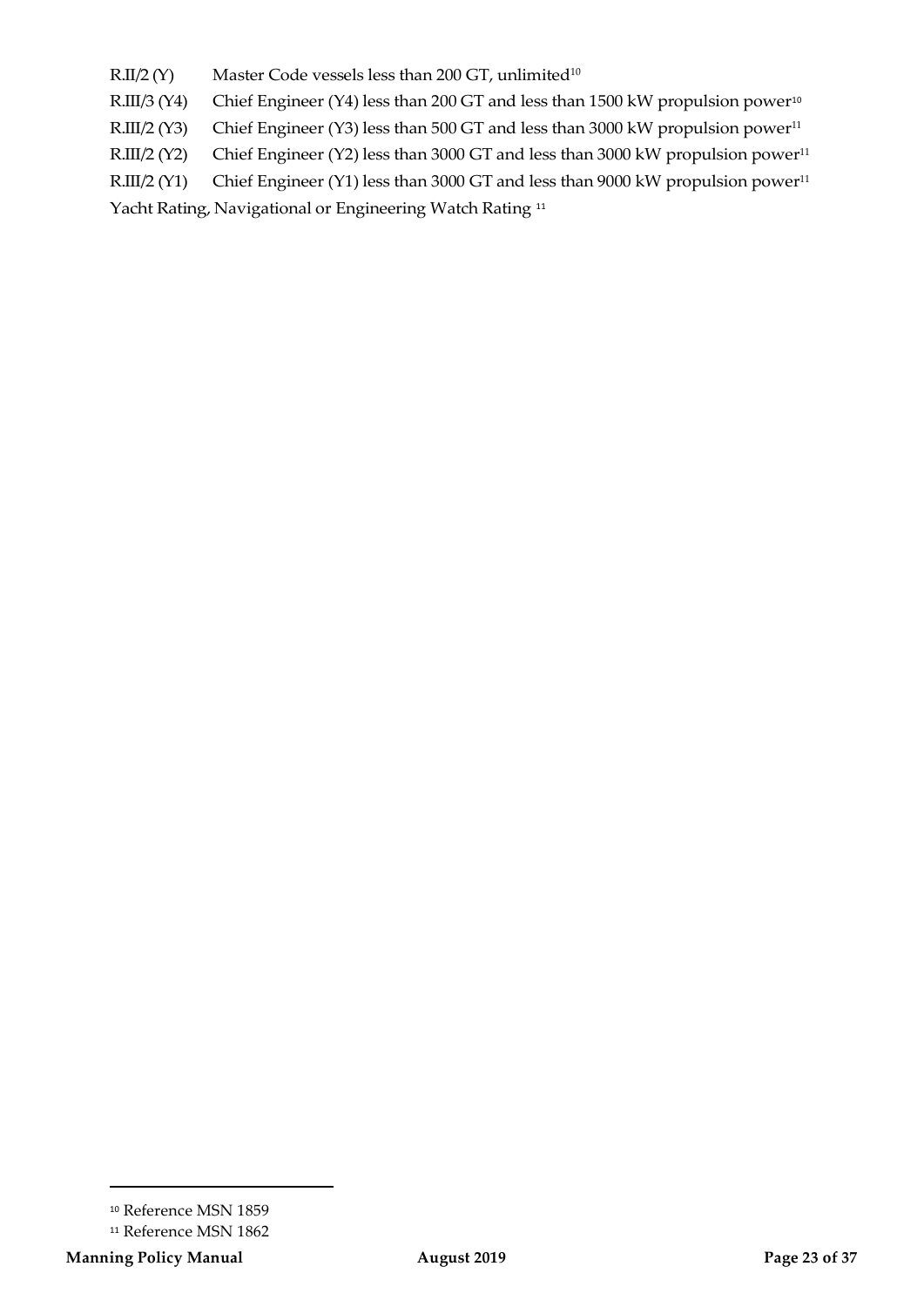## <span id="page-23-0"></span>**25. Minimum Safe Manning Scale for Motor Yachts**

<span id="page-23-1"></span>

| Capacity                     | Up to 60 M of safe haven $\boxtimes$ |              | Up to 150 M of safe haven $\boxtimes$               |                          | Over 150 M of safe haven $\boxtimes$                   |     |
|------------------------------|--------------------------------------|--------------|-----------------------------------------------------|--------------------------|--------------------------------------------------------|-----|
|                              | Grade of certificate                 | No.          | Grade of certificate                                | No.                      | Grade of certificate                                   | No. |
| Master                       | Yachtmaster Offshore                 | 1            | Yachtmaster Offshore                                | $\mathbf{1}$             | Yachtmaster Ocean                                      | 1   |
| <b>Chief Mate</b>            |                                      |              | Yachtmaster Coastal                                 | $\mathbf{1}$             | Yachtmaster Offshore                                   | 1   |
| <b>OOW</b> Nav               |                                      |              |                                                     | $\overline{\phantom{a}}$ |                                                        |     |
| Chief Eng Officer            | AEC <sup>a</sup>                     | $\mathbf{1}$ | MEOL(MN) a) b) or MEOL(Y) a) b)<br>or III/3 (Y4) a) |                          | $III/1(MN)$ or<br>III/3(Y4)                            |     |
| Second Eng Officer           |                                      |              |                                                     | $\overline{\phantom{0}}$ |                                                        |     |
| <b>Assistant Eng Officer</b> |                                      |              |                                                     |                          | $MEOL(MN)$ <sup>a)</sup> or<br>$MEOL(Y)$ <sup>a)</sup> |     |
| Yacht Rating (Nav)           | Yacht Rating Certificate             | $\mathbf{1}$ | Yacht Rating Certificate                            | $\mathbf{1}$             | Yacht Rating Certificate                               | 2   |
| <b>Yacht Rating</b>          |                                      |              |                                                     | $\overline{\phantom{a}}$ |                                                        |     |
| Ship's Cook                  | $\star$                              |              | $\star$                                             | $\overline{\phantom{a}}$ | $\star$                                                |     |
|                              | Total number of crew                 | 3            | Total number of crew                                | 4                        | Total number of crew                                   | 6   |

## **25.1.1 >24 m < 200 GT < 1500 kW**

Special requirements or conditions (if any)

Vessel must carry at least one person holding GMDSS qualifications for distress and safety radio communication purposes, and additionally vessel shall be capable of maintaining a continuous radio watch while at sea.

Vessel shall carry a sufficient number of trained personnel to assist passengers in an emergency.

\*A ship's cook is required if the number of crew carried is 10 or more.

a) Maybe dual deck/engine role provided that the officer taking the dual role is suitably qualified in both disciplines and that the person taking the role is a person other than the Master. In such cases an additional rating will be required.

b) Certificate holder is to have attended an approved engine manufacturer's course appropriate to the engine type and power range.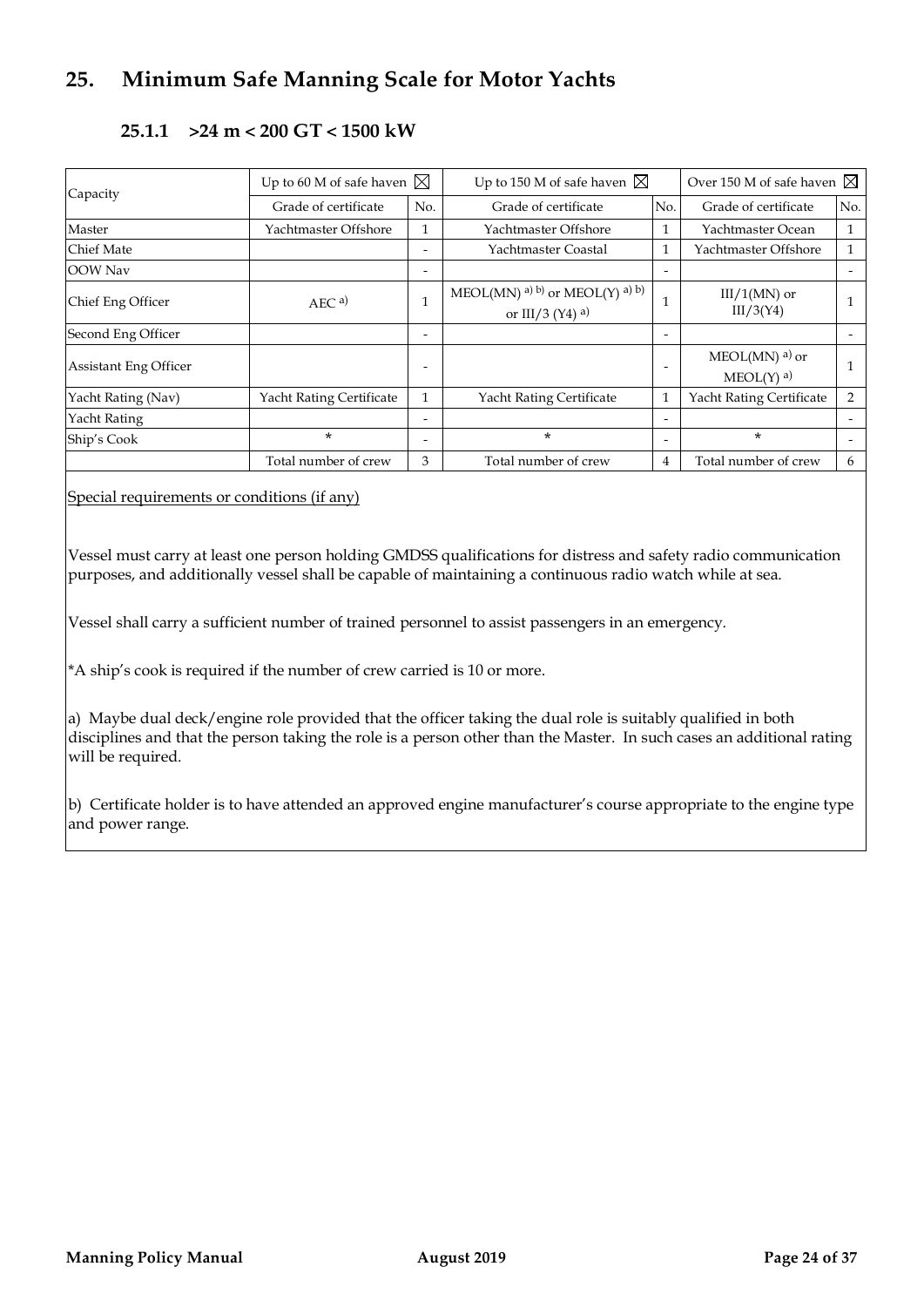#### <span id="page-24-0"></span>**25.1.2 >24 m < 200 GT < 3000 kW**

| Capacity              | Up to 60 M of safe haven $\boxtimes$ |                          | Up to 150 M of safe haven $\boxtimes$                               |                              | Over 150 M of safe haven $\boxtimes$                    |     |
|-----------------------|--------------------------------------|--------------------------|---------------------------------------------------------------------|------------------------------|---------------------------------------------------------|-----|
|                       | Grade of certificate                 | No.                      | <b>Grade of certificate</b>                                         | No.                          | <b>Grade of certificate</b>                             | No. |
| Master                | Yachtmaster Offshore                 | 1                        | Yachtmaster Offshore                                                | 1                            | Yachtmaster Ocean                                       | 1   |
| Chief Mate            |                                      | $\overline{\phantom{0}}$ | Yachtmaster Coastal                                                 | 1                            | Yachtmaster Offshore                                    | 1   |
| OOW Nav               |                                      | $\overline{\phantom{0}}$ |                                                                     | $\overline{\phantom{a}}$     |                                                         |     |
| Chief Eng Officer     | $AEC^{a)}$ b) or MEOL (Y) a)         |                          | MEOL (MN) a)b) or MEOL (Y) a)b)<br>or III/3 $(Y4)$ <sup>a) b)</sup> | $\mathbf{1}$                 | III/1(MN) or III/3(Y3) or<br>III/3 $(Y4)$ <sup>b)</sup> |     |
| Second Eng Officer    |                                      | $\overline{\phantom{0}}$ |                                                                     | $\overline{\phantom{a}}$     |                                                         |     |
| OOW Eng               |                                      | $\overline{\phantom{0}}$ |                                                                     | $\qquad \qquad \blacksquare$ |                                                         |     |
| Assistant Eng Officer |                                      |                          |                                                                     | $\overline{\phantom{a}}$     | $MEOL(MN)$ <sup>a)</sup> or<br>$MEOL(Y)$ <sup>a)</sup>  |     |
| Yacht Rating (Nav)    | <b>Yacht Rating Certificate</b>      | 1                        | <b>Yacht Rating Certificate</b>                                     | $\mathbf{1}$                 | <b>Yacht Rating Certificate</b>                         | 2   |
| Yacht Rating          |                                      |                          |                                                                     | $\overline{\phantom{a}}$     |                                                         |     |
| Ship's Cook           | ×.                                   | $\overline{\phantom{a}}$ | ×.                                                                  | $\overline{\phantom{a}}$     | *                                                       |     |
|                       | Total number of crew                 | 3                        | Total number of crew                                                | 4                            | Total number of crew                                    | 6   |

#### **Special requirements or conditions (if any)**

**Vessel must carry at least one person holding GMDSS qualifications for distress and safety radio communication purposes, and additionally vessel shall be capable of maintaining a continuous radio watch while at sea.**

**Vessel shall carry a sufficient number of trained personnel to assist passengers in an emergency.**

**\*A ship's cook is required if the number of crew carried is 10 or more.**

**a) Maybe dual deck/engine role provided that the officer taking the dual role is suitably qualified in both disciplines and that the person taking the role is a person other than the Master. In such cases an additional rating will be required.** 

**b) Certificate holder is to have attended an approved engine manufacturer's course appropriate to the engine type and power range, if total propulsion power is between 1500 kW to 2999 kW.**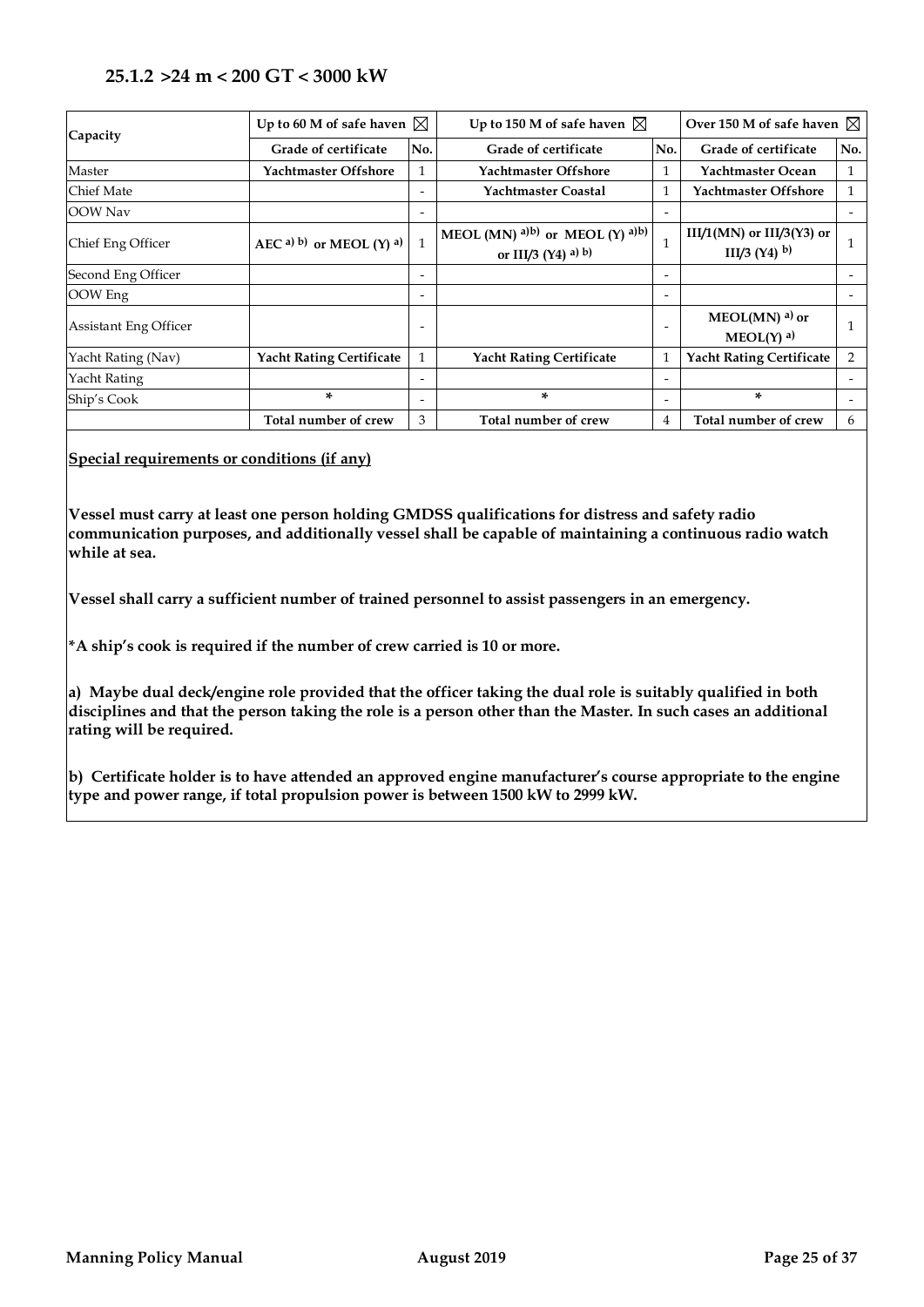## <span id="page-25-0"></span>**25.1.3 > 24 m and 200 > GT < 500 and < 3000 kW**

| Capacity                     | Up to 60 M of safe haven $\boxtimes$                   |                          | Up to 150 M of safe haven $\boxtimes$ |                          | Over 150 M of safe haven $\boxtimes$ |     |
|------------------------------|--------------------------------------------------------|--------------------------|---------------------------------------|--------------------------|--------------------------------------|-----|
|                              | Grade of certificate                                   | No.                      | Grade of certificate                  | No.                      | Grade of certificate                 | No. |
| Master                       | $Master(Y)$ <500GT                                     |                          | $Master(Y)$ <500GT                    |                          | $Master(Y)$ <500GT                   | 1   |
| lChief Mate                  | Yachtmaster Coastal                                    |                          | Yachtmaster Offshore                  |                          | $II/1(MN)$ or<br>$OOW(Y)$ <3000GT    |     |
| OOW Nav                      |                                                        | $\overline{\phantom{0}}$ |                                       | $\overline{\phantom{0}}$ |                                      |     |
| Chief Eng Officer            | III/1(MN) or III/3(Y3) or<br>$III/3(Y4)$ <sup>b)</sup> |                          | $2/E(MN)III/3$ or $III/3(Y3)$         | $\mathbf{1}$             | $C/E(MN)III/3$ or $III/3(Y3)$        | 1   |
| Second Eng Officer           |                                                        | $\overline{\phantom{0}}$ |                                       | $\overline{\phantom{0}}$ | III/1(MN) or III/3(Y4) a)            | 1   |
| OOW Eng                      |                                                        | $\overline{\phantom{0}}$ |                                       | $\overline{\phantom{0}}$ |                                      |     |
| <b>Assistant Eng Officer</b> | AEC <sup>a</sup>                                       | $\mathbf{1}$             | MEOL (MN) a) or MEOL (Y) a)           | $\mathbf{1}$             |                                      |     |
| Yacht Rating (Nav)           | <b>Yacht Rating Certificate</b>                        | 1                        | <b>Yacht Rating Certificate</b>       | $\overline{2}$           | <b>Yacht Rating Certificate</b>      | 2   |
| Yacht Rating                 |                                                        |                          |                                       | -                        |                                      |     |
| Ship's Cook                  | ×                                                      |                          | *                                     | $\overline{\phantom{0}}$ | *                                    |     |
|                              | Total number of crew                                   | 6                        | Total number of crew                  | 6                        | Total number of crew                 | 6   |

#### **Special requirements or conditions (if any)**

**Vessel must carry at least one person holding GMDSS qualifications for distress and safety radio communication purposes, and additionally vessel shall be capable of maintaining a continuous radio watch while at sea.**

**Vessel shall carry a sufficient number of trained personnel to assist passengers in an emergency.**

**\*A ship's cook is required if the number of crew carried is 10 or more.**

**a) Maybe dual deck/engine role provided that the officer taking the dual role is suitably qualified in both disciplines and that the person taking the role is a person other than the Master. When operating in dual role up to 60 Nm manning may be reduced to 5. Above 60 Nm an additional rating will be required to be carried.** 

**b) Certificate holder is to have attended an approved engine manufacturer's course appropriate to the engine type and power range, if total propulsion power is between 1500 kW and 2999 kW.**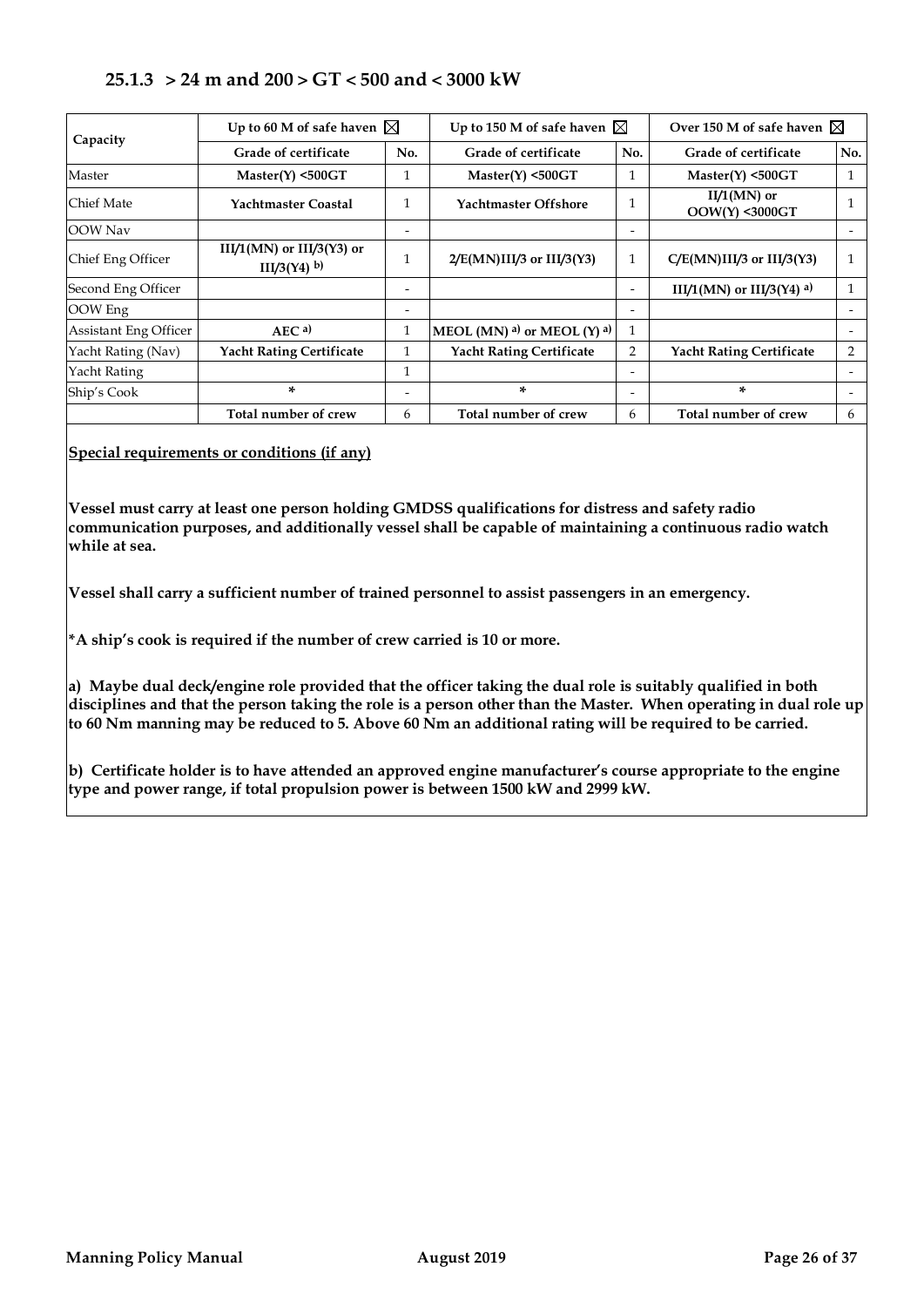## <span id="page-26-0"></span>**25.1.4 > 24 m and 200 > GT < 500 and < 6000 kW**

| Capacity              | Up to 60 M of safe haven $\boxtimes$ | Up to 150 M of safe haven $\boxtimes$ |                                     | Over 150 M of safe haven $\boxtimes$ |                                              |     |
|-----------------------|--------------------------------------|---------------------------------------|-------------------------------------|--------------------------------------|----------------------------------------------|-----|
|                       | Grade of certificate                 | No.                                   | Grade of certificate                | No.                                  | Grade of certificate                         | No. |
| Master                | $II/2$ (MN) or<br>Master(Y) < 500GT  |                                       | $II/2$ (MN) or<br>Master(Y) < 500GT |                                      | $II/2$ (MN) or<br>$Master(Y)$ <500GT         |     |
| Chief Mate            | Yachtmaster Coastal                  | 1                                     | Yachtmaster Offshore                |                                      | $II/1(MN)$ or<br>$OOW(Y)$ <3000GT            |     |
| <b>OOW</b> Nav        |                                      |                                       |                                     |                                      |                                              |     |
| Chief Eng Officer     | $2/E$ (MN)III/3 or III/3 (Y3) b)     |                                       | $2/E(MN)III/3$ or III/3(Y3) b)      |                                      | $C/E(MN)III/3$ or III/3(Y3) b)               |     |
| Second Eng Officer    |                                      |                                       | $MEOL(Y)$ <sup>a)</sup>             |                                      | III/1(MN) or III/3(Y3) or<br>$IIJ/3(Y4)^{b}$ |     |
| Assistant Eng Officer | AEC <sup>a</sup>                     | 1                                     |                                     |                                      |                                              |     |
| Yacht Rating (Nav)    | <b>Yacht Rating Certificate</b>      |                                       | <b>Yacht Rating Certificate</b>     | $\overline{2}$                       | <b>Yacht Rating Certificate</b>              | 2   |
| Yacht Rating          |                                      | 1                                     |                                     | $\overline{\phantom{0}}$             |                                              |     |
| Ship's Cook           | *                                    | $\overline{\phantom{0}}$              | ×.                                  | $\overline{\phantom{0}}$             | *                                            |     |
|                       | Total number of crew                 | 6                                     | Total number of crew                | 6                                    | Total number of crew                         | 6   |

#### **Special requirements or conditions (if any)**

**Vessel must carry at least one person holding GMDSS qualifications for distress and safety radio communication purposes, and additionally vessel shall be capable of maintaining a continuous radio watch while at sea.**

**Vessel shall carry a sufficient number of trained personnel to assist passengers in an emergency.**

**\*A ship's cook is required if the number of crew carried is 10 or more.**

**a) Maybe dual deck/engine role provided that the officer taking the dual role is suitably qualified in both disciplines and that the person taking the role is a person other than the Master. When operating in dual role up to 60 Nm manning may be reduced to 5. Above 60 Nm an additional rating will be required to be carried.** 

**b) Certificate holder is to have attended an approved engine manufacturer's course appropriate to the engine type and power range.**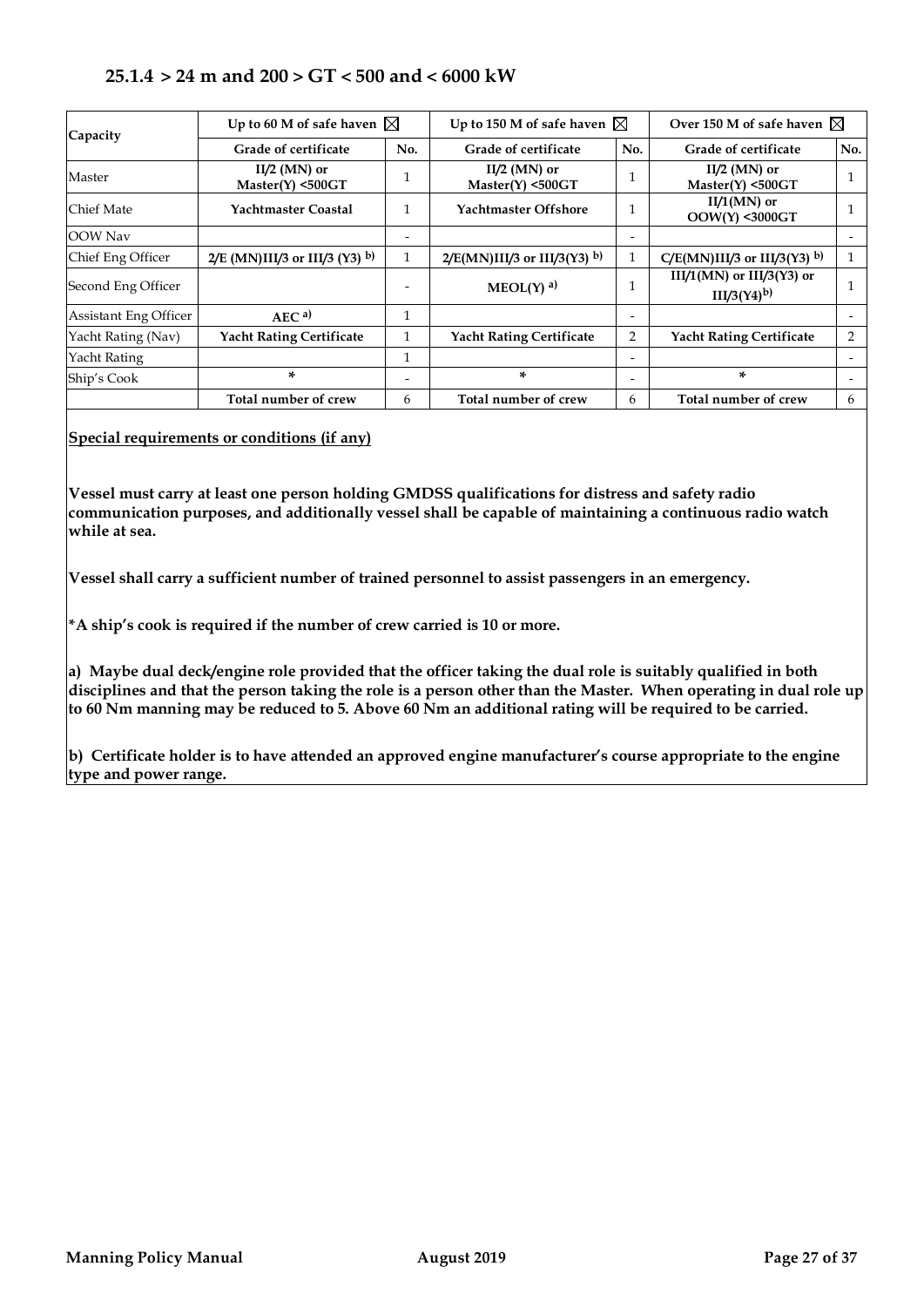#### <span id="page-27-0"></span>**25.1.5 500 > GT < 3000 and < 3000 kW**

| Capacity                     | Up to 60 M of safe haven $\boxtimes$ | Up to 150 M of safe haven $\boxtimes$ |                                             | Over 150 M of safe haven $\boxtimes$ |                                           |     |
|------------------------------|--------------------------------------|---------------------------------------|---------------------------------------------|--------------------------------------|-------------------------------------------|-----|
|                              | Grade of certificate                 | No.                                   | Grade of certificate                        | No.                                  | Grade of certificate                      | No. |
| Master                       | $II/2(MN)$ or<br>Master(Y)<3000GT    |                                       | $II/2(MN)$ or<br>Master(Y)<3000GT           |                                      | $II/2(MN)$ or<br>Master(Y)<3000GT         |     |
| Chief Mate                   | $II/1(MN)$ or<br>$OOW(Y)$ <3000GT    |                                       | $II/2(MN)$ or Chief<br>$Mate(Y)$ <3000 $GT$ |                                      | II/2(MN) or Chief<br>Mate(Y)<3000GT       |     |
| <b>OOW</b> Nav               |                                      |                                       |                                             |                                      | $II/1(MN)$ or<br><b>OOW(Y) &lt;3000GT</b> |     |
| Chief Eng Officer            | $C/E(MN)III/3$ or III/3 (Y3)         |                                       | $C/E(MN)III/3$ or $III/2(Y2)$               |                                      | $C/E(MN)III/3$ or $III/2(Y2)$             |     |
| Second Eng Officer           | III/1(MN) or MEOL(Y) a)              |                                       | III/ $1(MN)$ or III/ $3(Y3)$                |                                      | III/1(MN) or III/3(Y3)                    |     |
| <b>Assistant Eng Officer</b> |                                      |                                       |                                             |                                      |                                           |     |
| Yacht Rating (Nav)           | <b>Yacht Rating Certificate</b>      |                                       | <b>Yacht Rating Certificate</b>             | $\overline{2}$                       | <b>Yacht Rating Certificate</b>           | 2   |
| Yacht Rating                 |                                      | 1                                     |                                             | $\overline{\phantom{0}}$             |                                           |     |
| Ship's Cook                  | ×.                                   | $\overline{\phantom{0}}$              | ×.                                          | $\overline{\phantom{0}}$             | ×.                                        |     |
|                              | Total number of crew                 | 6                                     | Total number of crew                        | 6                                    | Total number of crew                      | 7   |

**Special requirements or conditions (if any)**

**Vessel must carry at least one person holding GMDSS qualifications for distress and safety radio communication purposes, and additionally vessel shall be capable of maintaining a continuous radio watch while at sea.**

**Vessel shall carry a sufficient number of trained personnel to assist passengers in an emergency.**

**\*A ship's cook is required if the number of crew carried is 10 or more.**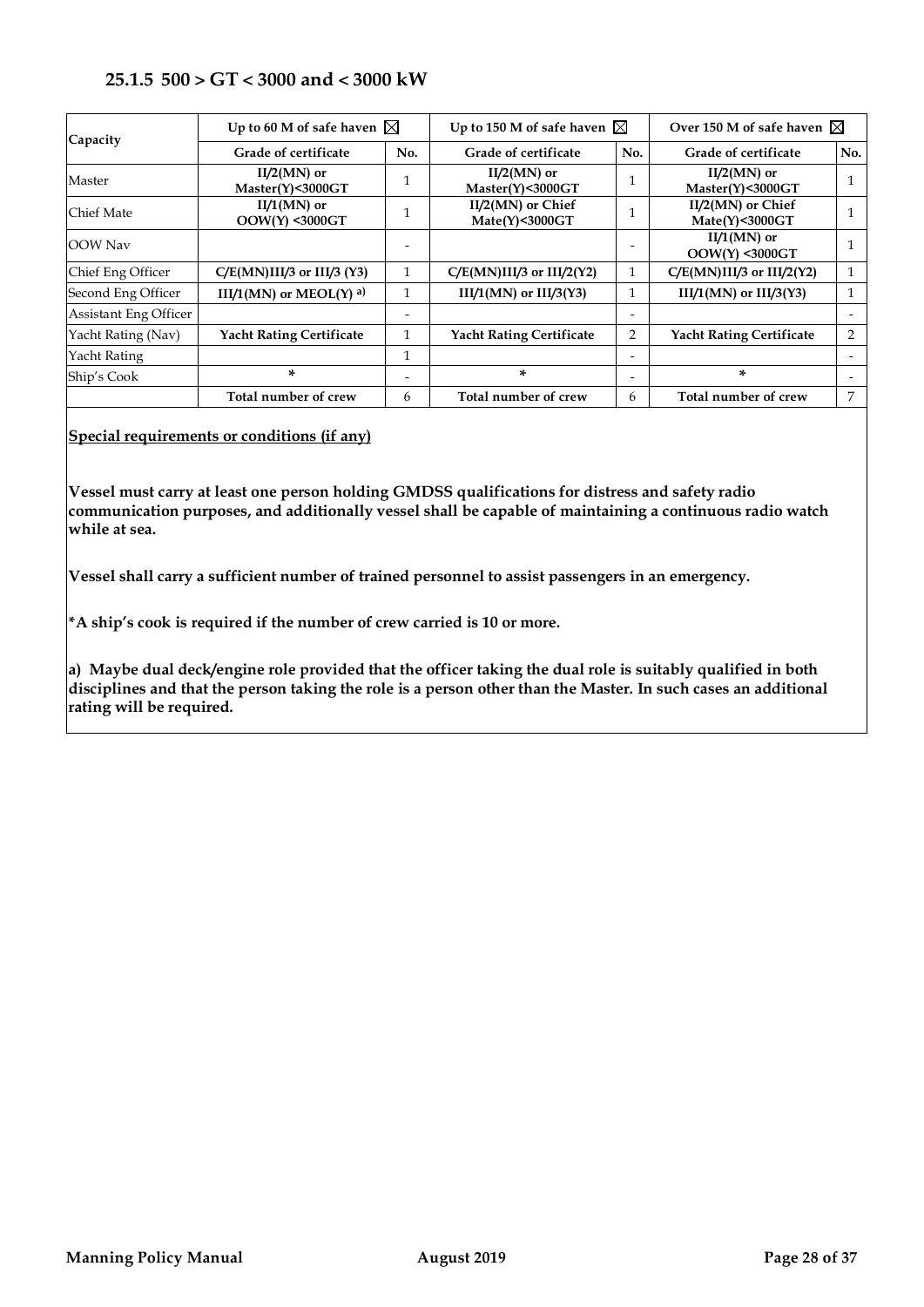#### **25.1.6 500 > GT < 3000 and < 6000 kW**

<span id="page-28-0"></span>

|                              |                                      |     | Up to 150 M of safe haven $\boxtimes$  |                          | Over 150 M of safe haven $\boxtimes$                           |     |
|------------------------------|--------------------------------------|-----|----------------------------------------|--------------------------|----------------------------------------------------------------|-----|
| Capacity                     | Up to 60 M of safe haven $\boxtimes$ |     |                                        |                          |                                                                |     |
|                              | Grade of certificate                 | No. | Grade of certificate                   | No.                      | Grade of certificate                                           | No. |
| Master                       | $II/2(MN)$ or Master(Y)<br>$3000GT$  |     | $II/2(MN)$ or<br>Master(Y) < 3000GT    |                          | $II/2(MN)$ or<br>Master(Y) < 3000GT                            |     |
| Chief Mate                   | $II/1(MN)$ or<br>OOW(Y) <3000GT      |     | $II/2(MN)$ or<br>Chief Mate(Y) <3000GT |                          | $II/2(MN)$ or<br>Chief Mate(Y) <3000GT                         |     |
| OOW Nav                      |                                      |     |                                        |                          | $II/1(MN)$ or<br>$OOW(Y)$ <3000GT                              |     |
| Chief Eng Officer            | $C/E(MN)III/3$ or III/2 (Y2) b)      | 1   | $C/E(MN)III/3$ or III/2(Y2) b)         |                          | $C/E(MN)III/2$ or<br>$2/E(MN)III/2$ <sup>a)</sup> or III/2(Y1) |     |
| Second Eng Officer           | III/1(MN) or MEOL(Y) <sup>c)</sup>   |     | III/1(MN) or III/3(Y3) b)              | T.                       | $2/E(MN)III/3$ or III/3(Y3) b)                                 | 1   |
| <b>Assistant Eng Officer</b> |                                      |     |                                        |                          |                                                                |     |
| Yacht Rating (Nav)           | <b>Yacht Rating Certificate</b>      |     | <b>Yacht Rating Certificate</b>        | $\overline{2}$           | <b>Yacht Rating Certificate</b>                                | 2   |
| Yacht Rating                 |                                      |     |                                        | $\overline{\phantom{0}}$ |                                                                |     |
| Ship's Cook                  | ×.                                   |     | ×.                                     | $\overline{\phantom{0}}$ | ×.                                                             |     |
|                              | Total number of crew                 | 6   | Total number of crew                   | 6                        | Total number of crew                                           | 7   |

#### **Special requirements or conditions (if any)**

**Vessel must carry at least one person holding GMDSS qualifications for distress and safety radio communication purposes, and additionally vessel shall be capable of maintaining a continuous radio watch while at sea.**

**Vessel shall carry a sufficient number of trained personnel to assist passengers in an emergency.**

**\*A ship's cook is required if the number of crew carried is 10 or more.**

**a) Holders of 2/ E CoC's are required to have these further endorsed with the additional C/E III/2 (Y1) (<3000GT;<9000 kW) capacity and limitation ("Yacht Endorsement").**

**b) Certificate holder is to have attended an approved engine manufacturer's course appropriate to the engine type and power range.**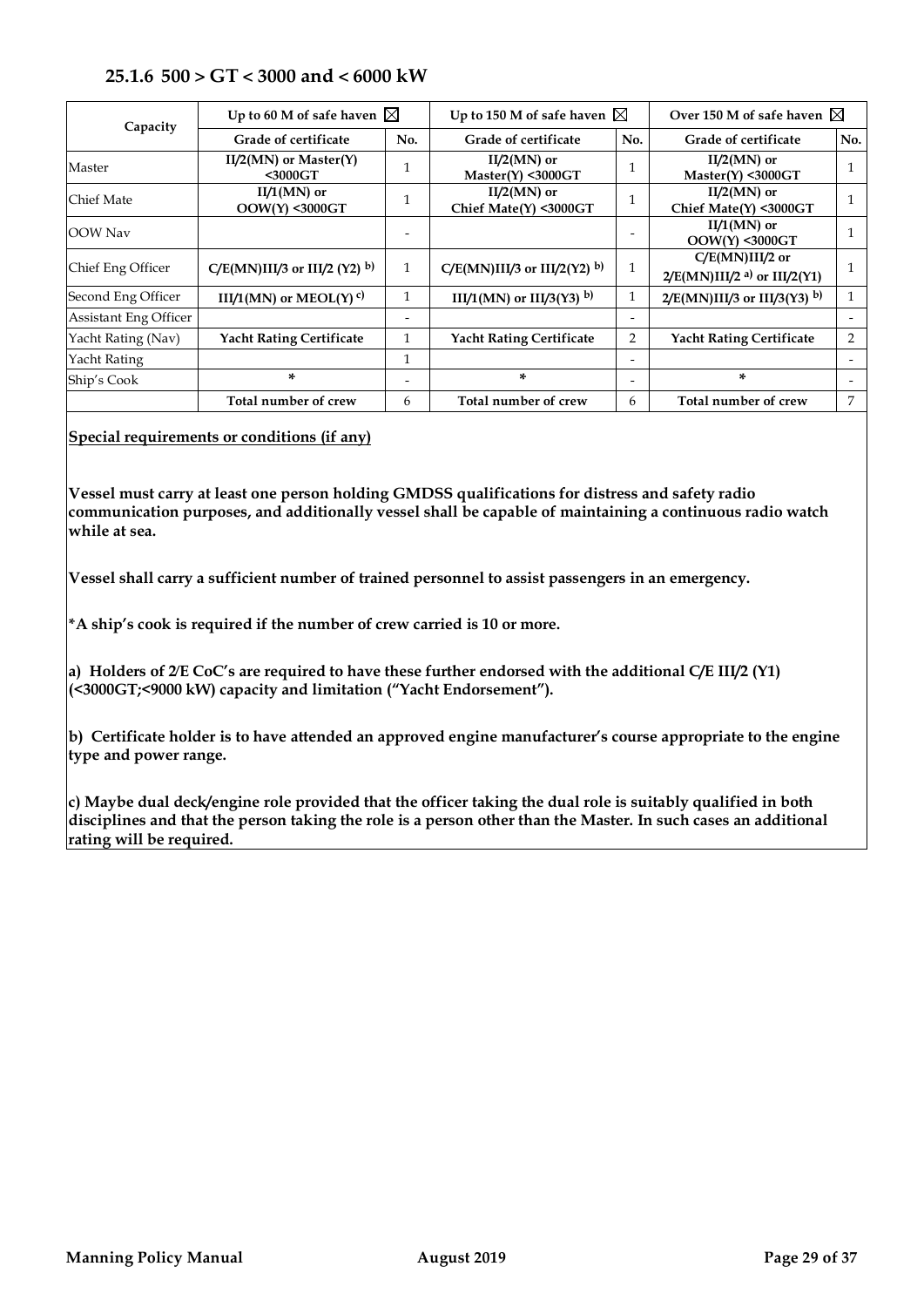#### **25.1.7 500 > GT < 3000 and < 9000 kW**

<span id="page-29-0"></span>

| Capacity                     | Up to 60 M of safe haven $\boxtimes$       |                          | Up to 150 M of safe haven $\boxtimes$      |                          | Over 150 M of safe haven $\boxtimes$       |     |
|------------------------------|--------------------------------------------|--------------------------|--------------------------------------------|--------------------------|--------------------------------------------|-----|
|                              | Grade of certificate                       | No.                      | Grade of certificate                       | No.                      | Grade of certificate                       | No. |
| Master                       | $II/2(MN)$ or<br>Master(Y)                 |                          | $II/2(MN)$ or<br>Master(Y)                 |                          | $II/2(MN)$ or<br>Master(Y)                 |     |
| Chief Mate                   | $II/1(MN)$ or<br>OOW(Y) <3000GT            |                          | $II/2(MN)$ or Chief Mate $(Y)$             | $\perp$                  | $II/2(MN)$ or Chief Mate $(Y)$             |     |
| OOW Nav                      |                                            |                          |                                            |                          | $II/1(MN)$ or<br>$OOW(Y)$ <3000GT          |     |
| Chief Eng Officer            | $2/E(MN)III/2$ <sup>c)</sup> or III/2 (Y1) | 1                        | $2/E(MN)III/2$ <sup>c)</sup> or III/2 (Y1) |                          | $2/E(MN)III/2$ <sup>c)</sup> or III/2 (Y1) | 1   |
| Second Eng Officer           | III/1(MN) or MEOL(Y) a)                    |                          | $2/E(MN)III/2$ or III/2(Y2) b)             |                          | $2/E(MN)III/2$ or $III/2(Y2)$ b)           |     |
| <b>Assistant Eng Officer</b> |                                            |                          |                                            |                          |                                            |     |
| Yacht Rating (Nav)           | <b>Yacht Rating Certificate</b>            |                          | <b>Yacht Rating Certificate</b>            | $\overline{2}$           | <b>Yacht Rating Certificate</b>            | 2   |
| Yacht Rating                 |                                            | 1                        |                                            | $\overline{\phantom{0}}$ |                                            |     |
| Ship's Cook                  | ×                                          | $\overline{\phantom{0}}$ | ×.                                         | $\overline{\phantom{0}}$ | *                                          |     |
|                              | Total number of crew                       | 6                        | Total number of crew                       | 6                        | Total number of crew                       | 7   |

**Special requirements or conditions (if any)**

**Vessel must carry at least one person holding GMDSS qualifications for distress and safety radio communication purposes, and additionally vessel shall be capable of maintaining a continuous radio watch while at sea.**

**Vessel shall carry a sufficient number of trained personnel to assist passengers in an emergency.**

**\*A ship's cook is required if the number of crew carried is 10 or more.**

**a) Maybe dual deck/engine role provided that the officer taking the dual role is suitably qualified in both disciplines and that the person taking the role is a person other than the Master. In such cases an additional rating will be required.** 

**b) Certificate holder is to have attended an approved engine manufacturer's course appropriate to the engine type and power range.**

**c) Holders of 2/ E CoC's are required to have these further endorsed with the additional C/E III/2 (Y1) (<3000GT;<9000kW) capacity and limitation ("Yacht Endorsement").**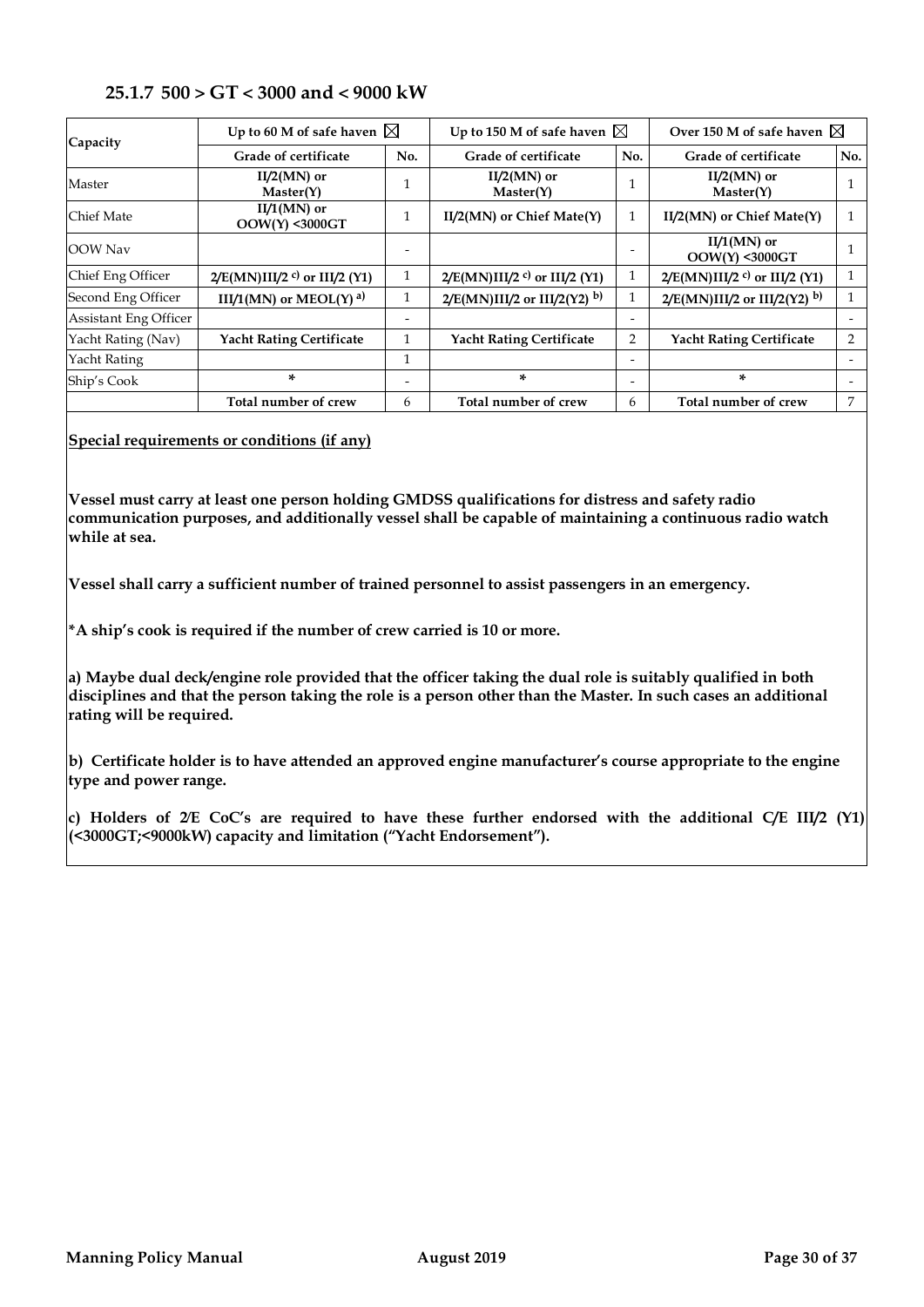## <span id="page-30-0"></span>**26. Minimum Safe Manning Scale for Sailing Yachts**

#### **26.1.1 >24 m < 200 GT and < 750 kW**

<span id="page-30-1"></span>

| Capacity                     | Up to 60 M of safe haven $\boxtimes$ |                          | Up to 150 M of safe haven $\boxtimes$ |     | Over 150 M of safe haven $\boxtimes$ |                          |
|------------------------------|--------------------------------------|--------------------------|---------------------------------------|-----|--------------------------------------|--------------------------|
|                              | Grade of certificate                 | No.                      | Grade of certificate                  | No. | Grade of certificate                 | No.                      |
| Master                       | <b>Yachtmaster Offshore</b>          |                          | <b>Yachtmaster Offshore</b>           |     | Yachtmaster Ocean                    |                          |
| <b>Chief Mate</b>            | Yachtmaster Coastal                  | 1                        | Yachtmaster Coastal                   | 1   | Yachtmaster Offshore                 |                          |
| <b>OOW</b> Nav               |                                      | $\overline{\phantom{a}}$ |                                       | -   |                                      |                          |
| Chief Eng Officer            | AEC <sup>a</sup>                     |                          | MEOL(Y) <sup>a</sup>                  |     | MEOL(Y) <sup>a</sup>                 |                          |
| Second Eng Officer           |                                      | $\overline{\phantom{a}}$ |                                       | -   |                                      |                          |
| <b>Assistant Eng Officer</b> |                                      | $\overline{\phantom{0}}$ |                                       | -   |                                      |                          |
| Yacht Rating (Nav)           | <b>Yacht Rating Certificate</b>      |                          | <b>Yacht Rating Certificate</b>       |     | <b>Yacht Rating Certificate</b>      | $\overline{2}$           |
| Yacht Rating                 |                                      | $\overline{\phantom{0}}$ |                                       | -   |                                      |                          |
| Eng Rating (Eng. Watch)      |                                      | $\overline{\phantom{0}}$ |                                       | -   |                                      |                          |
| Ship's Cook                  | *                                    | $\overline{\phantom{0}}$ | *                                     | -   | ×.                                   | $\overline{\phantom{0}}$ |
|                              | Total number of crew                 | 4                        | Total number of crew                  | 4   | Total number of crew                 | 5                        |

**Special requirements or conditions (if any)**

**Vessel must carry at least one person holding GMDSS qualifications for distress and safety radio communication purposes, and additionally vessel shall be capable of maintaining a continuous radio watch while at sea.**

**Vessel shall carry a sufficient number of trained personnel to assist passengers in an emergency.**

**\*A ship's cook is required to be carried if the number of crew carried is 10 or more.**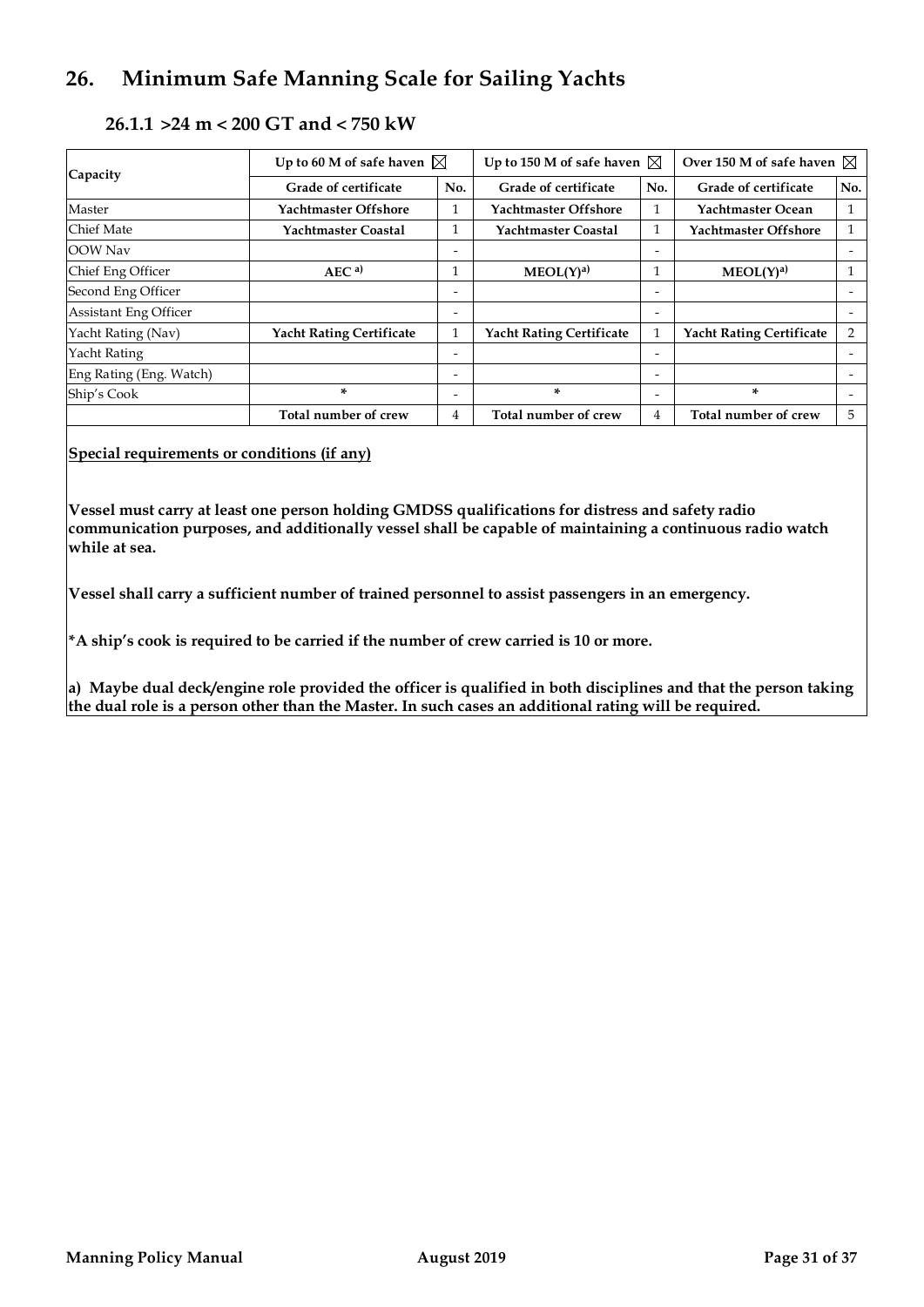#### **26.1.2 200 > GT < 500 and < 1500 kW**

| Capacity                     | Up to 60 M of safe haven $\boxtimes$ |                          | Up to 150 M of safe haven $\boxtimes$ |                          | Over 150 M of safe haven $\boxtimes$ |     |
|------------------------------|--------------------------------------|--------------------------|---------------------------------------|--------------------------|--------------------------------------|-----|
|                              | Grade of certificate                 | No.                      | Grade of certificate                  | No.                      | Grade of certificate                 | No. |
| Master                       | $II/2(MN)$ or<br>Master(Y) < 500GT   | 1                        | $II/2(MN)$ or<br>Master(Y) < 500GT    |                          | $II/2(MN)$ or<br>$Master(Y)$ <500GT  |     |
| Chief Mate                   | Yachtmaster Coastal                  | $\mathbf{1}$             | Yachtmaster Offshore                  |                          | $II/1(MN)$ or<br>OOW(Y)<3000GT       |     |
| OOW Nav                      |                                      | $\overline{\phantom{0}}$ |                                       | $\overline{\phantom{0}}$ | Yachtmaster Offshore                 |     |
| Chief Eng Officer            | III/1(MN) or III/3(Y4)               | $\mathbf{1}$             | $2/E(MN)III/3$ or $III/3(Y3)$         | 1                        | $2/E(MN)III/3$ or $III/3(Y3)$        |     |
| Second Eng Officer           |                                      |                          |                                       |                          |                                      |     |
| <b>Assistant Eng Officer</b> | AEC <sup>a</sup>                     | 1                        | AEC <sup>a</sup>                      |                          | $MEOL(Y)$ <sup>a)</sup>              |     |
| Yacht Rating (Nav)           | <b>Yacht Rating Certificate</b>      | $\mathbf{1}$             | <b>Yacht Rating Certificate</b>       | 2                        | <b>Yacht Rating Certificate</b>      | 2   |
| Yacht Rating                 |                                      | 1                        |                                       |                          |                                      |     |
| Eng Rating (Eng. Watch)      |                                      | $\overline{\phantom{a}}$ |                                       | $\overline{\phantom{0}}$ |                                      |     |
| Ship's Cook                  | *                                    | $\overline{\phantom{a}}$ | *                                     |                          | *                                    |     |
|                              | Total number of crew                 | 6                        | Total number of crew                  | 6                        | Total number of crew                 | 7   |

#### **Special requirements or conditions (if any)**

**Vessel must carry at least one person holding GMDSS qualifications for distress and safety radio communication purposes, and additionally vessel shall be capable of maintaining a continuous radio watch while at sea.**

**Vessel shall carry a sufficient number of trained personnel to assist passengers in an emergency.**

**\*A ship's cook is required to be carried if the number of crew carried is 10 or more.**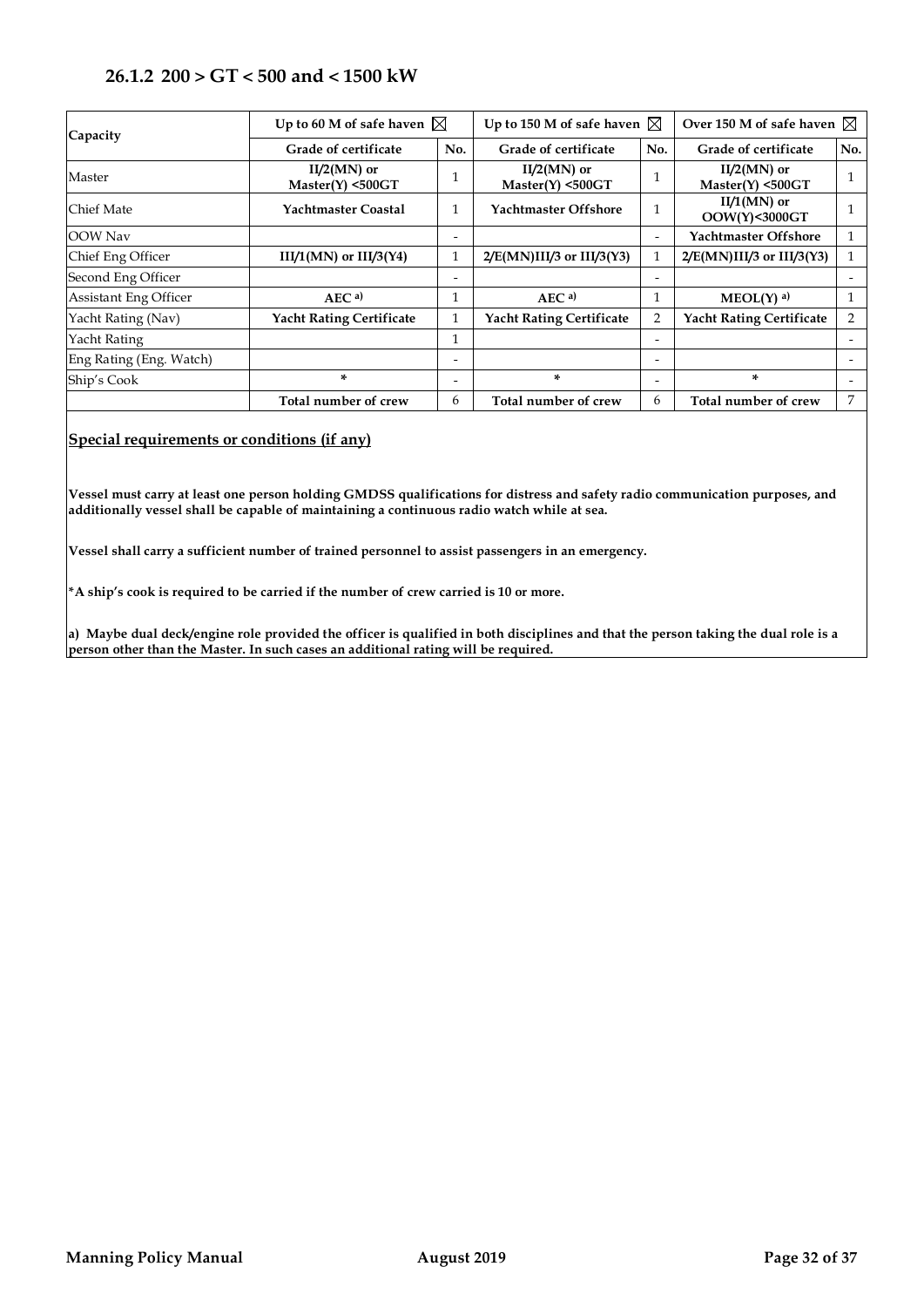<span id="page-32-0"></span>

| Capacity                     | Up to 60 M of safe haven $\boxtimes$      |                          | Up to 150 M of safe haven $\boxtimes$ |     | Over 150 M of safe haven $\boxtimes$ |                |
|------------------------------|-------------------------------------------|--------------------------|---------------------------------------|-----|--------------------------------------|----------------|
|                              | Grade of certificate                      | No.                      | Grade of certificate                  | No. | <b>Grade of certificate</b>          | No.            |
| Master                       | $II/2(MN)$ or<br>Master(Y)                |                          | $II/2(MN)$ or<br>Master(Y)            |     | $II/2(MN)$ or<br>Master(Y)           |                |
| <b>Chief Mate</b>            | $II/1(MN)$ or<br><b>OOW(Y) &lt;3000GT</b> |                          | $II/2(MN)$ or<br>Chief Mate(Y)        |     | $II/2(MN)$ or<br>Chief Mate(Y)       |                |
| OOW Nav                      |                                           | -                        |                                       |     | $II/1(MN)$ or<br>OOW(Y)<3000GT       |                |
| Chief Eng Officer            | $2/E(MN)III/3$ or<br>IIJ/3(Y3)            | $\mathbf{1}$             | $2/E(MN)III/3$ or<br>III/3(Y3)        | 1   | $2/E(MN)III/3$ or<br>III/3(Y3)       |                |
| Second Eng Officer           |                                           | $\overline{\phantom{a}}$ |                                       |     |                                      |                |
| <b>Assistant Eng Officer</b> | AEC <sup>a</sup>                          |                          | $MEOL(Y)$ <sup>a)</sup>               | 1   | $MEOL(Y)$ <sup>a)</sup>              |                |
| Yacht Rating (Nav)           | <b>Yacht Rating Certificate</b>           | $\mathbf{1}$             | <b>Yacht Rating Certificate</b>       | 2   | <b>Yacht Rating Certificate</b>      | $\overline{2}$ |
| Yacht Rating                 |                                           | $\mathbf 1$              |                                       | 1   |                                      |                |
| Eng Rating (Eng. Watch)      |                                           | -                        |                                       |     |                                      |                |
| Ship's Cook                  | *                                         | -                        | *                                     |     | *                                    |                |
|                              | Total number of crew                      | 6                        | Total number of crew                  | 7   | Total number of crew                 | 8              |

## **26.1.3 500 > GT < 1000 and < 1500 kW**

**Special requirements or conditions (if any)**

**Vessel must carry at least one person holding GMDSS qualifications for distress and safety radio communication purposes, and additionally vessel shall be capable of maintaining a continuous radio watch while at sea.**

**Vessel shall carry a sufficient number of trained personnel to assist passengers in an emergency.**

**\*A ship's cook is required to be carried if the number of crew carried is 10 or more.**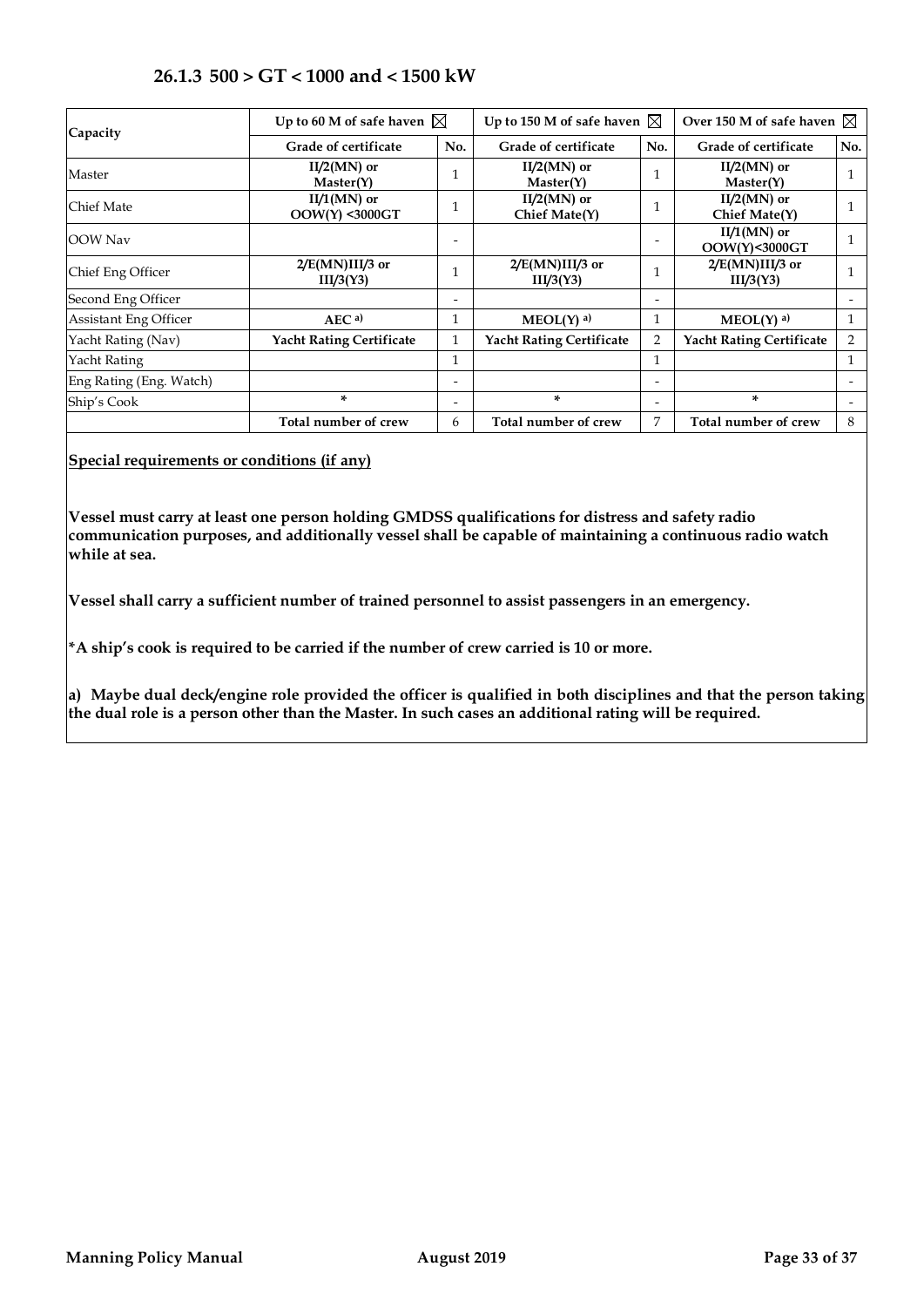<span id="page-33-0"></span>

| Capacity                     | Up to 60 M of safe haven $\boxtimes$ |                              | Up to 150 M of safe haven $\boxtimes$ |                | Over 150 M of safe haven $\boxtimes$ |     |
|------------------------------|--------------------------------------|------------------------------|---------------------------------------|----------------|--------------------------------------|-----|
|                              | Grade of certificate                 | No.                          | Grade of certificate                  | No.            | Grade of certificate                 | No. |
| Master                       | $II/2(MN)$ or<br>Master(Y)           | 1                            | $II/2(MN)$ or<br>Master(Y)            | 1              | $II/2(MN)$ or<br>Master(Y)           |     |
| Chief Mate                   | $II/1(MN)$ or<br>$OOW(Y)$ <3000GT    | 1                            | $II/2(MN)$ or<br>Chief Mate $(Y)$     |                | $II/2(MN)$ or<br>Chief Mate(Y)       |     |
| <b>OOW</b> Nav               |                                      |                              |                                       |                | $II/1(MN)$ or<br>OOW(Y)<3000GT       |     |
| Chief Eng Officer            | 2/E(MN)III/3 or<br>III/2(Y2)         | $\mathbf{1}$                 | $2/E(MN)III/3$ or<br>IIJ/2(Y2)        |                | $2/E(MN)III/3$ or<br>III/2(Y2)       |     |
| Second Eng Officer           |                                      | -                            |                                       |                | $III/1$ (MN) or<br>III/3(Y3)         |     |
| <b>Assistant Eng Officer</b> | AEC <sup>a</sup>                     | $\mathbf{1}$                 | $MEOL(Y)$ <sup>a)</sup>               | 1              |                                      |     |
| Yacht Rating (Nav)           | <b>Yacht Rating Certificate</b>      | $\mathbf{1}$                 | <b>Yacht Rating Certificate</b>       | $\overline{2}$ | <b>Yacht Rating Certificate</b>      | 2   |
| Yacht Rating                 |                                      | $\mathbf{1}$                 |                                       |                |                                      |     |
| Eng Rating (Eng. Watch)      |                                      | $\qquad \qquad \blacksquare$ |                                       | -              |                                      |     |
| Ship's Cook                  | *                                    | $\overline{\phantom{a}}$     | *                                     | -              | *                                    |     |
|                              | Total number of crew                 | 6                            | Total number of crew                  | 7              | Total number of crew                 | 8   |

## **26.1.4 1000 > GT < 3000 and < 3000 kW**

**Special requirements or conditions (if any)**

**Vessel must carry at least one person holding GMDSS qualifications for distress and safety radio communication purposes, and additionally vessel shall be capable of maintaining a continuous radio watch while at sea.**

**Vessel shall carry a sufficient number of trained personnel to assist passengers in an emergency.**

**\*A ship's cook is required to be carried if the number of crew carried is 10 or more.**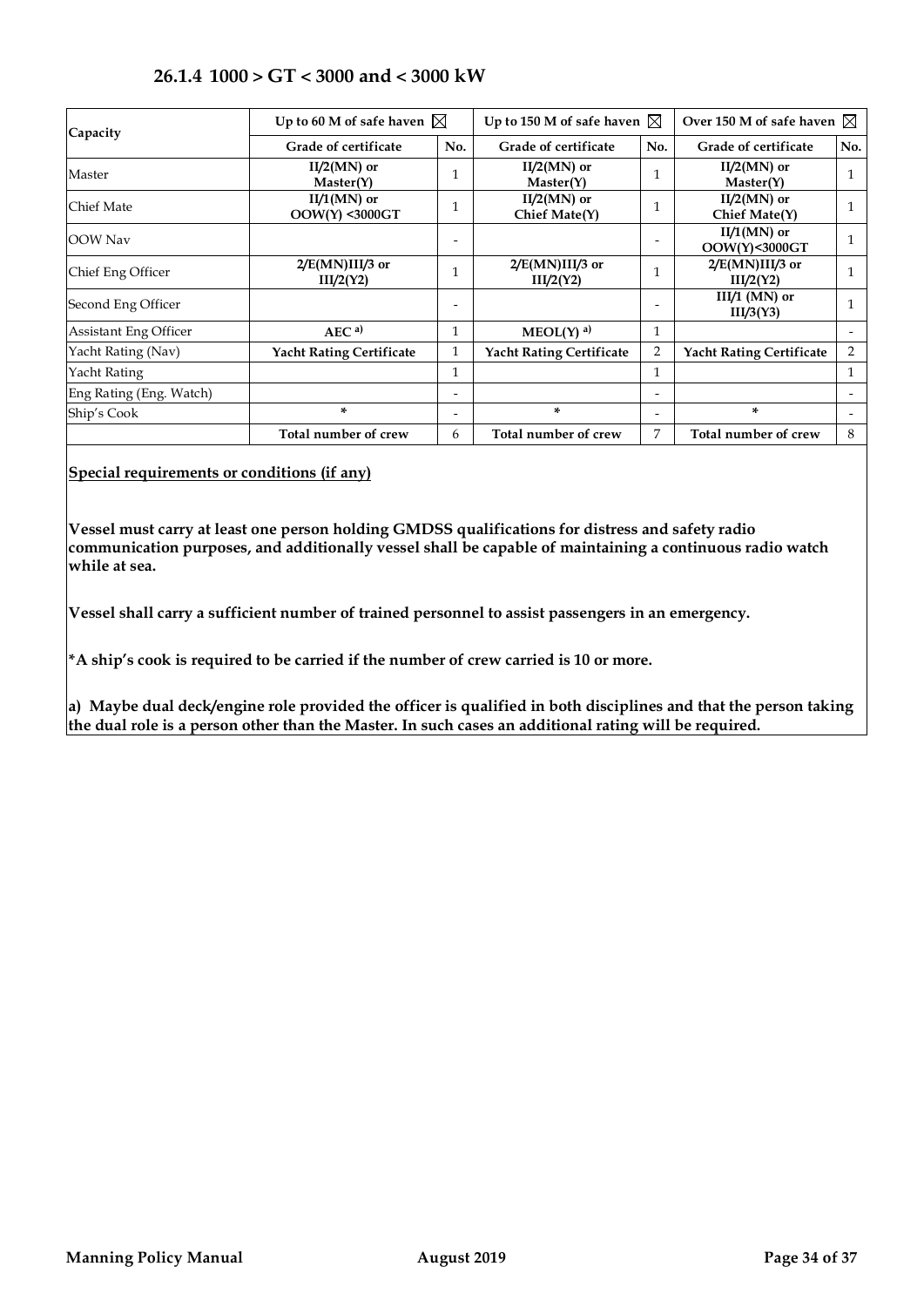## **26.1.5 1000 > GT < 3000 and < 9000 kW**

<span id="page-34-0"></span>

| Capacity                   | Up to 60 M of safe haven $\boxtimes$                         |                          | Up to 150 M of safe haven $\boxtimes$             |                          | Over 150 M of safe haven $\boxtimes$         |     |
|----------------------------|--------------------------------------------------------------|--------------------------|---------------------------------------------------|--------------------------|----------------------------------------------|-----|
|                            | Grade of certificate                                         | No.                      | Grade of certificate                              | No.                      | Grade of certificate                         | No. |
| Master                     | $II/2(MN)$ or<br>Master(Y)                                   | 1                        | $II/2(MN)$ or<br>Master(Y)                        | $\mathbf{1}$             | $II/2(MN)$ or<br>Master(Y)                   | 1   |
| <b>Chief Mate</b>          | $II/1(MN)$ or<br>$OOW(Y)$ <3000GT                            | 1                        | $II/2(MN)$ or<br>Chief Mate(Y)                    | $\mathbf{1}$             | $II/2(MN)$ or<br>Chief Mate(Y)               |     |
| <b>OOW</b> Nav             |                                                              | $\overline{\phantom{0}}$ |                                                   | $\overline{\phantom{0}}$ | $II/1(MN)$ or<br>OOW(Y)<3000GT               | 1   |
| Chief Eng Officer          | $2/E(MN)III/2$ <sup>c)</sup> or<br>$III/2(Y2)$ <sup>b)</sup> | $\mathbf{1}$             | $2/E(MN)III/2$ <sup>c)</sup> or<br>$III/2(Y2)$ b) | $\mathbf{1}$             | $2/E(MN)III/2$ <sup>c)</sup> or<br>IIJ/2(Y1) | 1   |
| Second Eng Officer         |                                                              | $\overline{\phantom{a}}$ |                                                   | $\overline{\phantom{a}}$ | $IIJ/(MN)$ or<br>$IIJ/3(Y3)$ <sup>b)</sup>   |     |
| Assistant Eng<br>Officer   | AEC <sup>a</sup>                                             | 1                        | $MEOL(Y)$ <sup>a)</sup>                           | 1                        |                                              |     |
| Yacht Rating (Nav)         | <b>Yacht Rating Certificate</b>                              | $\mathbf{1}$             | <b>Yacht Rating Certificate</b>                   | $\overline{2}$           | <b>Yacht Rating Certificate</b>              | 2   |
| Yacht Rating               |                                                              | 1                        |                                                   | $\mathbf{1}$             |                                              | 1   |
| Eng Rating (Eng.<br>Watch) |                                                              | $\overline{\phantom{0}}$ |                                                   | $\overline{\phantom{a}}$ |                                              |     |
| Ship's Cook                | *                                                            | $\overline{\phantom{a}}$ | *                                                 | $\overline{\phantom{a}}$ | *                                            |     |
|                            | Total number of crew                                         | 6                        | Total number of crew                              | 7                        | Total number of crew                         | 8   |

**Special requirements or conditions (if any)**

**Vessel must carry at least one person holding GMDSS qualifications for distress and safety radio communication purposes, and additionally vessel shall be capable of maintaining a continuous radio watch while at sea.**

**Vessel shall carry a sufficient number of trained personnel to assist passengers in an emergency.**

**\*A ship's cook is required to be carried if the number of crew carried is 10 or more.**

**a) Maybe dual deck/engine role provided the officer is qualified in both disciplines and that the person taking the dual role is a person other than the Master. In such cases an additional rating will be required.** 

**b) Certificate holder is to have attended an approved engine manufacturer's course appropriate to the engine type and power range.**

**c) Holders of UK(MN) 2/E CoC's are required to have these further endorsed with the additional C/E III/2(Y1) (<3000GT;<9000kW) capacity and limitation ("Yacht Endorsement").**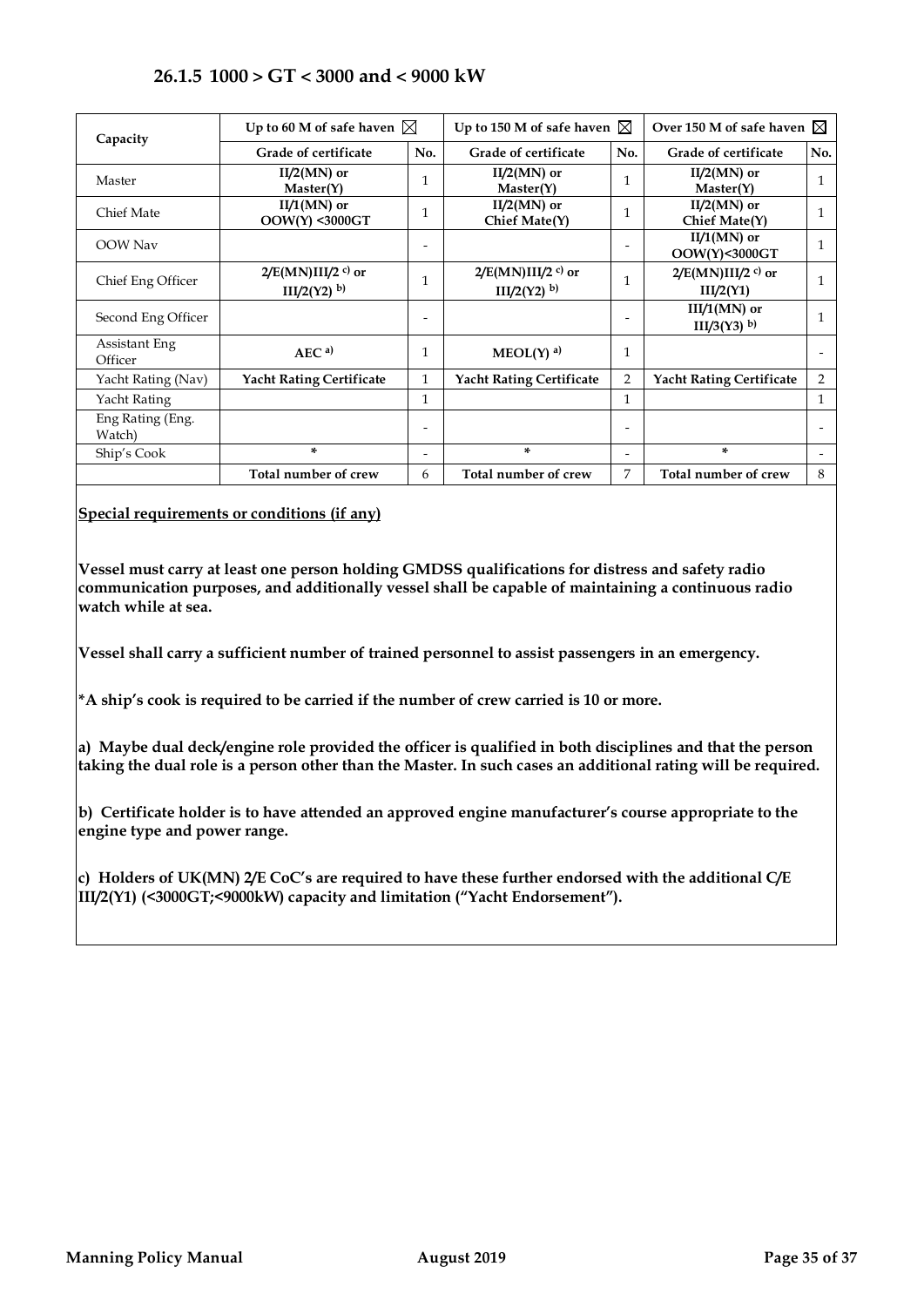## <span id="page-35-0"></span>Annex I **High powered yachts of less than 500 GT**

The CISR always strives to achieve a better and modern approach to management and operation on board Cayman Islands yachts. To that aim, CISR continually reviews its policies for appropriateness and effectiveness, coupled with relevant factors from the yachting industry when appropriate. As such CISR has re-examined its policy in respect of manning on yachts of less than 500 GT, and particularly on those with the total propulsion power of 3000 kW or more, operating commercially and privately in a coastal area.

#### **Consideration**

- 1. As it stands, management companies are confronted with difficulties to attract engineers holding a certificate of competence appropriate to the total propulsion power on relatively small yachts with high powered engines. This has in turn resulted in an increased number of applications for a dispensation to be granted to a prospective candidate to accumulate sufficient sea service in order to meet requirements to gain a higher qualification appropriate to installed propulsive power.
- 2. Increased reliability, availability and the ease of handling of modern engines and other technical systems on board, together with sufficient back up arrangements and preventive maintenance arrangements ashore, should significantly reduce the risk of failures occurring at sea. On board smaller and modern yachts operating in a coastal area, provided with aforementioned shore support, much of the traditional chief engineer's functions can or need no longer be carried out on board. The remaining tasks are small, less complex and do not cover a full work day.
- 3. With this in mind and in close consultation with the "large yacht" industry this matter has been thoroughly discussed and examined. As a consequence of this process the CISR will, when determining manning scales for motor and sailing yachts engaged in trade, as described below, take into account propulsive power of a single engine, when the yacht is fitted with two engines, or the highest powered single engine when the yacht is fitted with more than two engines.
- 4. This Administration is of the opinion that the policy described in this Annex, in combination with structured shore-based support, will assist owners/managing companies/captains to meet the requirements the REG Yacht Code Part A while ensuring a level of safety equivalent to policies presently in place.
- 5. It is also expected that conditions of this policy will help further promote safety awareness within the "large yacht" industry, both on board Cayman Island yachts and the management ashore.
- 6. As a new manning configuration, the experiences of the yachts involved will be monitored and evaluated.

#### **Conditions**

Operators wishing to apply for a Minimum Safe Manning Document, to be issued in accordance with provisions of this Annex, shall do so in writing and ensure that the following conditions are met:-

- 1. General requirements and application
	- a. The yacht is less than 500 GT;
	- b. The yacht is less than 10 years of age;
	- c. The yacht is commercially registered;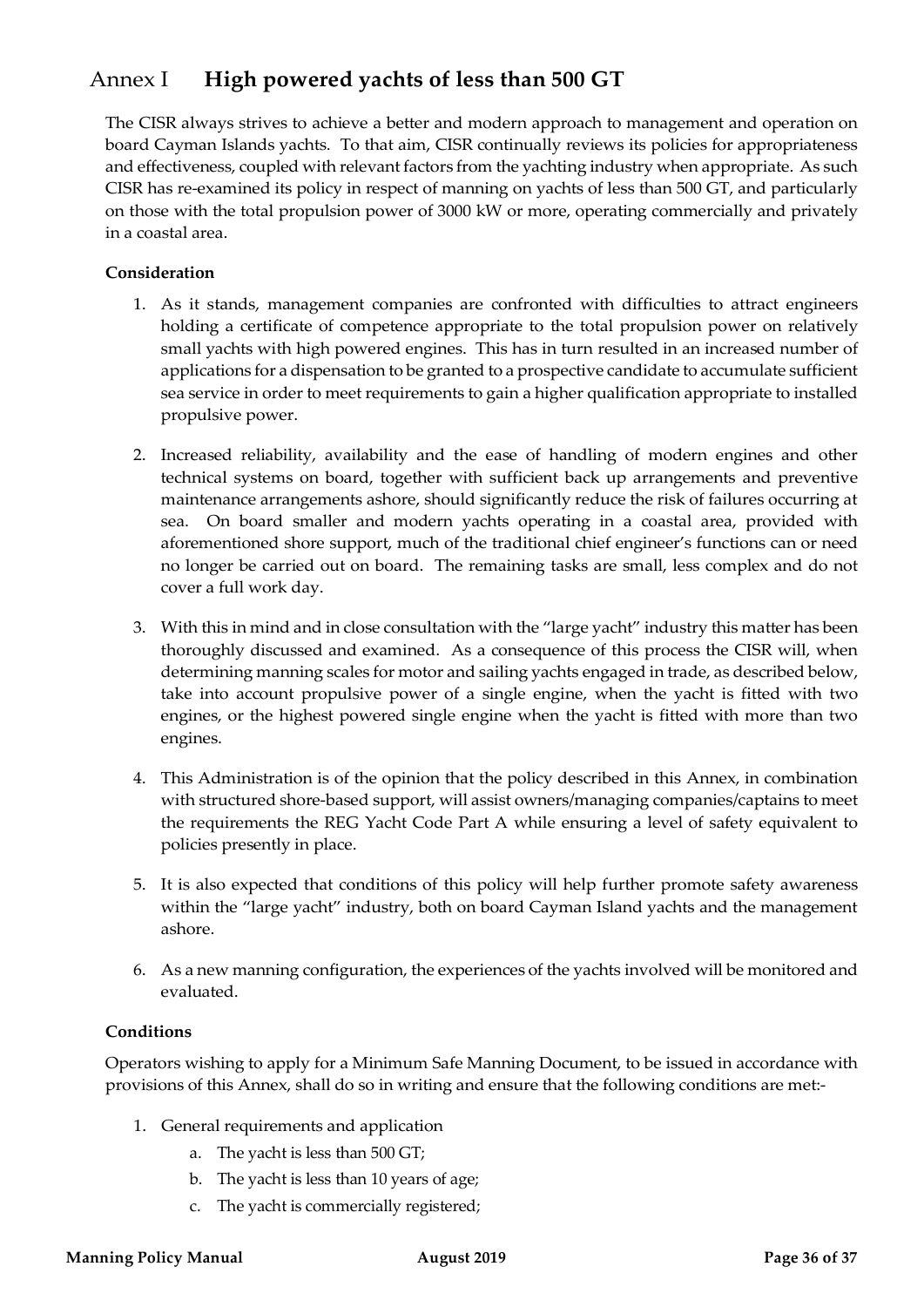- d. The yacht, when engaged in commercial use, is limited to area of operation of less than 60 NM of a safe haven;
- 2. Technical requirements
	- a. all certificates, as applicable, are issued and remain valid;
	- b. if UMS class notation is not maintained, the yacht shall fulfil the following criteria:
		- it has full bridge control of main engine manoeuvring;
		- it is fitted with high level bilge alarms in the machinery space;
		- the engine room alarm system, including the fire alarm, is relayed to the accommodation and/or the bridge;
	- c. Engines are under warranty and/or a contract with an authorised engine manufacturer's technician, or similar document to this effect is in place.
- 3. Organisational/operational requirements
	- a. The information on board describing routine technical procedures and routine maintenance tasks (user's manual) is easily accessible, and engineers are fully conversant with content;
	- b. All engineers and personnel with dual deck/engineering role shall have attended an approved engine manufacturer's course appropriate to the engine type and power range;
	- c. The yacht and its crew are fully compliant with requirements of the REG Yacht Code, as applicable.

This Annex will not be automatically applicable when an application for a Minimum Safe Manning Document has been made; but, as stated above, any request shall be made in writing.

It should be further noted that additional fees based on hourly rate may be applicable when considering manning levels in accordance with this Section.